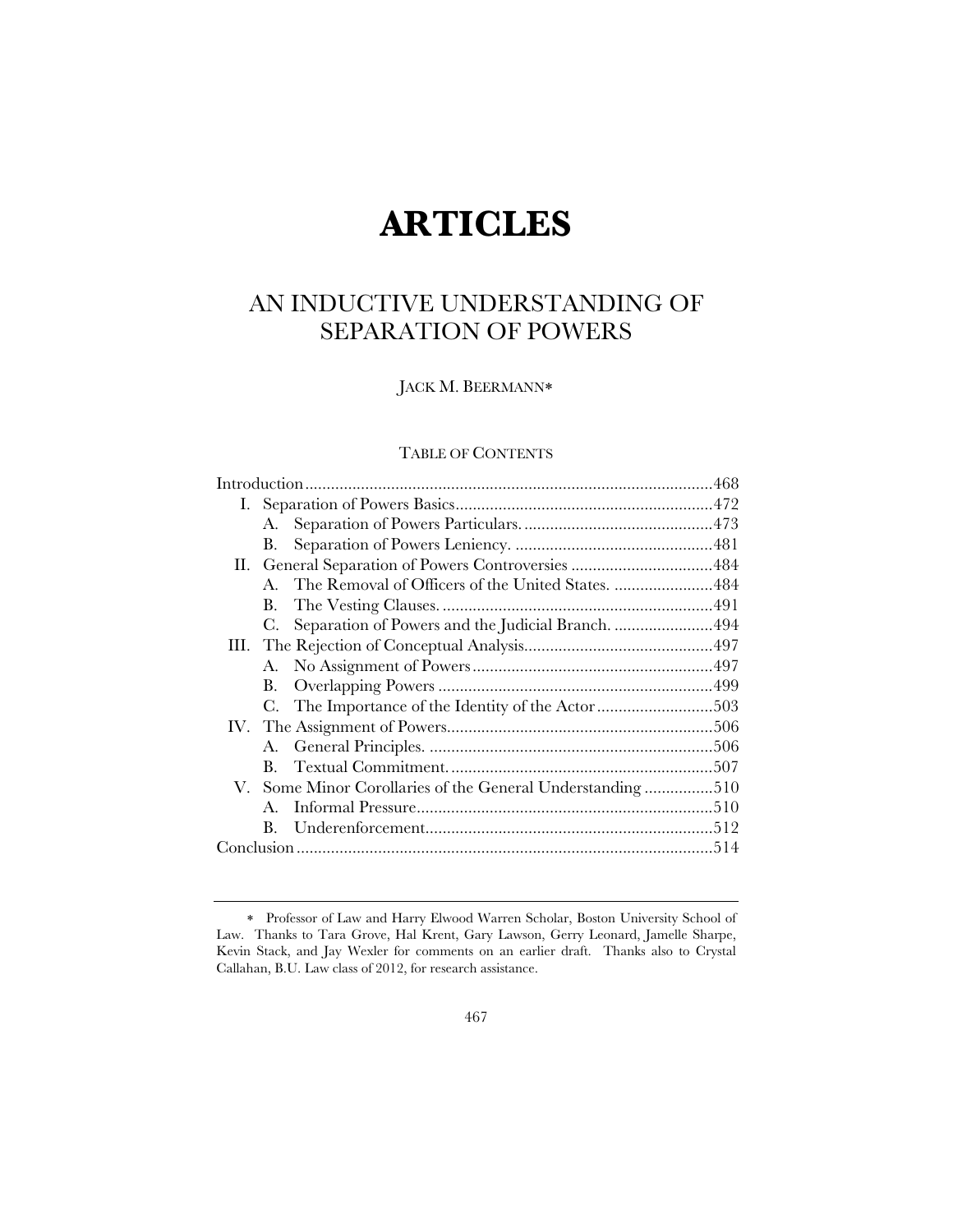#### **INTRODUCTION**

Separation of powers is one of the least understood doctrines in U.S. law and politics. Underlying a great deal of separation of powers analysis is the conventional view that the United States Constitution requires a strict separation between the three branches of government and that efforts within one branch to influence or control the exercise of another branch's powers are illegitimate and should be rejected whenever possible. Although its simplicity might be appealing, this image of strict separation is inconsistent with the Framers' understanding of separation of powers<sup>1</sup> and with the law as developed by the Supreme Court in the face of the explosive growth of the regulatory state over more than a century. Every so often, a decision or series of decisions by the Supreme Court raises the specter of movement toward a strict view of separation of powers, but ultimately any such movement sputters to a halt, and in retrospect it usually turns out that the appearance of movement was more in the nature of wishful thinking than actual change. In fact, the Supreme Court has been remarkably consistent in rejecting judicial enforcement of strict separation of powers.

The Court's recent decision in *Free Enterprise Fund v. Public Co. Accounting Oversight Board (PCAOB)*,<sup>2</sup> striking down one feature of the structure of the Board on separation of powers grounds, may be another such decision. The opening paragraph of Chief Justice Roberts's opinion for the Court contains the strongest indication in recent years that the Supreme Court might embrace a strict view of separation of powers. The paragraph invoked three key elements of a pro-executive-power version of strict separation of powers that has become known as the unitary executive

<sup>1.</sup> This Article is about the current understanding and application of separation of powers norms and not about any originalist separation of powers doctrine. It is worth noting, however, that it does not appear that the Framers intended to adopt a strict version of separation of powers. In *Federalist 48*, James Madison described the general theory of separation of powers as follows:

It was shewn in the last paper, that the political apothegm there examined, does not require that the legislative, executive and judiciary departments should be wholly unconnected with each other. I shall undertake in the next place, to shew that unless these departments be so far connected and blended, as to give to each a constitutional controul over the others, the degree of separation which the maxim requires as essential to a free government, can never in practice be duly maintained.

THE FEDERALIST NO. 48, at 101 (James Madison) (J. & A. McLean eds., 1788).

<sup>2. 130</sup> S. Ct. 3138 (2010). The Court upheld the process for appointing members of the Board but struck down the provision prohibiting the Securities and Exchange Commissioners from terminating members of the Board without cause. This is discussed in more detail below. *See infra* Part II.A.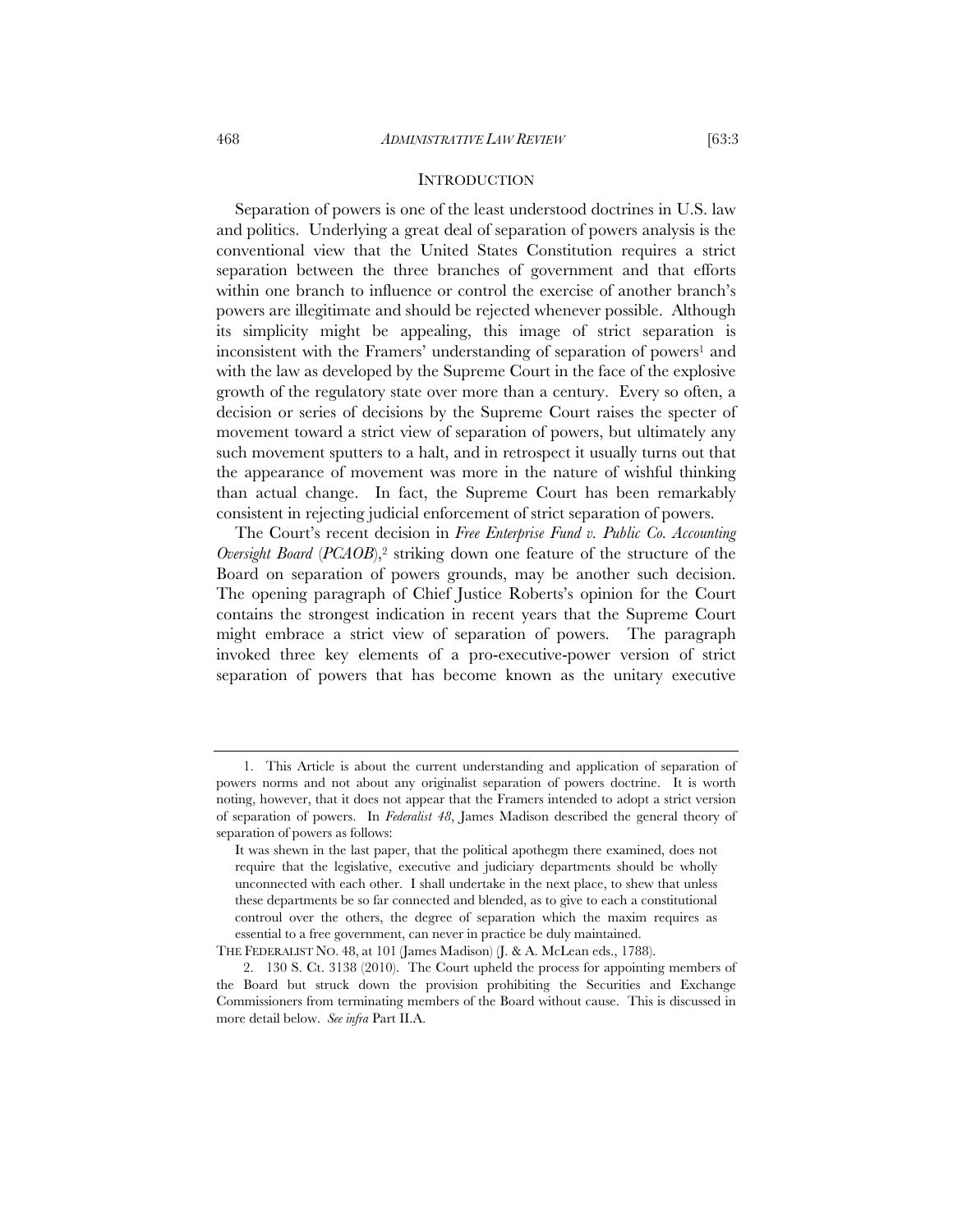theory: government power is divided into "three defined categories";3 the executive power is vested in the President; and executive branch officials, even in independent agencies, are constitutionally understood as assisting the President in discharging his duties. Taken to its extreme, as the unitary executive theory does, the logical end of these three propositions would be to pronounce unconstitutional the independence of independent agencies and all efforts to insulate the execution of the law from complete presidential control.4

While previous Supreme Court opinions have adverted to the government's three-branch structure in ways that point toward a strict separation of powers,<sup>5</sup> the *PCAOB* opinion is notable for invoking the Vesting Clause of Article II.6 The Vesting Clauses of the Constitution's first three articles provide a blueprint for the structure of the government, but they have not been particularly important to the resolution of actual disputes over the separation of powers.7 To the contrary, the Vesting

4. *See, e.g.*, Gary Lawson, *The Rise and Rise of the Administrative State*, 107 HARV. L. REV. 1231, 1242 (1994) ("[I]f a statute vests discretionary authority directly in an agency official (as do most regulatory statutes) rather than in the President, the Article II Vesting Clause seems to require that such discretionary authority be subject to the President's control."). *But see* Kendall v. United States, 37 U.S. (12 Pet.) 524, 610 (1838) (noting that executive branch officials are not all under the exclusive control of the President); Kevin M. Stack, *The President's Statutory Powers to Administer the Laws*, 106 COLUM. L. REV. 263 (2006) (hypothesizing that delegation directly to an agency indicates congressional intent not to have the President in charge of administering the statute).

- 5*. See, e.g.*, *Chadha*, 462 U.S. at 919.
- 6. U.S. CONST. art. II, § 1, cl. 1.

<sup>3</sup>*. See Free Enter. Fund*, 130 S. Ct. at 3146. The Court's reference to "three defined categories" of governmental power was not new. In this particular case, the Court quoted a passage in the *Chadha* decision. *See* INS v. Chadha, 462 U.S. 919, 951 (1983) ("The Constitution sought to divide the delegated powers of the new Federal Government into three defined categories, Legislative, Executive, and Judicial, to assure, as nearly as possible, that each branch of government would confine itself to its assigned responsibility. The hydraulic pressure inherent within each of the separate Branches to exceed the outer limits of its power, even to accomplish desirable objectives, must be resisted.").

<sup>7.</sup> The Vesting Clauses of Articles I and II are invoked more often in concurring and dissenting opinions than in the Court's majority opinions. The most prominent example of this may be Justice Scalia's invocation of Article II's Vesting Clause in his dissenting opinion in *Morrison v. Olson*, concerning the constitutionality of the Independent Counsel provisions of the Ethics in Government Act. *See* 487 U.S. 654, 698–99, 705 (1988) (Scalia, J., dissenting). In that opinion, after quoting Article II's Vesting Clause for the second time, Justice Scalia exclaimed, "As I described at the outset of this opinion, this does not mean *some of* the executive power, but *all of* the executive power." *Id.* at 705. The Vesting Clause of Article II is cited in majority opinions as the source of the nondelegation doctrine which, as described *infra* notes 97–99, embodies a relatively lenient constraint on Congress's ability to confer discretion on the Executive Branch. *See, e.g.*, Touby v. United States, 500 U.S. 160, 164–65 (1991); Mistretta v. United States, 488 U.S. 361, 371–72 (1989). The Vesting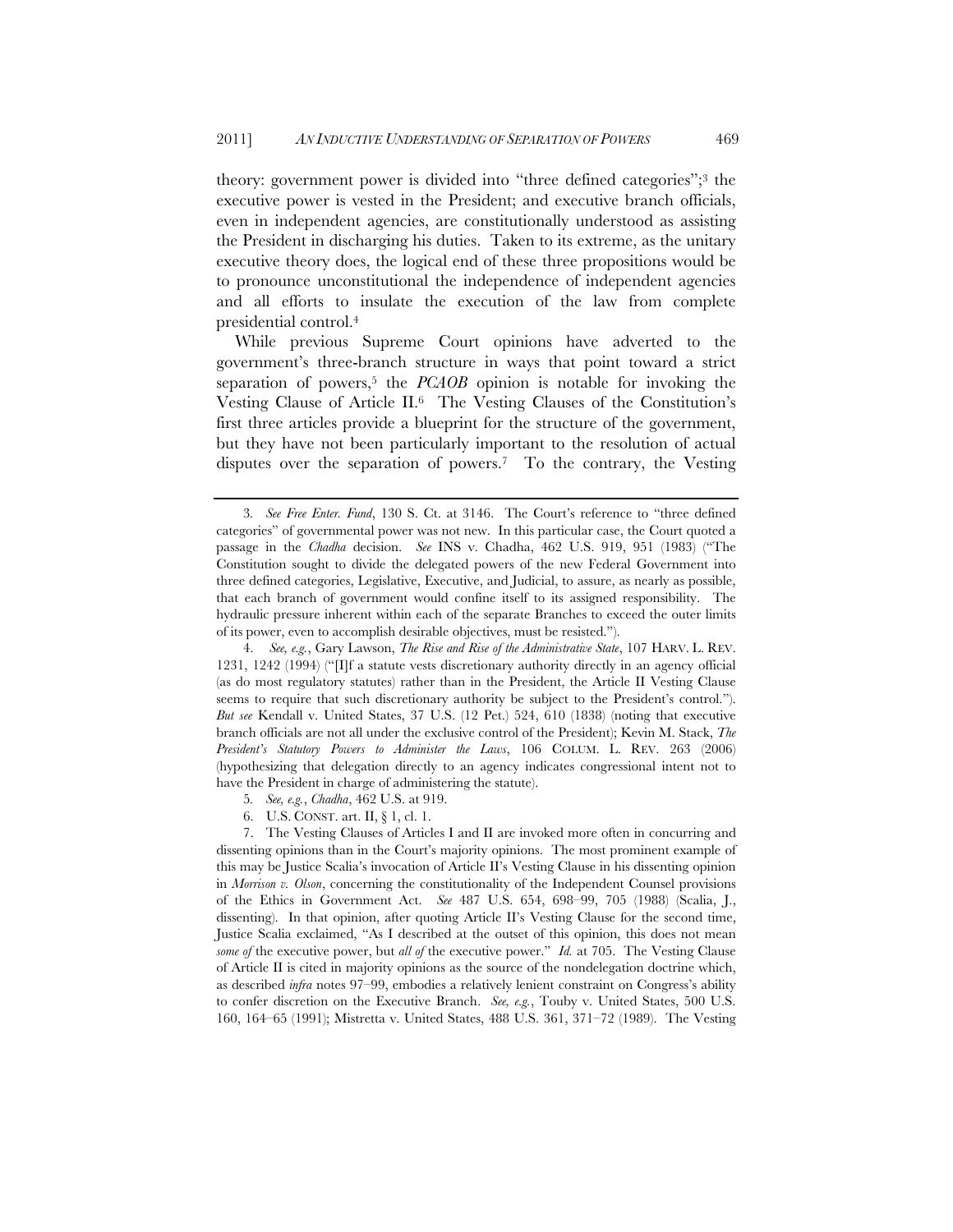Clauses lurk in the background while the Constitution's numerous structural and procedural provisions occupy center stage, creating a governmental system best described as separation of powers with checks and balances. The Court has never decided separation of powers controversies by determining the nature of a power and then assigning it to the appropriate branch as specified in the Vesting Clauses. Rather, by and large, the Court has strictly enforced the structural and procedural requirements for action by each branch while being very deferential to Congress when ruling on whether a more general principle of separation of powers has been transgressed. If the Vesting Clauses are brought to the foreground in the future, we might see a new form of separation of powers analysis, under which powers are assigned to branches and little or no interbranch interference is tolerated.

The Court in *PCAOB* did not deliver on the opening paragraph of the opinion's promise of a major reform in the law of separation of powers. The Court did not read Article II's Vesting Clause as requiring that the PCAOB be brought under complete presidential control or that PCAOB members be appointed by the President or be removable without cause by the President. To the contrary, the Court reaffirmed its longstanding general approach to separation of powers issues, showing great flexibility with regard to the appointment of the PCAOB members and tightening up only modestly with regard to their removal.8

The purpose of this Article is to provide a description of current separation of powers doctrine as embodied in precedent and common understandings of the practice of separation of powers in the government of the United States.9 The idea is to provide a general understanding of

9. Because the goal of this Article is to take a fresh look at the practice and practical understanding of separation of powers in the government of the United States, I do not engage the voluminous scholarship that exists on the subject. Although the picture painted here may strike some readers as novel and somewhat unconventional, it shares some

Clause of Article III is invoked often in the Court's majority opinions concerning the scope of the judicial power.

<sup>8</sup>*. See Free Enter. Fund*, 130 S. Ct. at 3164. The Public Company Accounting Oversight Board (PCAOB) was created in 2002 as part of the Sarbanes–Oxley Act's reform of regulation of the accounting industry. *See* Sarbanes–Oxley Act of 2002, Pub. L. No. 107- 204, § 101, 116 Stat. 745, 750 (codified at 15 U.S.C. § 7211 (2006)). The Board consists of five members appointed and removable only for serious cause by the Securities and Exchange Commission (SEC). 15 U.S.C.  $\&$  7211(e)(1), 7217(d)(3). The PCAOB's function is to enforce the aspects of the Sarbanes–Oxley Act and other laws and regulations that apply to the accounting industry. The PCAOB was modeled on private self-regulatory agencies such as the New York Stock Exchange, and although the Act declares that the PCAOB members are not government officers or employees, they clearly are for purposes of the Appointments Clause. Its members are very well paid for government officials, with pay ranging from \$547,000 to \$673,000. *See Free Enter. Fund*, 130 S. Ct. at 3147 n.1.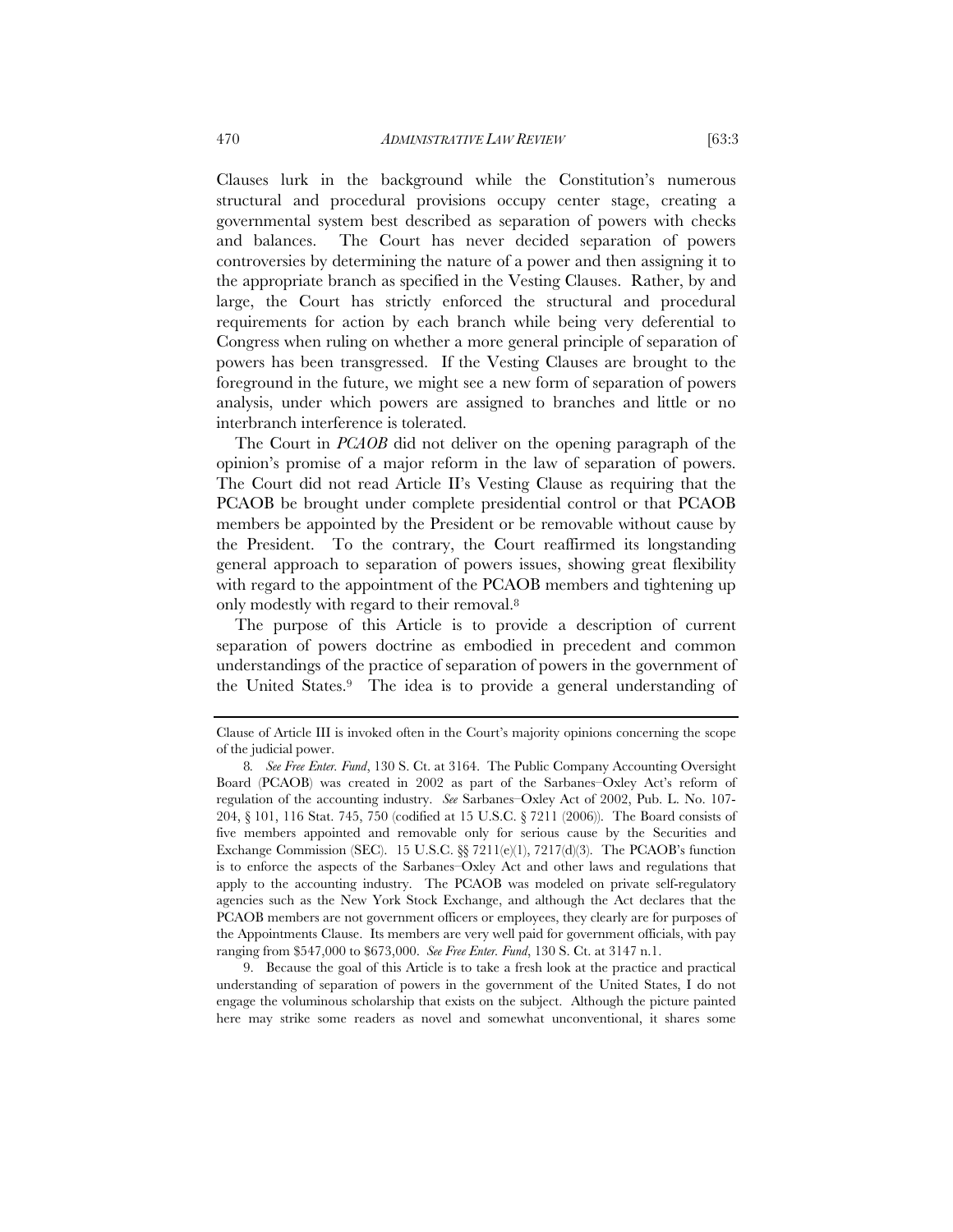separation of powers as it actually structures the distribution of power within the federal government of the United States of America. The Article is inductive, deriving separation of powers principles from the caselaw concerning how the government is structured, rather than deductive, which would entail deriving the proper structure from abstract principles. I have chosen this methodology for two related reasons. First, in my view, there is no set of abstract principles from which an appropriate governmental structure consistent with separation of powers could be derived. Second, even if it were possible to construct an appropriate governmental structure from separation of powers principles, it would not take into account the particulars of the Constitution of the United States and thus would be of limited utility in understanding how separation of powers actually works under that Constitution.

In my view, current law creates a pretty good governmental structure that is not patently inconsistent with a normatively desirable understanding of the meaning of the Constitution. But I do not mean to state a normative theory of separation of powers, understood either as an efficiently functioning government or a correct understanding of the Constitution's requirements. Rather, the idea of this Article is to describe and analyze separation of powers as actually practiced by the government of the United States under the constitutional constraints recognized by the Supreme Court. The *PCAOB* decision, as the Court's latest pronouncement on separation of powers fundamentals, is highlighted somewhat, although this Article's focus is well beyond *PCAOB*.

This Article proceeds as follows. Part I sets forth seven propositions concerning the law of separation of powers in the United States and elaborates on the first two to lay out this Article's general view of separation of powers. Part II addresses separation of powers controversies concerning the appointment and removal of executive officials and discusses the role of the Vesting Clauses in the Supreme Court's separation of powers jurisprudence. Part III sets forth the argument that conceptual analysis is not important to separation of powers law in the United States, i.e. that the law of separation of powers does not involve describing the nature of a governmental power and assigning it to the proper branch. Rather, as this

attributes with M. Elizabeth Magill, *Beyond Powers and Branches in Separation of Powers Law*, 150 U. PA. L. REV. 603 (2001), and Peter L. Strauss, *The Place of Agencies in Government: Separation of Powers and the Fourth Branch*, 84 COLUM. L. REV. 573 (1984). John Manning paints a similar picture of separation of powers in an article written roughly contemporaneously with this one, although Manning's analysis of governmental powers is more conceptual than the one presented in this article. *See* John F. Manning, *Separation of Powers as Ordinary Interpretation*, 124 HARV. L. REV. 1939 (2011); *see also* Arnold I. Burns & Steven J. Markman, *Understanding Separation of Powers*, 7 PACE L. REV. 575 (1987).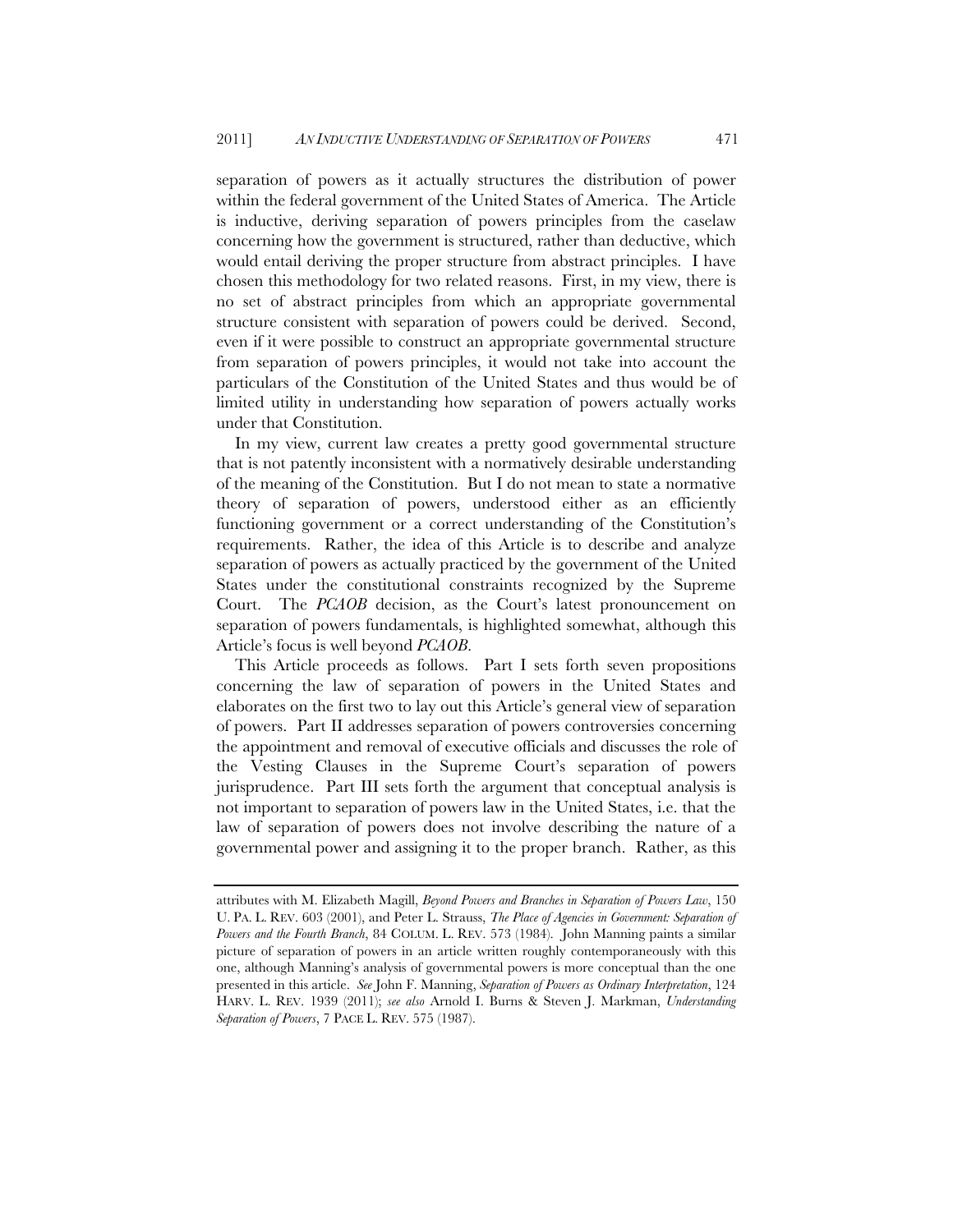Part elaborates, most governmental actions can be taken by more than one branch as long as each branch obeys the Constitution's structural and procedural provisions that apply to it. Part IV addresses how powers are actually assigned to branches, if conceptual analysis is not the key. Finally, Part V lays out some minor corollaries to the general understanding of separation of powers presented in this Article.

#### I. SEPARATION OF POWERS BASICS

Separation of powers is one of the pillars of government in the United States. The federal government and all state governments are structured around the principle of separation of powers.10 Yet, a general theory of separation of powers has proven elusive. There is, of course, the basic principle of separation of powers and the idea that each branch exercises its own powers and does not intrude on the powers of the other branches, but this understanding is not complete for several reasons. For one, it does not incorporate the principle of checks and balances, which is designed to prevent or hinder branches of government from acting unilaterally. Further, it does not account for the near impossibility of matching activities to their proper branch. Finally, it fails to recognize that different branches often take actions that, while procedurally and structurally distinct, function identically as a matter of substance.

Some basic propositions, elaborated upon in the course of this Article, underlie the view of separation of powers espoused here. They are:

(1) The bulk of separation of powers analysis comprises the application of the various specific procedural and structural provisions contained in the Constitution, and not an overarching theory of separation of powers.

(2) Building on proposition (1), the courts generally enforce the procedural and structural provisions of the Constitution strictly. When, however, a separation of powers controversy cannot be resolved with reference to a particular provision of the Constitution, the courts apply a very forgiving standard and are unlikely to find a violation of the general principle of separation of powers.

(3) The Vesting Clauses of Articles I, II, and III of the Constitution are not among the procedural or structural provisions of the Constitution that tend to be strictly enforced. They thus have little or no substantive bite. In

<sup>10.</sup> State separation of powers law is similar but not identical to federal law. In one area of significant difference, some state courts have recognized substantive separation of powers limits on legislative reform in areas of traditional judicial control, such as damages in personal injury cases. *See, e.g.*, Best v. Taylor Mach. Works, 689 N.E.2d 1057, 1078 (Ill. 1997) (statutory damages cap on noneconomic injuries violates Illinois separation of powers doctrine).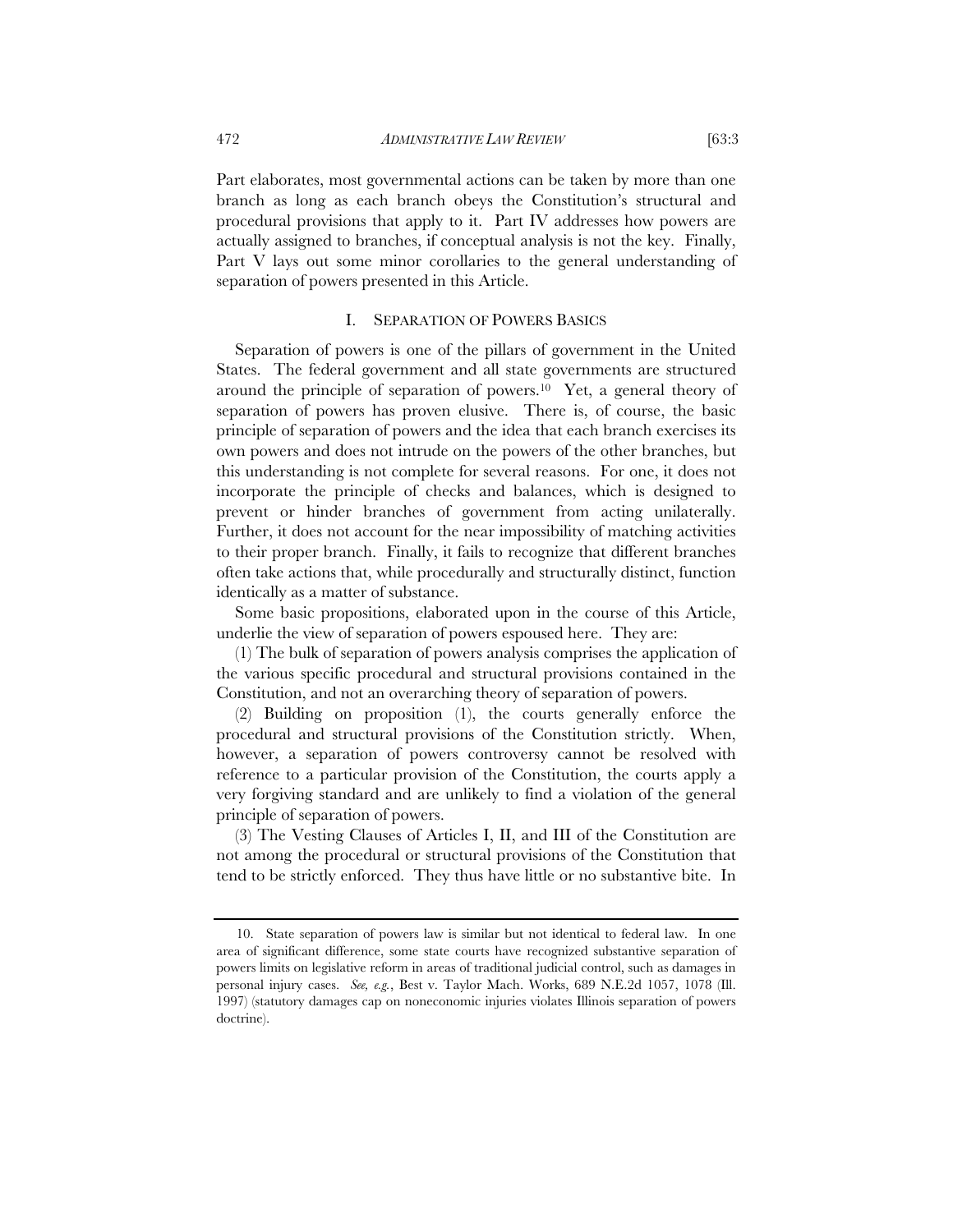other words, it is rarely, if ever, possible to rely on a Vesting Clause to provide an answer to a separation of powers controversy.

(4) As a corollary to proposition (3), in general, separation of powers controversies are rarely, if ever, resolved by determining which branch of government is the proper branch to engage in a particular activity. In other words, separation of powers controversies are not resolved by determining the nature of a government action and then assigning the performance of that action to the branch with the power to engage in that category of action.

(5) Building on propositions (3) and (4), most government actions can substantively be performed by more than one branch. Each branch must observe the constitutional procedural and structural requirements that apply to it.

(6) Building on proposition (5), the identity of the actor performing the action and not the nature of the action itself usually determines what sort of action is being performed. For example, when Congress acts it is legislating, and when an administrative agency acts it is executing the law, even if the action taken is, in substance, identical.

(7) The strongest evidence that a power is assigned to a particular branch is an explicit textual commitment of that action to the branch, not a more general principle of separation of powers. When a power has been assigned to a particular branch, no other branch is allowed to exercise that function unless the Constitution explicitly permits it to.

These are the most important propositions to the understanding of separation of powers presented in this Article. There are, in addition, a pair of minor propositions that help understand how separation of powers understandings have developed. These are:

(8) Informal pressure on the holder of a power to exercise it in a particular way does not violate separation of powers; and

(9) Separation of powers norms may be underenforced judicially. In other words, the constitutional ideal may involve a stricter understanding of separation of powers than what the federal courts are willing to enforce.

#### *A. Separation of Powers Particulars*

I begin by elaborating on proposition (1): *The bulk of separation of powers analysis comprises the application of the various specific procedural and structural provisions contained in the Constitution, and not an overarching theory of separation of powers.*

Although the principle was clearly on the minds of the Framers, the Constitution of the United States, unlike many state constitutions, does not refer directly to separation of powers. Rather, the Constitution contains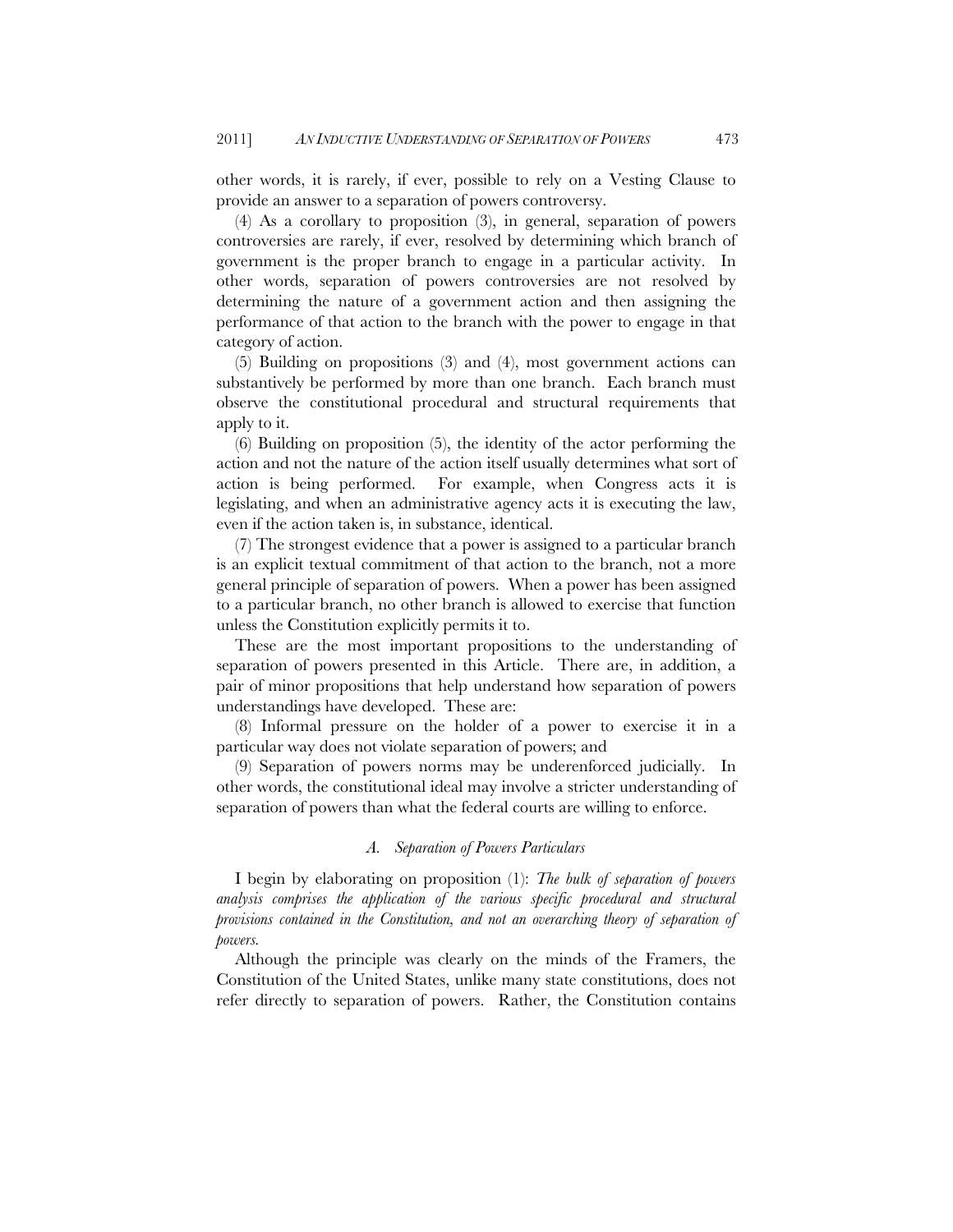numerous particular structural and procedural provisions that create a government under which, by and large, separation of powers is observed. By "structural and procedural provisions," I mean those constitutional provisions that specify the structure of the government, such as the clause specifying that the Congress consists of the Senate and the House of Representatives11 and those provisions that specify the procedures for taking a particular governmental action, such as the clause specifying that that bills must be presented to the President before they become laws.12 While nearly all of the Constitution's structural and procedural provisions

When separation of powers controversies arise, they almost always turn on the meaning and application of one or more of the Constitution's particular structural or procedural provisions, rather than on a general separation of powers standard. Perhaps this is because the Framers foresaw many potential threats to separation of powers and addressed them in the Constitution. The best example of this is the Incompatibility Clause, which prohibits simultaneous service in Congress and another branch of government.14 Perhaps it would violate a general principle of separation of powers for a member of Congress to serve in the Executive Branch as

bear some relation to separation of powers, some focus specifically on

separation of powers issues.<sup>13</sup>

<sup>11.</sup> U.S. CONST. art. I, § 1.

<sup>12.</sup> *Id*. art. I, §7, cl. 2.

<sup>13.</sup> The key separation of powers provisions of Article I include the Incompatibility Clause, which prohibits members of Congress from also serving in any other federal office; the procedures in Article I for passing bills and presenting them to the President for signature or veto; the enumerated powers of Article I,  $\S 8$  (including the Necessary and Proper Clause); and the prohibition on bills of attainder. In Article II, the key separation of powers provisions include the prohibition against changing the President's compensation during the term; the designation of the President as Commander in Chief; the clause allowing the President to require written opinions from department heads; the grant to the President of the power to make treaties and appoint officers of the United States, both with Senate confirmation; the provision empowering the President to receive foreign ambassadors; the imposition on the President of the duty to take care that that laws are faithfully executed; the provisions, now amended, providing for independent election of the President; and the provision making clear that the President and Vice President are subject to impeachment and removal for treason, bribery, and "other high Crimes and Misdemeanors." Article III's key separation of powers provisions include the specification that the inferior courts are "ordain[ed] and establish[ed]" by Congress; that the federal judges serve "during good Behavior" at a compensation that cannot be diminished; and that Congress has the power, subject to limits, to declare the punishment for treason. While there are numerous additional provisions that relate in some way to separation of powers, these are the most important.

<sup>14.</sup> U.S. CONST. art. I, § 6, cl. 2.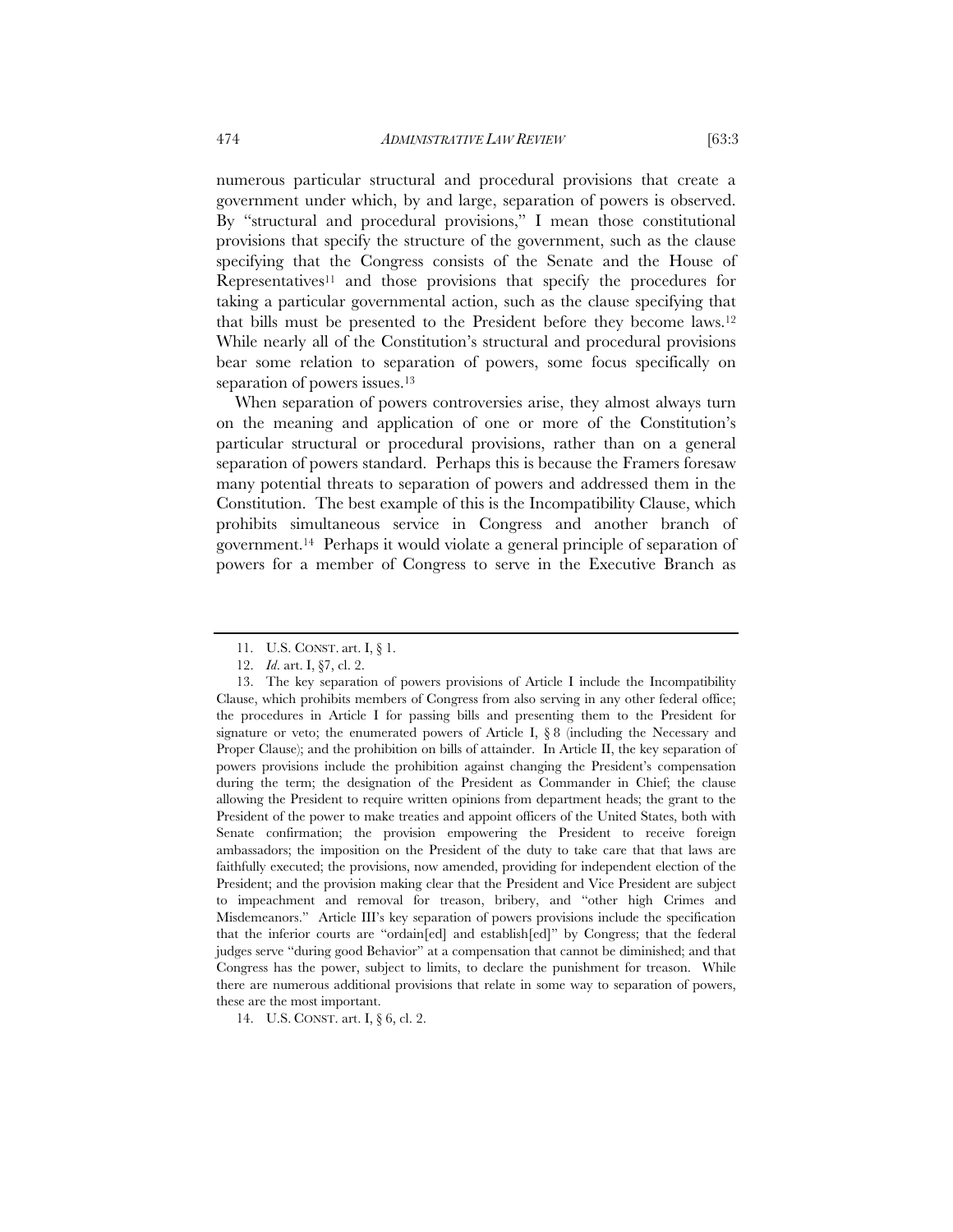well.15 Because of the existence of the Incompatibility Clause, we will never need to explore that issue. Although separation of powers principles are relevant to construing the Clause, the primary element of analysis, should a dispute over congressional service arise, would be the Clause itself, not general principles.

The particular structural and procedural provisions of the Constitution establish a form of government that is best described as separation of powers with checks and balances. These provisions do not map neatly onto a particular set of legal doctrines because they are not all vital to the creation of such a governmental structure. The key structural elements of this form of government are: no simultaneous service in the Legislative and Executive Branches of government;16 independent election of the President and Congress;17 an independent judiciary with life tenure and protected compensation;18 the requirement that all laws be passed by both houses of Congress and presented to the President, who has the power to veto them;19 appointment of executive branch officials, ambassadors, and the like by the President with the advice and consent of the Senate;<sup>20</sup> the Constitution's specification of the President's military and foreign affairs powers;<sup>21</sup> and the imposition on the President of the duty to faithfully execute the laws.22 While there are many additional elements that help shape the structure of the government, these features provide a fairly good outline. Change one

17*. Id*. art. II, § 1; *id.* art. I, § 2, cl. 1.

19*. Id*. art. I, § 7, cl. 2–3.

<sup>15.</sup> Even though the separation of legislative and executive personnel might seem fundamental to Americans, it is unclear whether it would really violate separation of powers to allow members of Congress to serve also as officers of the United States. Ronald Krotoszynski has pointed out that this aspect of the U.S. Constitution has not been adopted elsewhere. *See generally* Ronald J. Krotoszynski, Jr., *The Shot (Not) Heard 'Round the World: Reconsidering the Perplexing U.S. Preoccupation with the Separation of Legislative and Executive Powers*, 51 B.C. L. REV. 1 (2010). Congresional service as officers of the United States would not necessarily concentrate legislative and executive power in the same hands because passing laws would still require positive votes from hundreds of legislators not serving in the Executive Branch. But such a system would be difficult to police without a strict numerical limitation on the number of members of Congress allowed to serve in the Executive Branch. Thus, a complete ban may be the more sensible rule.

<sup>16.</sup> U.S. CONST. art. I, § 6, cl. 2.

<sup>18</sup>*. Id*. art. III, § 1.

<sup>20</sup>*. Id*. art. II, § 2, cl. 2. Appointment of judges by the President is not necessary for the system of separation of powers. Judicial independence is ensured by their tenure and protected compensation. However, given that the Appointments Clause allocates the power to appoint judges to the President, any effort by Congress to appoint judges or delegate their appointment away from the President is likely to fail as violating a particular structural or procedural provision of the Constitution.

<sup>21</sup>*. Id*. art. II, § 2, cl. 1.

<sup>22</sup>*. Id*. art. II, § 1, cl. 8.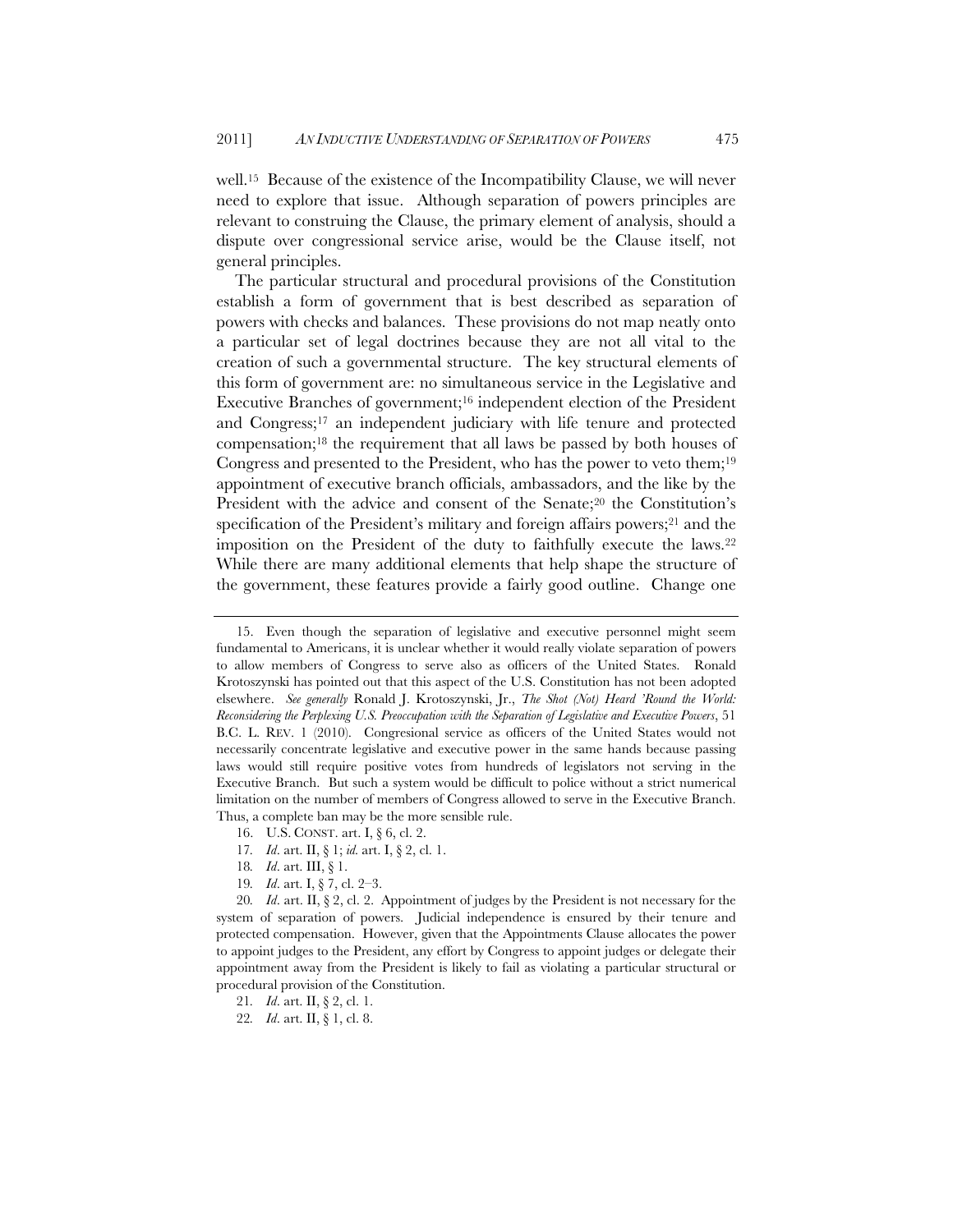of these provisions and the form of government would begin to look different from what we have; change a few and we have a different system.

There are separation of powers issues that do not turn on the application of one of the particular structural or procedural provisions, such as the degree to which Congress may limit the President's power to remove officials executing the law; the nondelegation doctrine, which regulates how much discretion Congress may delegate to others; and the limitations on adjudication outside of Article III courts. As we shall see, when analysis turns away from the application of a particular provision to a more general separation of powers standard, the courts tend to be very forgiving, finding a violation of separation of powers only in extreme circumstances.23

Elaboration of proposition (2) will help understand this important aspect of separation of powers law. (2) *Building on proposition (1), the courts generally enforce the procedural and structural provisions of the Constitution strictly. When, however, a separation of powers controversy cannot be resolved with reference to a particular provision of the Constitution, the courts apply a very forgiving standard and are unlikely to find a violation of the general principle of separation of powers.*

During the 1980s, there was a revival of attention to basic principles of separation of powers. Devices Congress had used to augment its influence and control (and decrease that of the President) over the execution of the law were challenged in court on constitutional grounds.<sup>24</sup> By and large, success in these attacks turned on whether a particular provision had been violated. When an attack boiled down to an alleged violation of the general principle of separation of powers, it usually failed.25

<sup>23.</sup> There is some chance that we are about to witness substantial changes in separation of powers analysis. In the *PCAOB* decision, the Court struck down a removal provision on separation of powers principles separate and apart from the Constitution's specific procedural and structural provisions. *See* Free Enter. Fund v. Pub. Co. Accounting Oversight Bd., 130 S. Ct. 3138, 3164 (2010). Perhaps the law will move in a stricter direction, but for now, that decision appears consistent with prior law and differs, if at all, at a certain rhetorical level, but not as a matter of substance.

<sup>24</sup>*. See, e.g.*, INS v. Chadha, 462 U.S. 919 (1983) (striking down the legislative veto).

<sup>25.</sup> Justice Kennedy's concurring opinion in *Public Citizen v. U.S. Department of Justice*, 491 U.S. 438 (1989), may be the most explicit statement of this understanding at the Supreme Court. Justice Kennedy explained that the Court is strict when Congress attempts to interfere with the President's exercise of a textually committed executive power and is much more forgiving when the President can claim interference only with "the general grant to the President of the 'executive Power.'" *Id.* at 484 (Kennedy, J., concurring) (quoting U.S. CONST. art. II, § 1, cl. 1). Unfortunately, in my view, Justice Kennedy erred in that case when he concluded that it would violate separation of powers to apply the Federal Advisory Committee Act (FACA), 5 U.S.C. app. (2006), to the President's utilization of the American Bar Association (ABA) for advice on judicial appointments. *See Pub. Citizen,* 491 U.S. at 482–89. In Justice Kennedy's view, requiring the ABA Standing Committee on the Federal Judiciary to abide by FACA's organizational, openness, and recordkeeping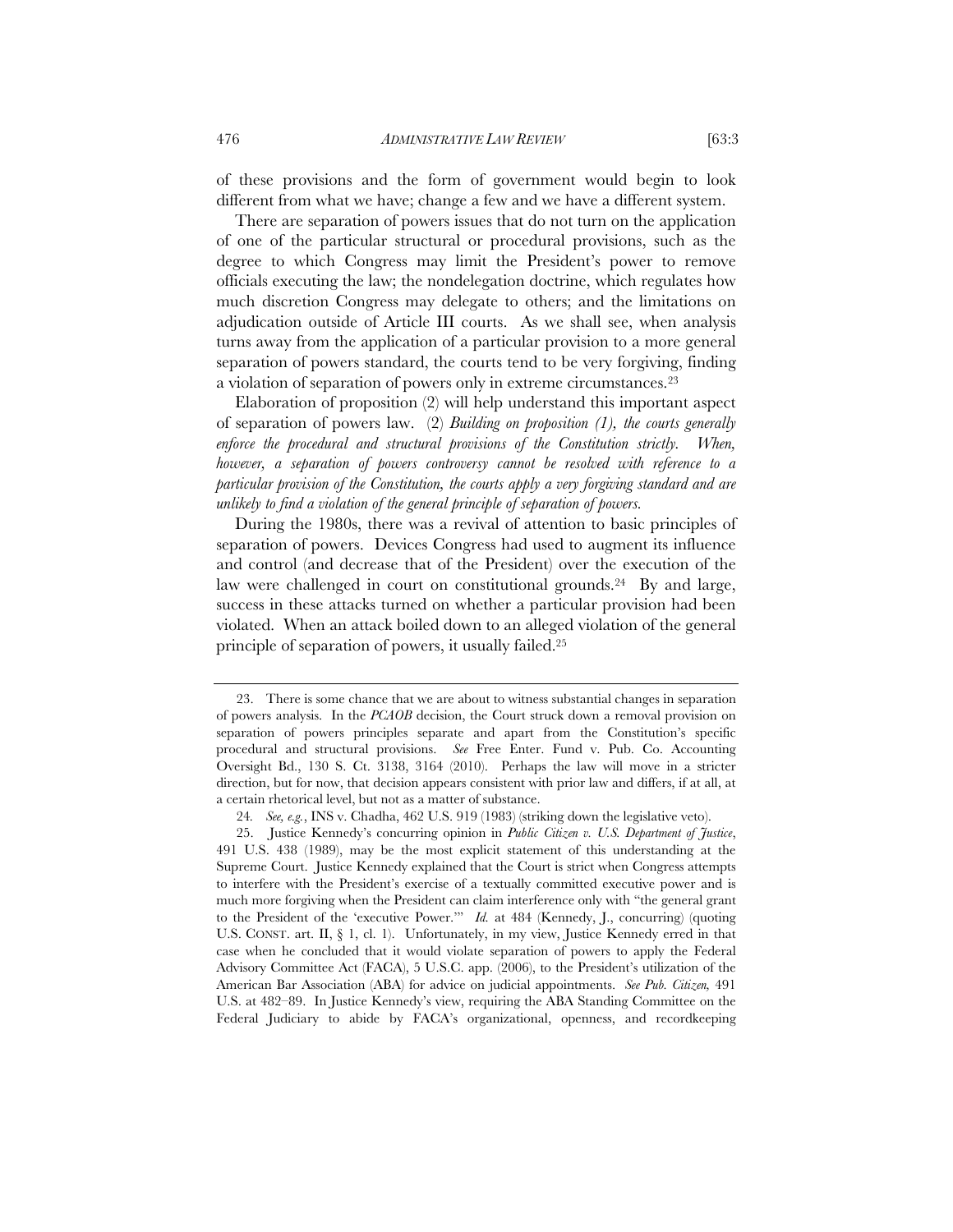The best example of this is the decision in *INS v. Chadha*,<sup>26</sup> in which the Supreme Court invalidated the legislative veto. The legislative veto is a device designed to increase Congress's control over the execution of the laws. Laws containing legislative veto provisions allowed Congress or a subset of Congress, such as a single house or in extreme cases a single committee, to disapprove of executive action without participation of the President. The legislative veto had been employed in many contexts, including review of agency regulations and oversight of agency spending. In Chadha's case, after the Department of Justice decided to suspend Chadha's deportation, the House of Representatives invoked the legislative veto provision of the Immigration and Nationality  $Act^{27}$  and vetoed the suspension. Under the terms of the Act, the House's vote was legally sufficient to invalidate the suspension, which would result in Chadha being deported pursuant to the presuspension finding of deportability.

The Court's reasoning in *Chadha* spelled the end of all legislative vetoes. The decision was not, however, based on a general principle of separation of powers. Rather, the Court held that the legislative veto violated two particular structural provisions of the Constitution: the presentment and bicameralism requirements.28 Presentment requires that all laws passed by Congress be presented to the President for signature or veto. Bicameralism provides that any bill or other congressional action be passed by both houses before it can become law. Reliance on bicameralism invalidated all one-house vetoes.29 Reliance on presentment invalidated legislative vetoes altogether.30

The most difficult issue in *Chadha* was determining that bicameralism and presentment actually applied to the legislative veto. To do this, the Court had to construct a definition of legislation to which the two requirements apply. Had the Court constructed a substantive definition of

requirements "would constitute a direct and real interference with the President's exclusive responsibility to nominate federal judges." *Id.* at 488. Because nothing in FACA limits the President's choice of nominees, I disagree with Justice Kennedy's characterization of application of FACA as a "direct and real interference" with the President's appointment power. If anything, it is indirect since it does not address the appointments themselves but only a part of the process of deciding on a nominee. I do not mean to venture an opinion on whether application of FACA in this and other contexts constitutes an unconstitutional interference with the President's powers under the more general separation of powers standard.

<sup>26. 462</sup> U.S. 919, 958–59 (1983).

<sup>27. 8</sup> U.S.C. § 1254 (1994) (repealed 1996).

<sup>28.</sup> U.S. CONST. art. I. § 7, cl. 2–3.

<sup>29</sup>*. See Chadha*, 462 U.S. at 955 (discussing limited exceptions to the general bicameral requirement).

<sup>30</sup>*. Id.* at 958.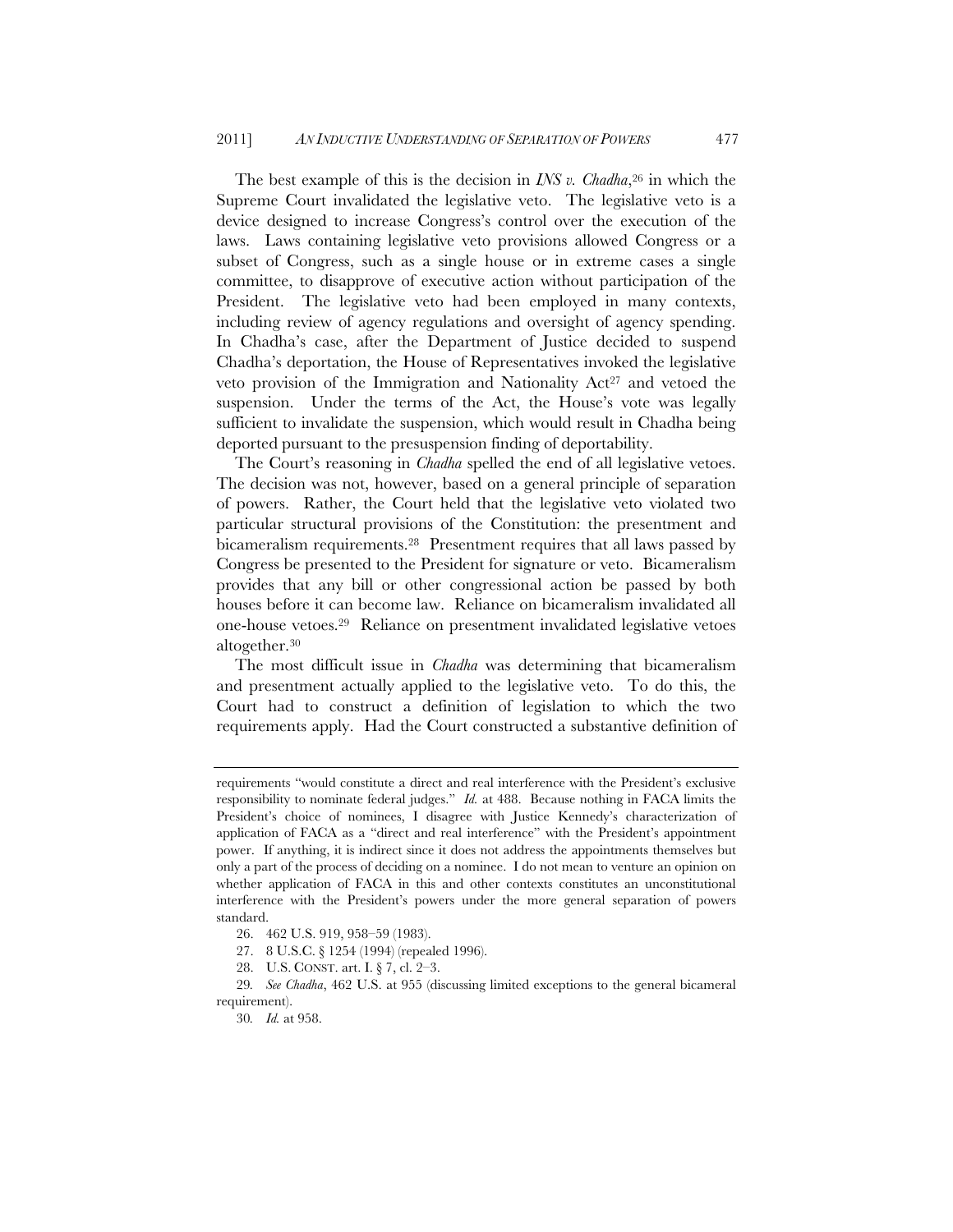legislation and then stated that all such actions are subject to bicameralism and presentment, proposition (1) would be incorrect and proposition (2) would be beside the point. But the Court did not construct a substantive definition of legislation. Rather, it constructed a procedural and highly practical definition, stating that the House exercised legislative power in *Chadha* because it "took action that had the purpose and effect of altering the legal rights, duties, and relations of persons, including the Attorney General, Executive Branch officials and Chadha, all outside the Legislative Branch."31 Stated more generally, Congress, or a subset of Congress, exercises legislative power whenever it acts in a way that changes anyone's legal rights outside the Legislative Branch of government.

This understanding of the nature of the legislative power is built upon the underlying separation of powers premise that Congress does not have the power to do anything but legislate, at least when it wants its actions to have legal effect. Basically, the Court said that anything Congress intends to have legal effect constitutes the exercise of Congress's legislative power and is thus subject to the bicameralism and presentment requirements. There is no conceptual analysis of the nature of legislative power whatsoever.32

This aspect of the opinion has been criticized as formalistic.<sup>33</sup> This attack is more effective when combined with the sensible argument that the legislative veto actually supports separation of powers principles because it allows Congress to effectively supervise the exercise of delegated power. However, because this argument is built on general separation of powers principles, it was irrelevant to the Court's decision.

Did *Chadha* take a formalistic view of legislative power? In one sense it did not. It did not depend on a highly abstract conceptual concoction concerning the nature of particular exercises of power. Rather, it fashioned an effects test under which the determination of whether a congressional action is legislative is made based on the purported impact of the action, not on its nature or form. In another sense, however, it was somewhat formalistic because the Court did not support its analysis with arguments drawn on the policies underlying separation of powers or on the practical effect of outlawing the legislative veto. Justice White's dissenting opinion made the very practical, nonformalistic point, mentioned above, that the legislative veto can be restorative of separation of powers because it allows

<sup>31</sup>*. Id.* at 952.

<sup>32.</sup> The *Chadha* Court's explanation for why agencies are not required to utilize bicameralism and presentment when they take actions that change people's rights and duties is discussed *infra* Part III.A.

<sup>33</sup>*. E.g.*, Bernard Schwartz, *"Apotheosis of Mediocrity"? The Rehnquist Court and Administrative Law*, 46 ADMIN. L. REV. 141, 143–44 (1994).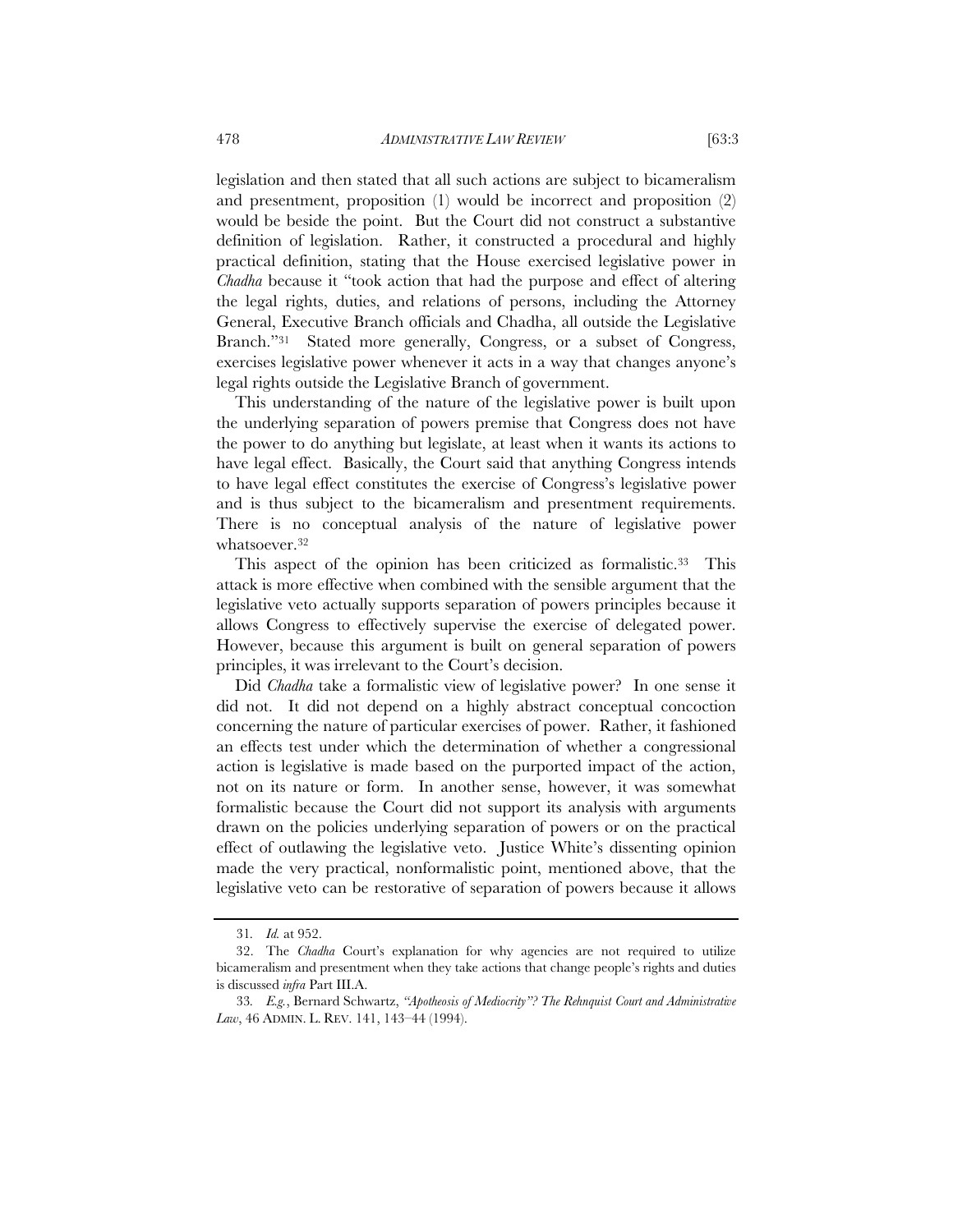Congress to supervise executive exercise of delegated power.<sup>34</sup> However, the invalidation of the legislative veto can be supported by the same argument—the legislative veto concentrated power in the hands of the entity exercising the veto. For example, allowing the House of Representatives unilaterally to veto the cancellation of Chadha's deportation or override an agency regulation concentrates power in the House, and for all the reasons power is divided and subject to checks and balances, is inferior to requiring those actions to go through bicameralism and presentment.

The criticism of *Chadha* and similar opinions as formalistic is a plea for more flexibility, for allowing the Constitution to adapt to changes either in society or in the way the structure of government has developed. The main argument in favor of the legislative veto is that the Constitution should be allowed to adapt to the increase in delegation of discretionary power to agencies. What we have seen and shall see is that the Court is not receptive to this sort of argument when it appears that Congress has designed a process that is inconsistent with one of the specific structural elements of the Constitution that forms the separation of powers.

Because the Court found that the legislative veto violated the specific constitutional procedure for the exercise of the legislative power, it did not reach more general questions of separation of powers. Much the same can be said for the other separation of powers decisions in recent times. In this area, the Court is remarkably consistent—it strictly applies the particular structural or procedural provisions, and if it finds no violation of one of these provisions, it upholds the government action on a very forgiving standard. Decisions regarding the exercise of the appointments power are the best remaining examples here.

In several decisions, the Court has reviewed the constitutionality of the appointment of officers of the United States. In *Buckley v. Valeo*,35 Congress specified an unorthodox procedure for appointing members of the Federal Election Commission. Appointments were made, two each, by the Speaker of the House, the President Pro Tempore of the Senate, and the President of the United States, all subject to confirmation by both houses of Congress.36 This was contrary to the Appointments Clause, which specifies that officers of the United States are appointed by the President with the advice and consent of the Senate, or, if Congress specifies for inferior

<sup>34</sup>*. Chadha*, 462 U.S. at 967–68 (White, J., dissenting). Justice White consistently argued for flexibility in separation of powers analysis. *See, e.g.*, Bowsher v. Synar, 478 U.S. 714, 759–60 (1986) (White, J., dissenting).

<sup>35. 424</sup> U.S. 1 (1976).

<sup>36</sup>*. Id.* at 113.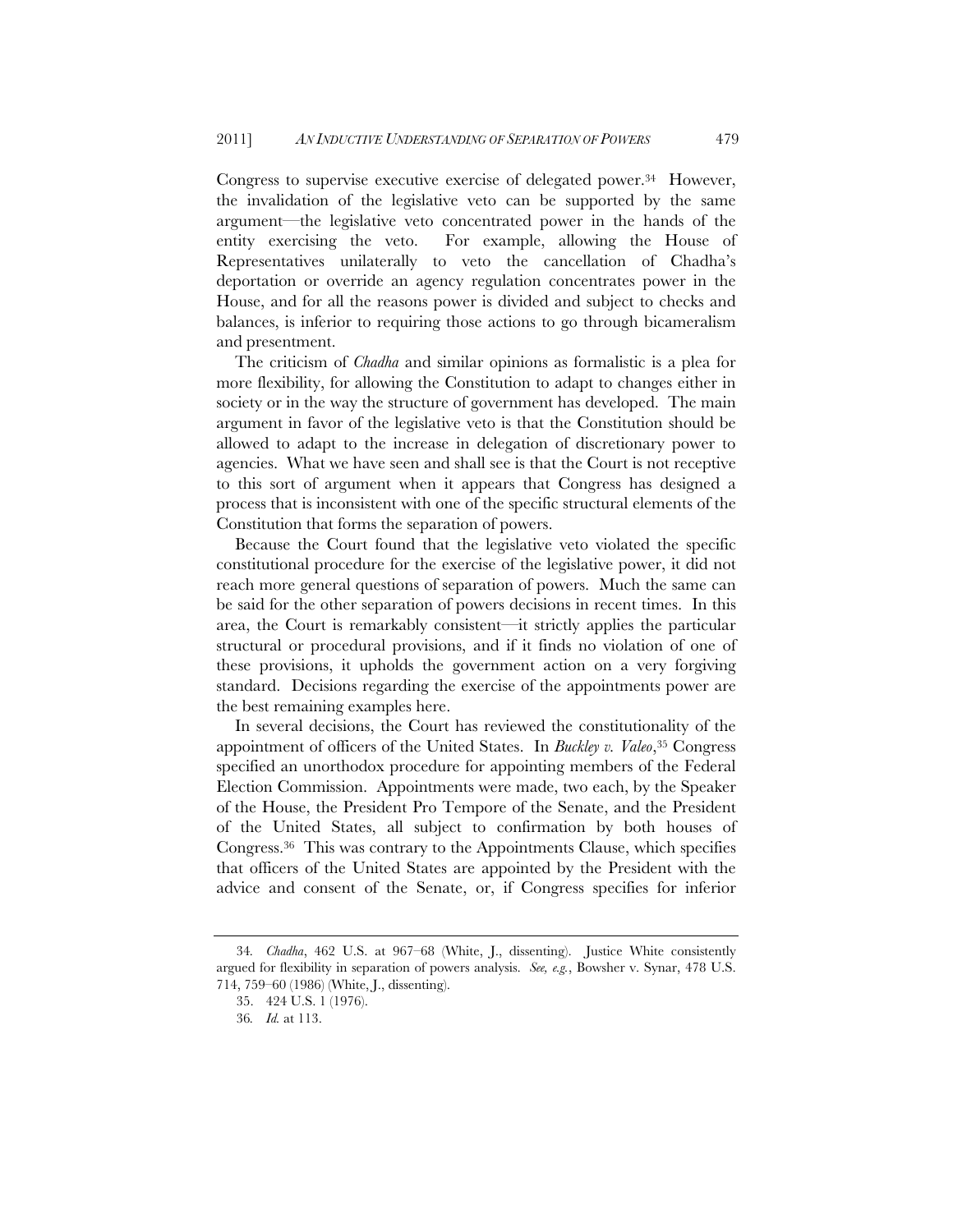officers, by the President, a department head, or court of law, acting alone.37 Confirmation by both houses was also arguably contrary to the Constitution's specification that the power to "advise and consent" be held by the Senate alone. The Court had no trouble holding that officials appointed in this manner were not officers of the United States and thus could not exercise authority pursuant to the law.38 Again, because it found the process contrary to the Appointments Clause, the Court did not find it necessary to consider more general separation of powers considerations.

The decision in *Clinton v. City of New York*,39 invalidating the Line Item Veto Act,40 followed the pattern of *Chadha* and *Buckley*. The Court found that the line item veto procedure created by the Act was inconsistent with the Constitution's process for making (and amending) law, and thus it was not necessary for the Court to address general separation of powers questions.41 The Line Item Veto Act specified that within five days after signing an appropriations bill or a bill containing targeted tax benefits the President could specify particular items in the bill for cancellation, which under the Act would then lose their legal effect.<sup>42</sup> The Court viewed this as inconsistent with the Constitution's veto provision under which the President must sign or reject bills in their entirety, and with the process for making law under which bicameralism and presentment are required to alter anything in a bill that has been signed by the President.43 Once the President signs a bill, each and every provision it contains becomes law, and there is nothing the President can do unilaterally to alter its legal effect. All the practical arguments about the necessity for an effective method of deficit reduction and the degree of discretion Presidents traditionally have over the actual spending of appropriated funds were not relevant to the basic structural reality.44

<sup>37.</sup> U.S. CONST. art. II, § 2, cl. 2.

<sup>38</sup>*. Buckley*, 424 U.S. at 143. Other methods of appointment may be applied to officials of the other branches who do not exercise authority pursuant to the law. For example, Congress may appoint officials who help in the process of legislation. *See id.* at 137–38.

<sup>39. 524</sup> U.S. 417 (1998).

<sup>40. 2</sup> U.S.C. § 692 (2000), *invalidated by* Clinton v. City of New York, 524 U.S. 417 (1998).

<sup>41</sup>*. Clinton*, 524 U.S. at 448.

<sup>42</sup>*. Id.* at 436–37.

<sup>43</sup>*. Id.* at 447–48.

<sup>44.</sup> The President's exercise of the line item veto under the Act could be defended as execution of the law (the Line Item Veto Act) rather than amendment of the appropriations or tax benefit bill that had already been signed. The Court characterized the veto as the latter, and in this and perhaps other separation of powers controversies, the Court's characterization was decisive. For example, in *Bowsher v. Synar*, 478 U.S. 714, 726–27 (1986), the Court held that an official removable by Congress could not execute the law.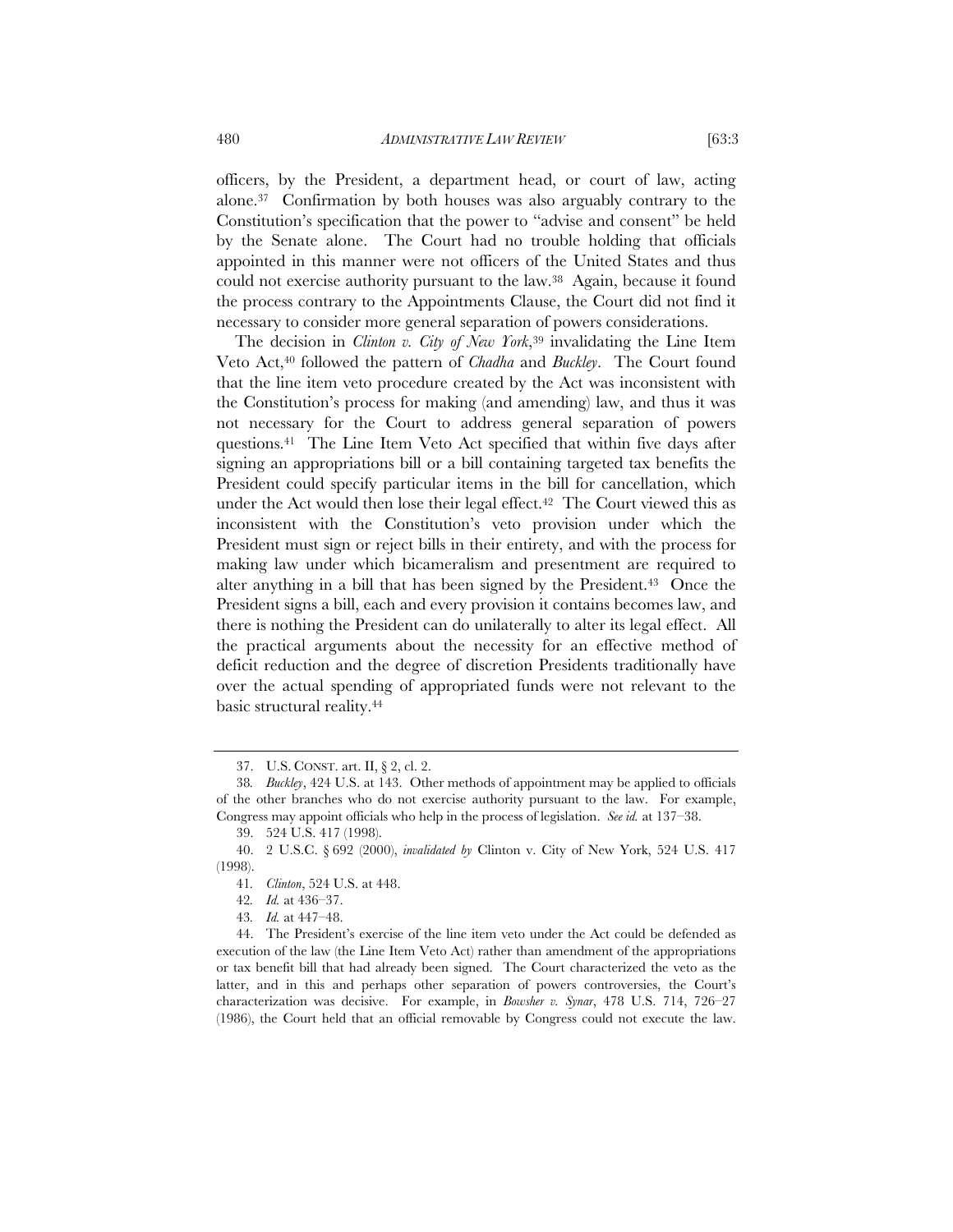In all of these cases, the Court applies the *expressio unis* canon to the procedural and structural provisions of the Constitution, disallowing innovation with regard to those matters spelled out in the text of the Constitution.45 This helps explain why innovations such as the legislative veto and the line item veto are unconstitutional, and why Congress may not require approval of presidential appointments by the House of Representatives.

# *B. Separation of Powers Leniency*

As stated in proposition (2), once it is clear that no particular procedural or structural provision of the Constitution has been violated, separation of powers analysis becomes highly forgiving and deferential to Congress's determinations of appropriate governmental structure. Just how forgiving is best illustrated by the Court's nondelegation doctrine jurisprudence and by the controversy over the appointment and removal of the Independent Counsel (IC) in *Morrison v. Olson*.46 The nondelegation doctrine is discussed in connection with propositions (3), (5), and (6), below. Here I elaborate on appointment and removal in *Morrison*.

The position of IC was created in reaction to corruption in the administration of Richard Nixon, during which special prosecutor Archibald Cox was fired when his investigation got too close to the President.<sup>47</sup> Under the relevant provisions of the Ethics in Government Act, Congress specified that on the request of the Attorney General, after finding cause to investigate whether an executive branch official had violated the law, an IC would be appointed by a special panel of the United States Court of Appeals for the District of Columbia Circuit.48 The IC was not subject to direct supervision by the Attorney General or any other government official and could be removed only for cause and only by the personal action of the Attorney General.49

But the official, the Comptroller General, could be removed only through the exercise of the legislative process. *Id.* at 730–32. Had the Court characterized Congress's role as legislative, perhaps it would not have invalidated the law at issue in *Bowsher*.

<sup>45.</sup> John Manning makes a similar point. *See generally* Manning, *supra* note 9.

<sup>46. 487</sup> U.S. 654 (1988).

<sup>47</sup>*. See* Steven L. Carter, Comment, *The Independent Counsel Mess*, 102 HARV. L. REV. 105, 107–08 (1988) (discussing the background of the passage of the provisions providing for the independent counsel (IC)); Orrin G. Hatch, *The Independent Counsel Statute and Questions About Its Future*, 62 LAW & CONTEMP. PROBS. 145, 145 (1999) ("The primary impetus for our nation's first independent counsel statute was the firing of then-Watergate Special Prosecutor Archibald Cox in 1973 by President Nixon.").

<sup>48</sup>*. See* 28 U.S.C. §§ 49(a), 591(a) (2006).

<sup>49</sup>*. See id.* § 596 (a)(1).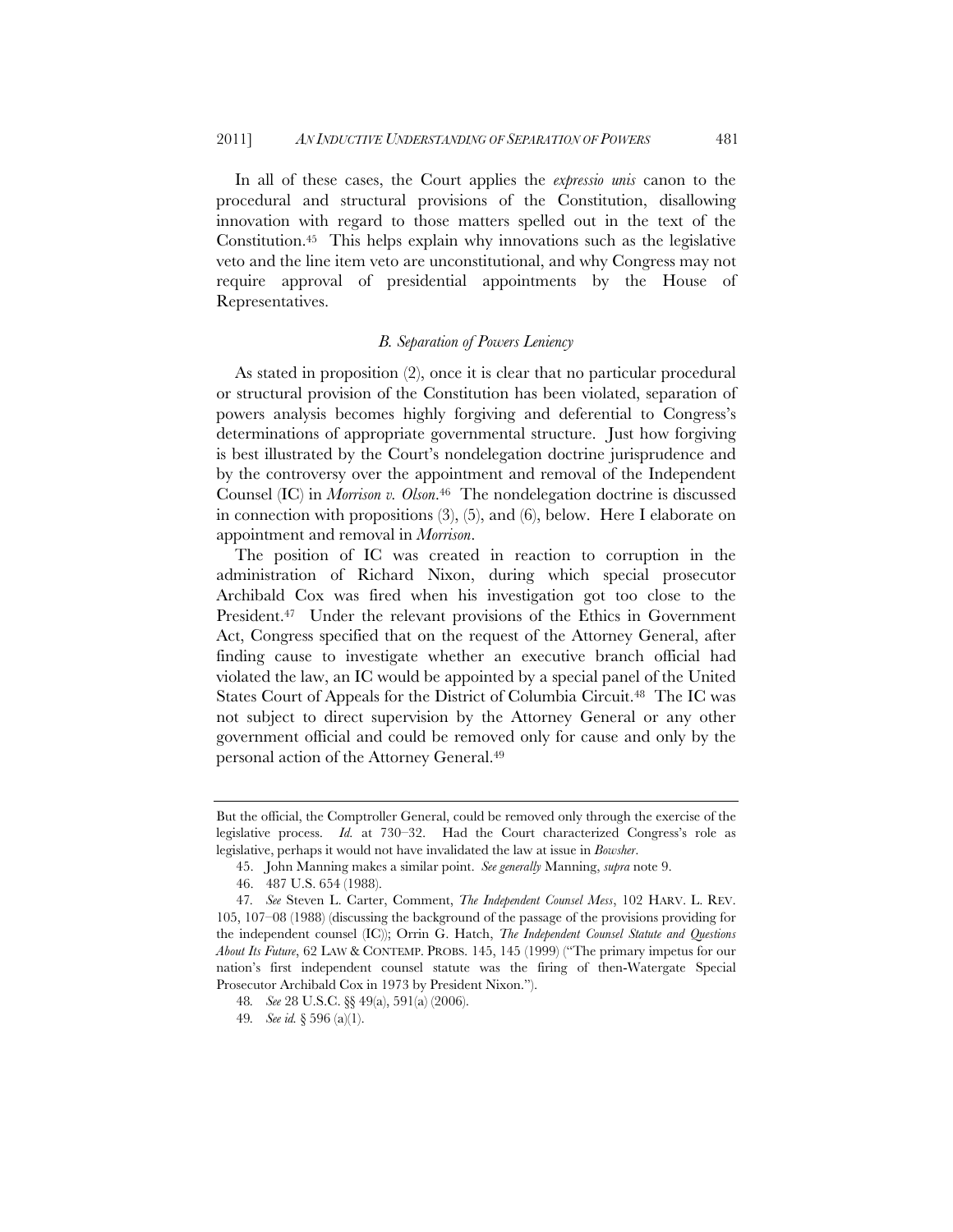Appointment by a court of law is permissible under the terms of the Appointments Clause if the IC is an inferior officer, which the Supreme Court found to be the case.50 Once that was settled, the remaining question was whether the entire arrangement (including the appointment method, the lack of supervision and the removal restriction) violated separation of powers. In this regard, the operative question became whether the Act violated the separation of powers by reducing the President's ability to control the prosecutorial powers wielded by the IC too much. The Court asked "whether the Act, taken as a whole, violates the principle of separation of powers by unduly interfering with role of the Executive Branch."51

This discretionary and forgiving standard invited the Court to make an independent judgment concerning whether the traditional presidential control over the machinery of prosecution had been interfered with too much. Despite strong dissenting arguments from Justice Scalia that the presence of an IC would undermine the ability of the President to command the loyalty of executive branch officials who might be subject to an IC investigation,<sup>52</sup> the Court found that the combination of some presidential control and other structural features surrounding the IC saved the Act from unconstitutionally infringing on the separation of powers.<sup>53</sup> The Court's scrutiny, under general separation of powers principles, was thus very deferential to the congressional judgment that the IC was necessary and not excessively intrusive into presidential prerogatives.

It should be noted that the Court's generally forgiving treatment of alleged separation of powers transgressions in *Morrison* extended beyond the removal question, which is governed only by the general "undue interference" standard and extended to interpretation and application of the Appointments Clause itself.54 Although the Court strictly requires anyone exercising authority pursuant to the law to be appointed under the procedures required by the Appointments Clause, it has not been very strict when applying the provisions of the Appointments Clause that govern the appointment of inferior officers, including the basic determination of which

<sup>50</sup>*. Morrison*, 487 U.S. at 671.

<sup>51</sup>*. Id.* at 693.

<sup>52</sup>*. Id.* at 712–13 (Scalia, J., dissenting).

<sup>53</sup>*. Id.* at 695–96 (majority opinion) (citing the Attorney General's removal authority, the statutory requirement that the IC follow Department of Justice guidelines when possible, and additional features of the appointment and conduct of the IC).

<sup>54.</sup> Removal of officers of the United States is one of the most significant areas not governed by a particular procedural or structural provision of the Constitution. The separation of powers aspects of removal are discussed in connection with propositions (3) and (7), below. *See infra* Parts II.B, IV.A.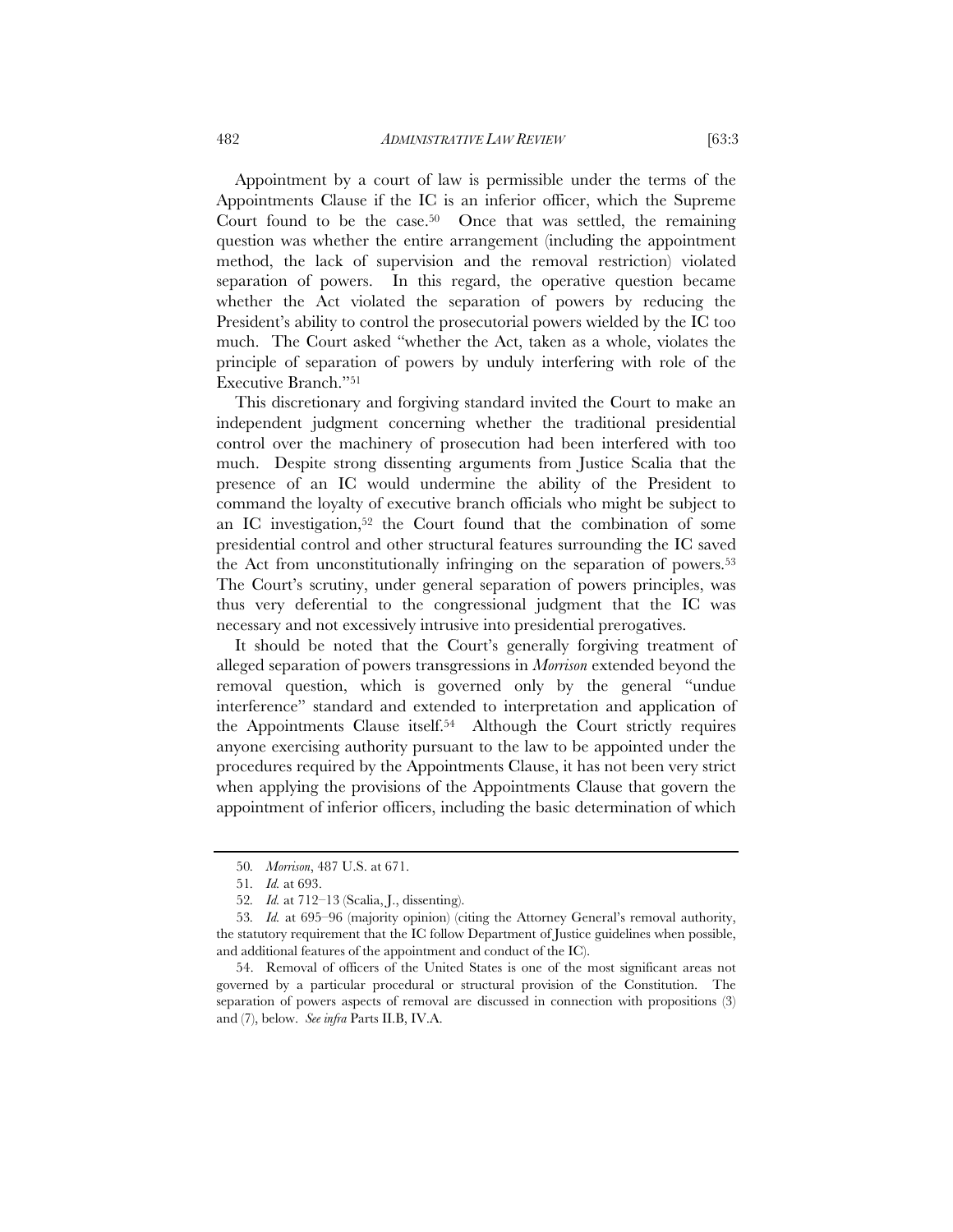officers are inferior and who has the power to appoint them. The Court appeared to bend over backwards to determine that the IC was an inferior officer within the meaning of the Appointments Clause even though the IC was not subject to much in the way of supervision by any superior.<sup>55</sup> The Court has also deferred to Congress's judgment concerning the appropriate appointing authority for inferior officers by allowing Congress wide latitude in assigning appointment to a court and in designating departments and heads of departments for appointments purposes.<sup>56</sup>

The *PCAOB* decision also illustrates this leniency concerning the definition of inferior officers and the designation of departments and department heads with appointive authority.57 PCAOB members are appointed by the Securities and Exchange Commission (SEC), an independent, bipartisan agency headed by five commissioners, one of whom serves as Chair.<sup>58</sup> The constitutionality of this appointment process depended on two issues: first, whether PCAOB members are inferior officers; and second, whether SEC Commissioners are department heads. On both scores, the Court ruled in favor of SEC authority. The Court found that PCAOB members are inferior officers because they are subject to removal and supervision by the SEC, even though removal is only for pretty extreme cause, much more protective of Board members than the standard governing removal of most independent agency heads and the IC.59 And on whether the SEC Commissioners are department heads capable of appointing inferior officers, the Court adopted a practical definition of *department* as including any "freestanding component of the Executive Branch, not subordinate to or contained within any other such component."60 Under this definition, the Court determined that nothing in the Appointments Clause is inconsistent with such a department being headed by multiple commissioners.<sup>61</sup>

<sup>55.</sup> The IC was subject to removal for cause by the Attorney General and was required to follow Department of Justice policy to the extent possible. *See* 28 U.S.C. §§ 594(f)(1), 596(a)(1) (2006).

<sup>56</sup>*. See, e.g.*, Freytag v. Comm'r, 501 U.S. 868, 892 (1991) (upholding appointment of inferior officers by the chief judge of the Tax Court).

<sup>57</sup>*. See* Free Enter. Fund v. Pub. Co. Accounting Oversight Bd., 130 S. Ct. 3138, 3163 (2010) (determining that the SEC is a department for Appointments Clause purposes).

<sup>58. 15</sup> U.S.C. § 78d(a) (2006).

<sup>59</sup>*. Free Enter. Fund*, 130 S. Ct. at 3162. After the Court determined that PCAOB members must be subject to at will removal by the SEC, it applied the standard it had announced in *Edmond v. United States*, to determine that PCAOB members were inferior officers subject to appointment by, inter alia, "Heads of Departments." *Id.* (citing Edmond v. United States, 520 U.S. 651, 662–63 (1997)); *see also* U.S. CONST. art. II, § 2, cl. 2.

<sup>60</sup>*. Free Enter. Fund*, 130 S. Ct. at 3163.

<sup>61</sup>*. Id.* at 3163–64.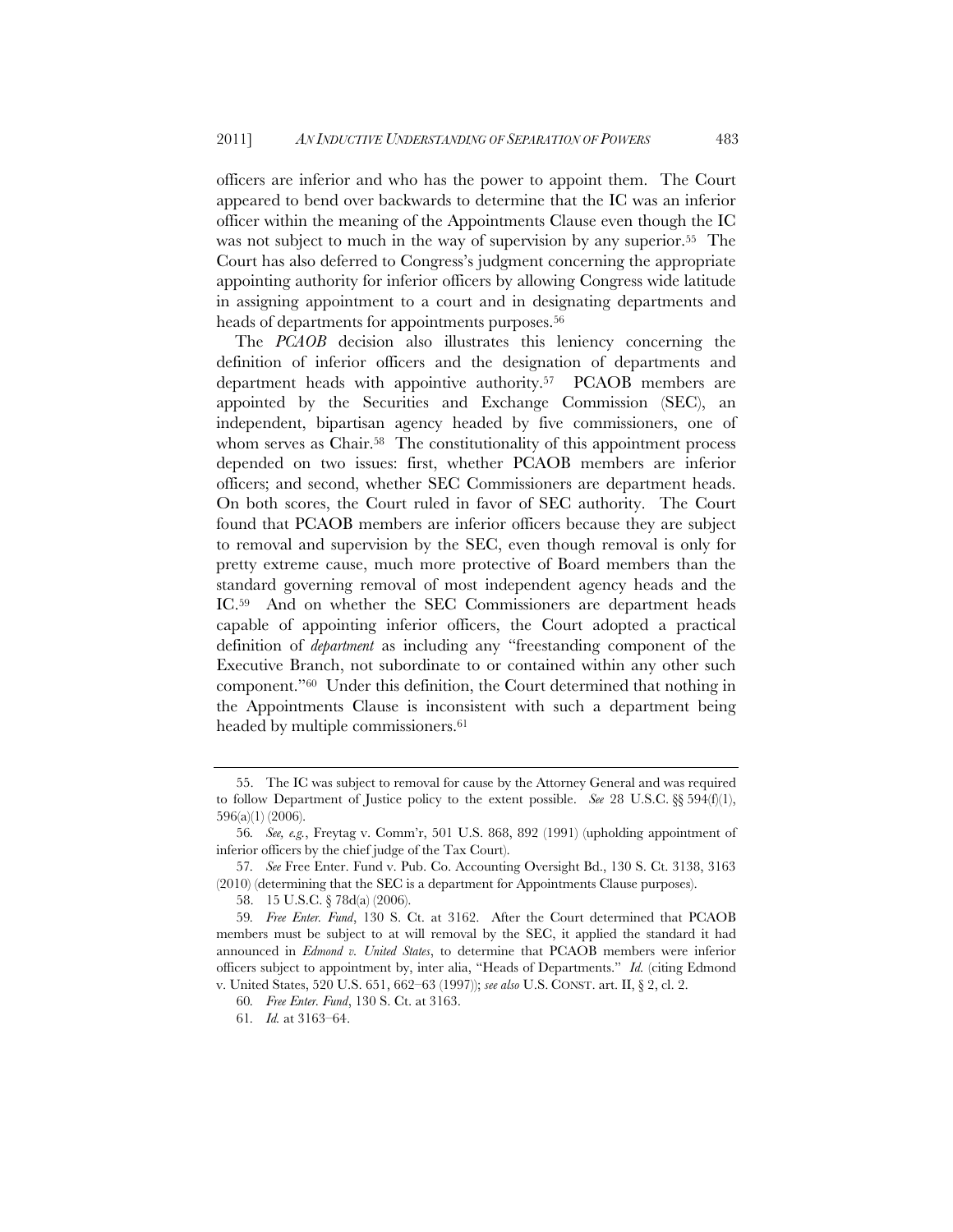This leniency concerning the interpretation and application of the provisions of the Appointments Clause is somewhat inconsistent with this Article's general description of separation of powers as consisting of strict application of particular procedural and structural provisions and leniency when no such provision applies. This must be motivated either by an undisclosed ranking of the relative importance of the Constitution's provisions or an understanding that the text and history of the Appointments Clause do not demand a different analysis. In any case, it is accurate to conclude that the Court is not always very strict when it interprets and applies the particular structural and procedural provisions, but once it arrives at an interpretation, it is not forgiving if it finds that the provision has been violated.

#### II. GENERAL SEPARATION OF POWERS CONTROVERSIES

#### *A. The Removal of Officers of the United States*

The Court's acceptance of congressional power to restrict the removal of officers of the United States both tests and illustrates the claim that the Court is generally lenient when applying separation of powers standards not embodied in a particular procedural or structural provision of the Constitution. No provision in the Constitution addresses the routine removal of officers of the United States. It would be implausible to argue that impeachment is the exclusive removal provision, as that would place the tenure of all officials on par with that of federal judges whose lifetime tenure (absent impeachment) is explicitly provided for in the text of the Constitution.62 This would also be incompatible with the long tradition of patronage, under which a new President would appoint loyalists to virtually every position in the federal government.

Because there is no constitutional clause governing the routine removal of executive branch officials, controversies over removal test the proposition that general notions of separation of powers have little bite. To appreciate this, a somewhat extended look at the Court's jurisprudence concerning restrictions on presidential removal of executive officials is necessary.

For many years, Congress statutorily required the advice and consent of the Senate for the removal of certain officials, and the House impeached President Andrew Johnson for refusing to obey one such provision.<sup>63</sup>

<sup>62.</sup> *See* U.S. CONST. art. III, § 1.

<sup>63</sup>*. See* Jerry L. Mashaw, *Federal Administration and Administrative Law in the Gilded Age*, 119 YALE L.J. 1362, 1383–84, 1462–63 (2010) (describing the Tenure in Office Act, the impeachment of President Andrew Johnson for violating it, and the repeal of the Tenure in Office Act in 1887); *see also* Myers v. United States, 272 U.S. 52, 107 (1926) (describing a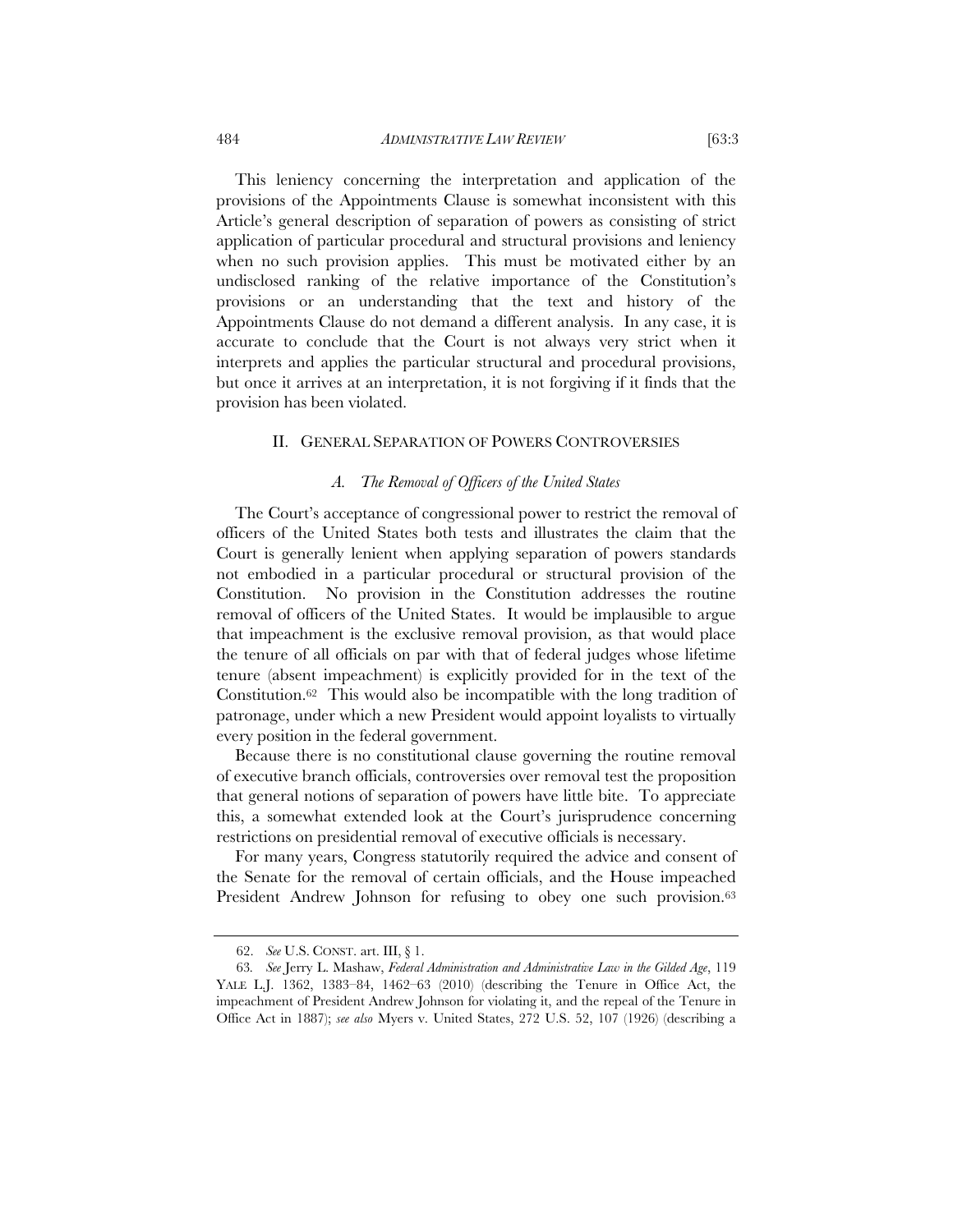However, in the early twentieth century, in *Myers v. United States*, <sup>64</sup> the Court categorically rejected any role for the Senate in the removal of officials, declaring such participation contrary to separation of powers, which continues to be established doctrine.65 Much of the language of the *Myers* opinion, written by Chief Justice and former President William Howard Taft, supports relatively stringent review of congressional efforts to interfere with the President's supervision of the Executive Branch. The Court also relied on the Take Care Clause, implying that requiring Senate permission to remove an executive branch official would unduly interfere with the President's ability to faithfully execute the law.<sup>66</sup>

The primary argument made in defense of the requirement of senatorial advice and consent for removal of executive officials was that since the Senate had the power to participate in the appointment of officers of the United States, the Senate could also participate in the removal, through similar advice and consent power. There is apparently good historical evidence that this was the understanding at the time the Constitution was adopted.67 The Court rejected this argument based on constitutional text, the President's need to supervise officials engaged in the execution of the laws, and the Court's reading of particular constitutional history on the subject.<sup>68</sup>

The Court distinguished senatorial participation in removal from participation in appointments on three bases. The first is that the only

statute passed in 1876 requiring the advice and consent of the Senate before the President could remove certain postmasters). As is discussed below, *Myers* held this provision unconstitutional.

<sup>64</sup>*.* 272 U.S. 52 (1926).

<sup>65</sup>*. See id.* at 176 (holding that the Tenure Act was unconstitutional and "that subsequent legislation of the same effect was equally so").

<sup>66</sup>*. Id.* at 122 ("The power of removal is incident to the power of appointment, not to the power of advising and consenting to appointment, and when the grant of the executive power is enforced by the express mandate to take care that the laws be faithfully executed, it emphasizes the necessity for including within the executive power as conferred the exclusive power of removal."). The Court further observed that without the power to remove, the President could not "discharge his own constitutional duty of seeing that the laws be faithfully executed." *Id.* at 135.

<sup>67.</sup> The dissenting opinions of Justices McReynolds and Brandeis in *Myers* argue, based on constitutional history and consistent practice, that the Constitution allows Congress to require the advice and consent of the Senate for the discharge of inferior officers. *See id.* at 178–239 (McReynolds, J., dissenting); *id.* at 240–95 (Brandeis, J., dissenting). Justice Holmes's brief dissent argues that senatorial advice and consent is appropriate because Congress created the office to which the requirement applies. In other words, the greater power to abolish the office includes the lesser power to require the Senate's advice and consent to discharge the officer. *Id.* at 177 (Holmes, J., dissenting).

<sup>68</sup>*. Id.* at 175–76 (majority opinion).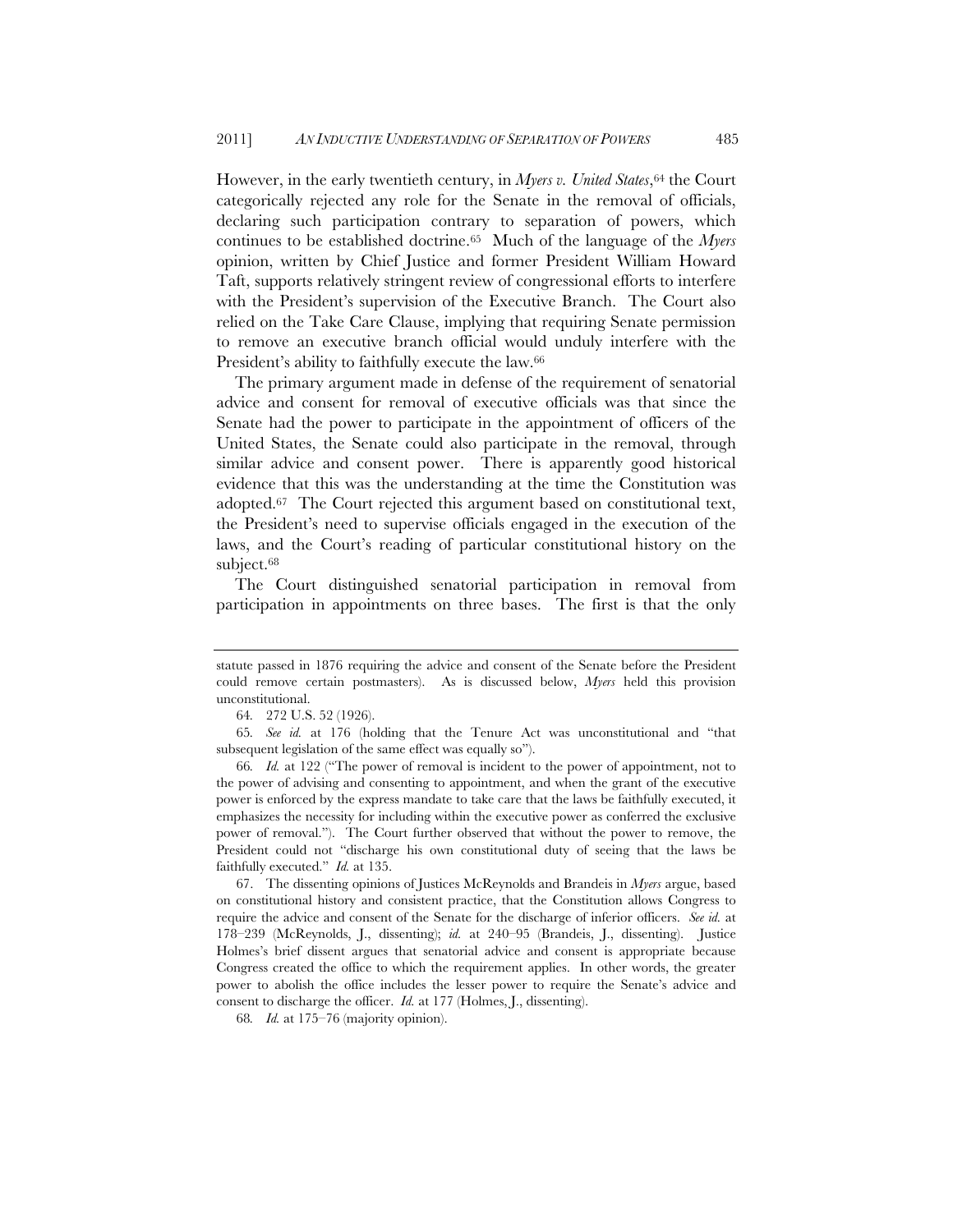reason the Senate is allowed to participate in the latter is that the Appointments Clause explicitly so provides.<sup>69</sup> The lack of a textual reference to senatorial participation in removal strongly implies that the Framers did not anticipate any such participation, especially in light of the specific reference to Senate advice and consent on appointments. *Myers* refutes the notion that the advice and consent power over appointments implies an advice and consent power over removals. To the contrary, the Court explained that there were specific reasons for requiring the Senate's advice and consent over appointments, and those reasons do not apply to removal.70 Second, the Court relied on the President's need to supervise the execution of the laws.71 While the President may not find it ideal that the Senate has power to reject nominees to executive positions, once an official is confirmed and appointed, the President's strongest guarantee of efficiency and loyalty is the removal power. If the President is forced to share that power with the Senate, the President is effectively sharing the executive power with the Senate. This is not true with regard to Senate participation in appointment, since once the nomination is confirmed, the Senate loses virtually all formal control over the official.

Third, the *Myers* Court found specific constitutional history in support of its view that the Senate could not participate in the removal of executive officials.72 The Court examined the debates surrounding the advice and consent power and the general issue of removal of officials and found strong evidence that the Framers meant to lodge the removal power exclusively with the President, mainly for the practical reason discussed above. The opinion relies for its bottom-line rejection of senatorial advice and consent for removals on this specific evidence more than on the general notion that removal is by nature an executive function. In fact, the Court concluded that Senate participation in removal was specifically rejected.73

Therefore, *Myers* is not contrary to the portrait of separation of powers offered in this Article. The primary bases for finding a constitutional problem with senatorial advice and consent for removal were the effect on the President's ability to take care that the laws are faithfully executed and the specific rejection by the Framers of a role for Congress in removal. Thus, although there is language in *Myers* and perhaps other opinions that supports a more conceptual form of separation of powers analysis, the

<sup>69</sup>*. Id.* at 164.

<sup>70</sup>*. See id.* at 161–62.

<sup>71</sup>*. Id.* at 164.

<sup>72</sup>*. Id.* at 119–29.

<sup>73</sup>*. See id.* at 167 (citing the insistence of "Mr. Madison and his associates in the First Congress . . . that the power of removal of executive officers by the President alone was essential in the division of powers between the executive and the legislative bodies").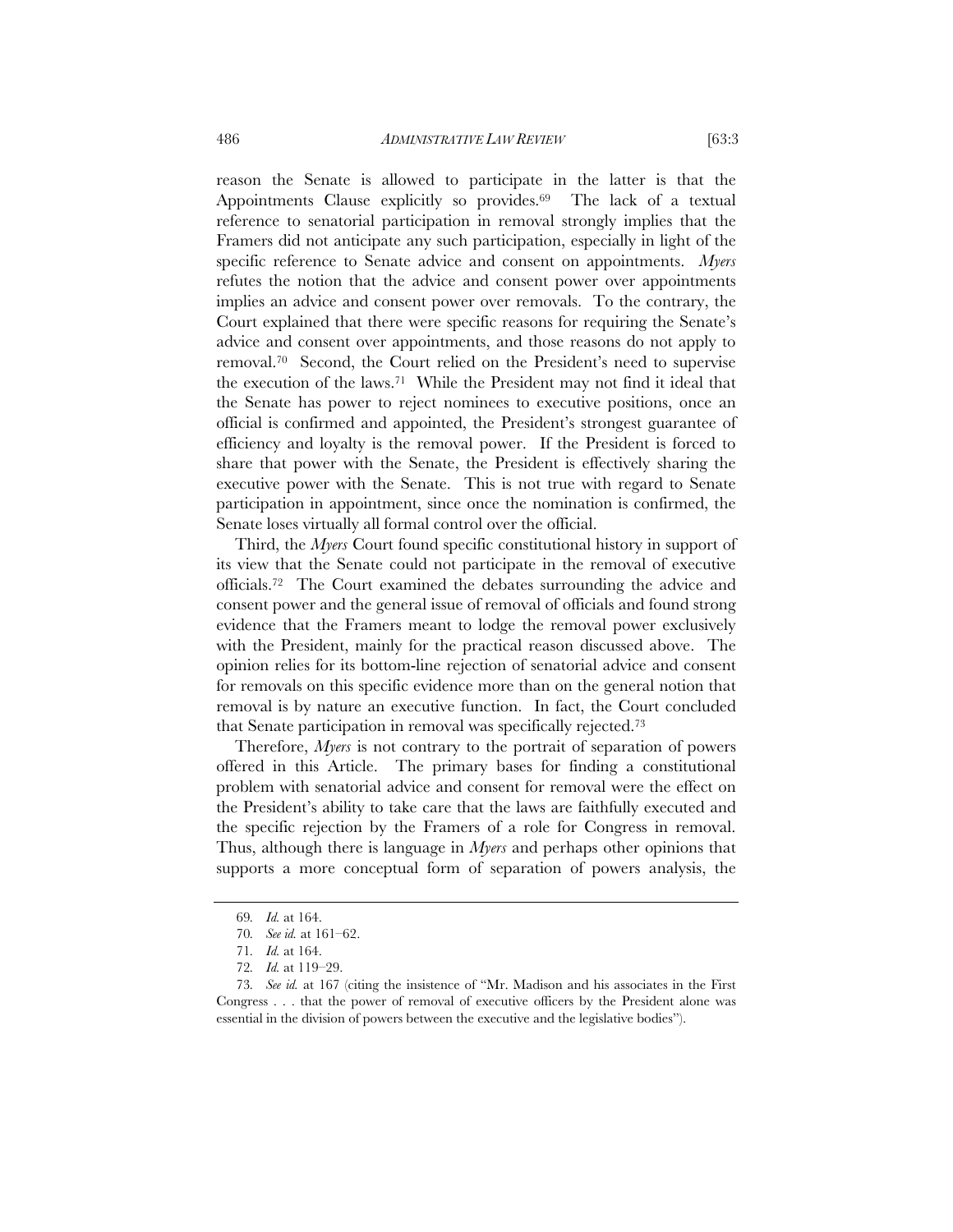bedrock separation of powers principle for which the decision stands is the same as under current law: that Congress may not take action that unduly interferes with the President's ability to execute the law. There are two rules in this area, one that dates back to *Myers* and one that dates back only to the *PCAOB* decision. First, Congress, or a subset of Congress, may not participate in the removal of executive officials through any sort of advice and consent requirement. Second, if an official can be removed only for cause by a lower level official, the official with removal power must be subject to at-will removal by the President.<sup>74</sup> Given the lenient attitude the Court has taken toward removal restrictions—largely reaffirmed in the *PCAOB* decision—the more conceptual elements of *Myers* are insufficient to undercut the explanation of separation of powers offered here.

Regardless of its basis or bases, the *Myers* decision's restrictive view of Congress's authority to restrict the removal of officials did not last long. After *Myers*, the Court twice approved restrictions on the removal of independent agency personnel,75 once even reading the removal restriction into a statute that did not actually contain one.76 On a conceptual level, the Court did not abandon the *Myers* Court's view that the President must have complete control over those engaged in executive functions. In *Humphrey's Executor*, the Court instead found that the President did not need control over officials engaged in what it termed "quasi-legislative" and "quasijudicial" functions because agencies performing such functions "cannot in any proper sense be characterized as an arm or an eye of the executive."77 These decisions apparently left intact the *Myers* Court's endorsement of

<sup>74.</sup> It is not clear whether the Court will apply this rule to administrative law judges (ALJs) who are often protected by two layers of for-cause restrictions. The Court stated that its analysis did not necessarily apply to ALJs because they might be employees rather than Officers of the United States and they "perform adjudicative rather than enforcement or policymaking functions." Free Enter. Fund v. Pub. Co. Accounting Oversight Bd., 130 S. Ct. 3138, 3160 n.10 (2010). If the characterization of ALJs as performing adjudicative functions ultimately determines that the rule against double for-cause restrictions does not apply to them, the analysis will be inconsistent with the Court's recent rejection of conceptual analysis as the basis of decisions concerning the constitutionality of removal restrictions. *See supra* Part IIA. Kevin Stack suggests that *PCAOB* does signal a return to the conceptual analysis of *Humphrey's Executor* insofar as the Court would not apply its ban on double for-cause removal restrictions to "dedicated adjudicators" such as ALJs. *See* Kevin M. Stack, *Agency Independence after* PCAOB, CARDOZO L. REV. (forthcoming 2011).

<sup>75</sup>*. See* Wiener v. United States, 357 U.S. 349, 356 (1958) (stating that the President may not remove a member of the adjudicatory War Claims Commission even though the statute does not explicitly address removal standard); Humphrey's Ex'r v. United States, 295 U.S. 602, 623 (1935) (ruling that Congress may restrict removal of Federal Trade Commissioner to "inefficiency, neglect of duty, or malfeasance in office").

<sup>76</sup>*. See Wiener*, 357 U.S. at 353–54.

<sup>77</sup>*. Humphrey's Ex'r*, 295 U.S. at 628; *see also Wiener*, 357 U.S. at 352.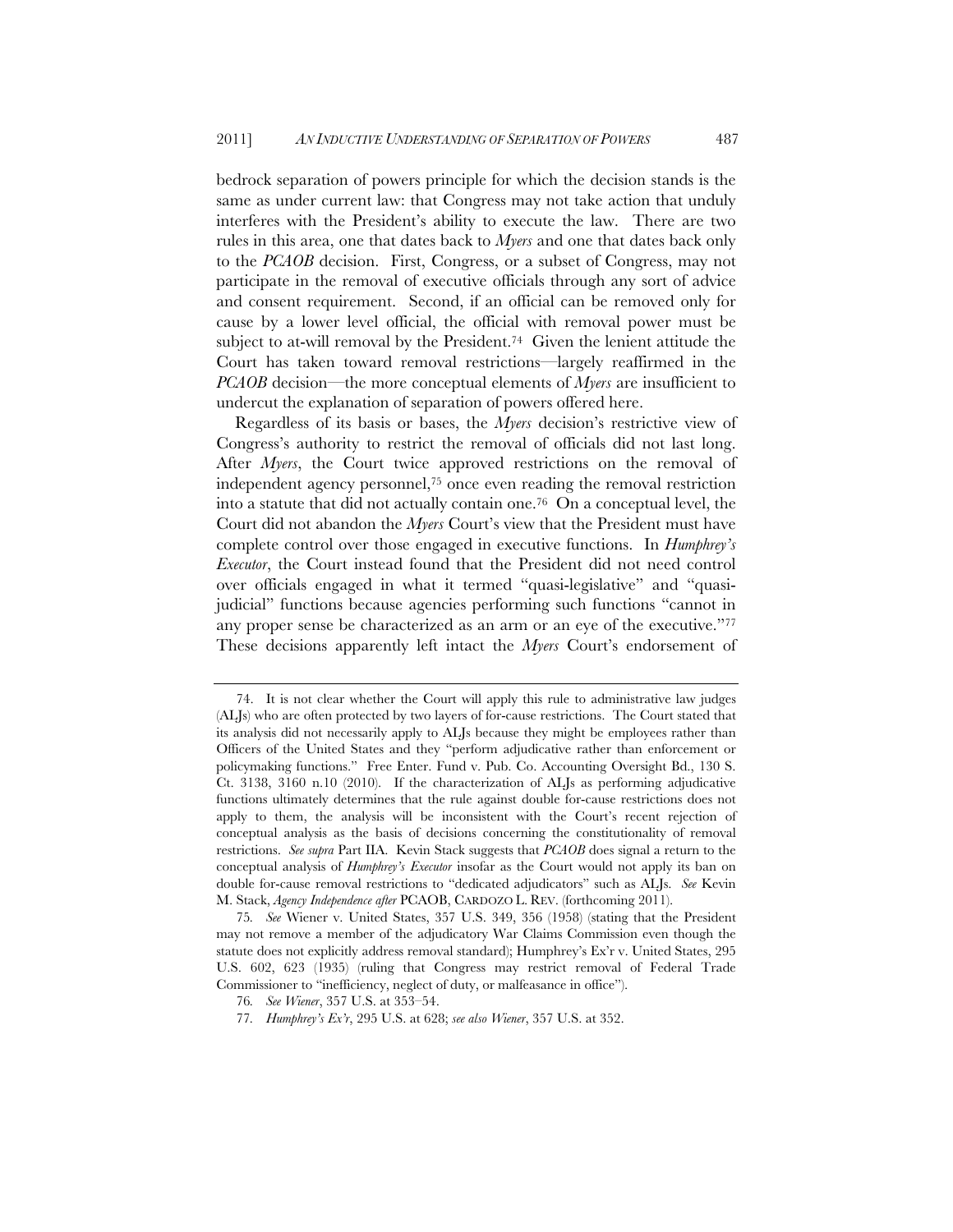complete presidential control over the removal of officials exercising purely executive functions, such as delivering the mail, or, presumably, investigating and prosecuting alleged criminals.

The distinction of *Myers* in *Humphrey's Executor* is the exact sort of conceptual analysis (sorting powers and assigning them to branches) that I claim is *not* the mode of analysis the Supreme Court applies today to separation of powers controversies.78 Under *Humphrey's Executor*'s reasoning, restrictions on the removal of officers of the United States engaged in purely executive functions would be unconstitutional while restrictions on the removal of officials engaged in other functions, such as adjudication, would not only be constitutional, they would be desirable to protect the adjudicators from undue presidential influence.79 This changed, however, with the Court's approval of restrictions on the removal of independent counsels in *Morrison v. Olson*.80 In that decision, the Court discarded the executive versus quasi-judicial and quasi-legislative mode of analysis of removal restrictions in favor of application of the general separation of powers standard: "the real question is whether the removal restrictions are of such a nature that they impede the President's ability to perform his constitutional duty, and the functions of the officials in question must be analyzed in that light."81 The President's constitutional duty is to "take Care that the Laws be faithfully executed."82 Thus, removal restrictions are unconstitutional only if, in the Court's judgment, they unduly hinder the President's ability to fulfill the constitutional role of the presidency.

Although the *PCAOB* decision did not, on its face, adjust the standard for evaluating the constitutionality of restrictions on the removal of officers of the United States, it appears to be at least a modest step toward stricter application of the standard. By law, PCAOB members are removable only by the SEC Commissioners and only for pretty extreme cause.83 SEC Commissioners are removable by the President but only for cause under

<sup>78</sup>*. Humphrey's Executor* is thus inconsistent with the second half of proposition (2), at least with regard to separation of powers controversies concerning removal restrictions.

<sup>79.</sup> *See Wiener*, 357 U.S. at 356 ("Congress did not wish to have hang over the Commission the Damocles' sword of removal by the President for no reason other than that he preferred to have on that Commission men of his own choosing.").

<sup>80. 487</sup> U.S. 654, 696 (1988).

<sup>81</sup>*. Id.* at 691.

<sup>82.</sup> U.S. CONST. art. II, § 3; *see also Morrison*, 487 U.S. at 669. In similar language, the Court declared that "we cannot say that the imposition of a 'good cause' standard for removal by itself unduly trammels on executive authority" and "we simply do not see how the President's need to control the exercise of that discretion is so central to the functioning of the Executive Branch as to require as a matter of constitutional law that the counsel be terminable at will by the President." *Morrison*, 487 U.S. at 691–92.

<sup>83</sup>*. See* 15 U.S.C. § 7217(d)(3) (2006) (listing conditions for removal).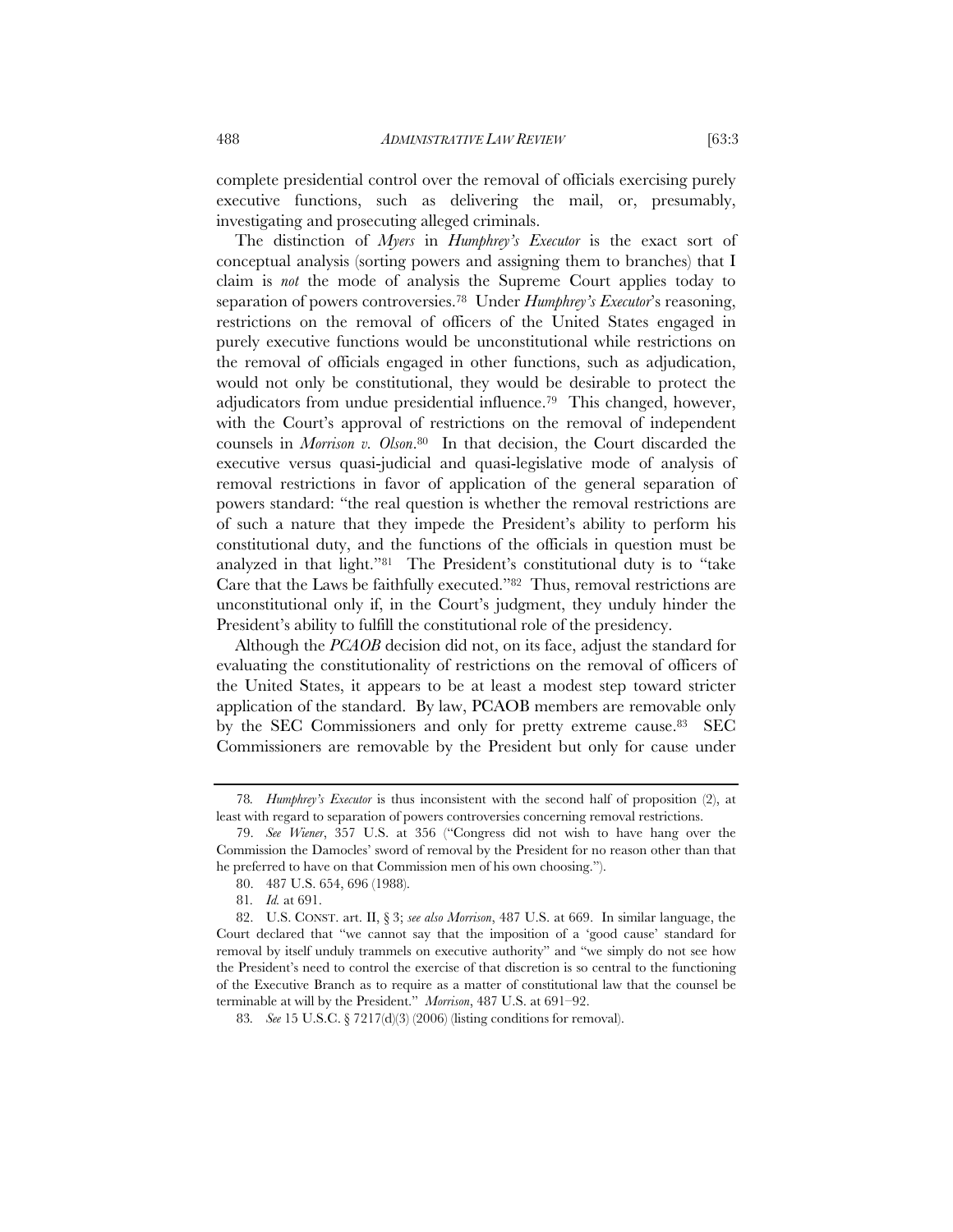the standard governing removal of Federal Trade Commissioners evaluated in *Humphrey's Executor*.84 In evaluating this situation, the Court asked whether the Board was sufficiently accountable to the President.<sup>85</sup> Although the Court did not recite the general separation of powers question of whether the removal restriction unduly interferes with the President's ability to fulfill the constitutional functions of the presidency, that was clearly the motivation for concern over whether the President had sufficient control over the Board's activities.86

At a rhetorical level, the *PCAOB* Court seemed very concerned that restrictions on removal of officials executing the law must not be so great that the President cannot, as a practical matter, control their work at least to some extent. The Court declared the for-cause restriction on SEC removal of Board members unconstitutional because the President could not remove SEC members without cause.<sup>87</sup> Under the Court's reasoning, Congress may entrust removal of officials to a subordinate of the President, but when it does so, either the official so entrusted must be removable at will by the President or the official subject to removal must be removable at will by the official with removal power. Because PCAOB members were removable only by the SEC, which is headed by commissioners removable only for cause by the President, the Court held that PCAOB members must be removable without cause.<sup>88</sup>

This understanding is a particularized application of the principle that no branch may prevent another from fulfilling its constitutionally assigned function. In the case of removal, Congress could cripple the President's ability to take care that the laws are faithfully executed by preventing the President from removing incompetent, corrupt, or disloyal officials. Normally this standard is not very demanding and is rarely violated.

<sup>84.</sup> No statute actually provides SEC Commissioners with this protection from discharge, but the Court accepted the parties' agreement to this standard for purposes of the litigation. This is discussed further *infra* at notes 93–95 and accompanying text.

<sup>85</sup>*. See* Free Enter. Fund v. Pub. Co. Accounting Oversight Bd., 130 S. Ct. 3138, 3146– 47 (2010).

<sup>86</sup>*. See id.* at 3147 ("[T]he President cannot remove an officer who enjoys more than one level of good-cause protection, even if the President determines that the officer is neglecting his duties or discharging them improperly. That judgment is instead committed to another officer, who may or may not agree with the President's determination, and whom the President cannot remove simply because that officer disagrees with him.").

<sup>87</sup>*. Id.*

<sup>88</sup>*. Id.* at 3161 (holding the offending for-cause removal provision severable from the otherwise valid act).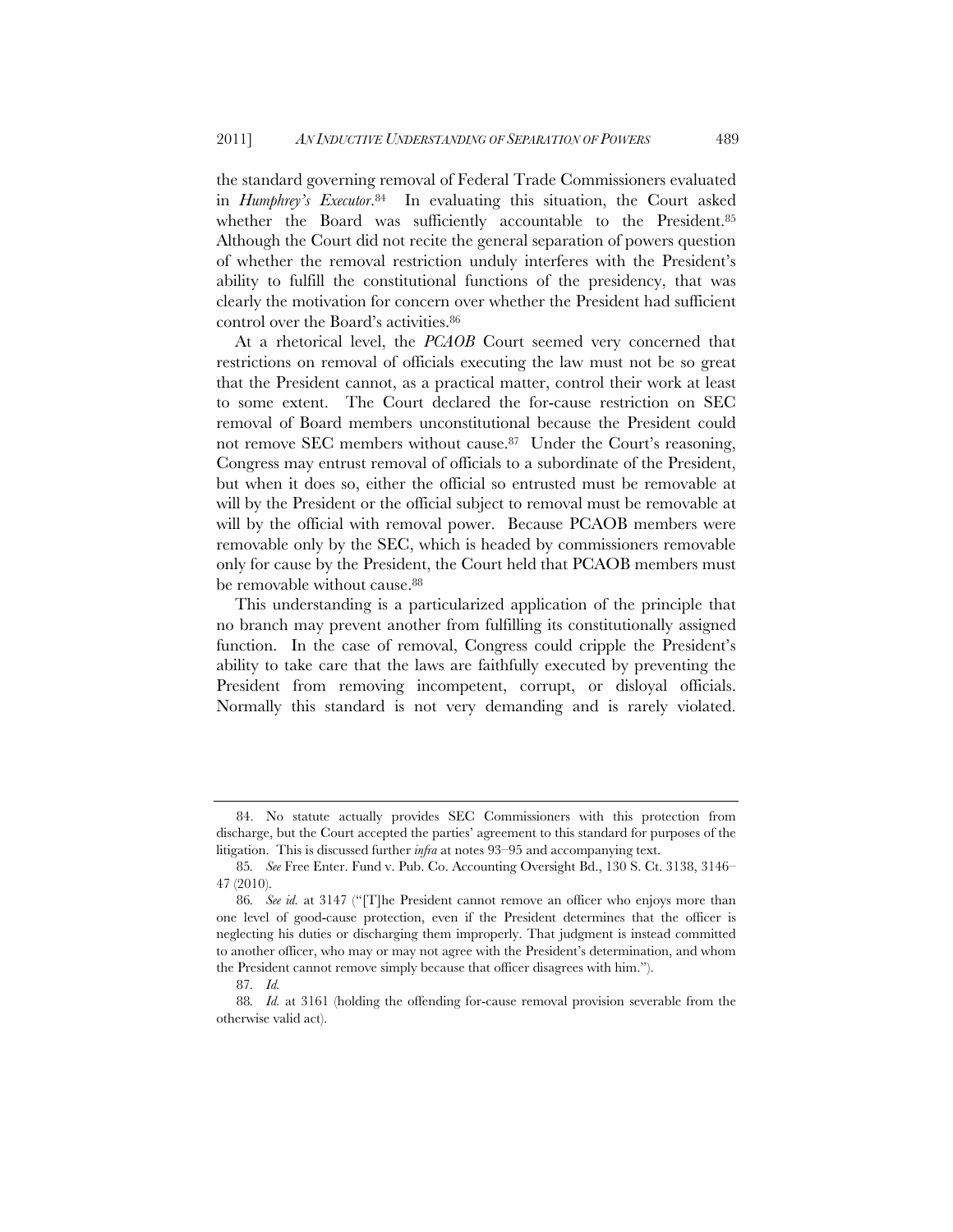However, in the *PCAOB* decision, the Court appears to have created a per se rule against double for-cause restrictions.<sup>89</sup>

Does this signal a tightening of norms governing the permissibility of removal restrictions? It's much too early to tell, although, in general, an affirmative answer appears unlikely. There is one signal in the Court's opinion that is consistent with a tightening of standards—the Court's novel invocation in the separation of powers context of a potential lack of political accountability for PCOAB decisions if Board members are insulated from control by either the SEC or the President.90 However, other signals point in the opposite direction, especially the Court's willingness to imply a forcause restriction on removal of SEC Commissioners even though no statute protects SEC Commissioners from removal without cause.<sup>91</sup>

According to the applicable statute, the President, with the advice and consent of the Senate, appoints SEC Commissioners for five-year terms.92 Removal of Commissioners is not mentioned in the statute. The Court relied on an agreement of the parties that Commissioners may not be fired without cause, based perhaps on a long-term understanding that Congress intends to protect heads of independent agencies from at-will presidential removal.93 This presents something of a puzzle. The basis for the Court's

<sup>89</sup>*. See id.* at 3164. Another way in which the *PCAOB* decision appears novel is that the Court itself reformed the removal provision, declaring that PCAOB members are removable without cause by the SEC. In the past, rather than reform the offending removal or appointment provision, the normal practice has been for the Court to declare that improperly appointed or removable officials cannot engage in execution of the law. *See, e.g.*, Bowsher v. Synar, 478 U.S. 714, 736 (1986) (holding that an official removable by Congress cannot execute the law); Buckley v. Valeo, 424 U.S. 1, 143 (1976) (stating that officials appointed by members of Congress cannot execute the law).

<sup>90</sup>*. See Free Enter. Fund*, 130 S. Ct. at 3155 ("Without a clear and effective chain of command, the public cannot 'determine on whom the blame or the punishment of a pernicious measure, or series of pernicious measures ought really to fall.'" (quoting THE FEDERALIST NO. 70 (Alexander Hamilton))). This concern for clear lines of political accountability is the underlying normative basis for the Court's prohibition on federal commandeering of state and local officials to enforce federal law, which the Court created as a limitation on Congress's power to regulate interstate commerce in the 1990s. *See* Printz v. United States, 521 U.S. 898 (1997); New York v. United States, 505 U.S. 144 (1992).

<sup>91</sup>*. See Free Enter. Fund*, 130 S. Ct. at 3148–49 ("The parties agree that the Commissioners cannot themselves be removed by the President except under the *Humphrey's Executor* standard . . . and we decide the case with that understanding.").

<sup>92</sup>*. See* 15 U.S.C. § 78d(a) (2006).

<sup>93</sup>*. Free Enter. Fund*, 130 S. Ct. at 3148–49. A test of this understanding would occur if the President discharged a member of the Commission without cause and defended a suit by the terminated commissioner on the basis that no statute protects the Commissioner's tenure. It would be surprising if the Court stuck to its view in *PCAOB* and held that a forcause restriction on removal is implicit for independent agency members in the absence of legislation to that effect. Perhaps the Court would view it as implicit in appointment of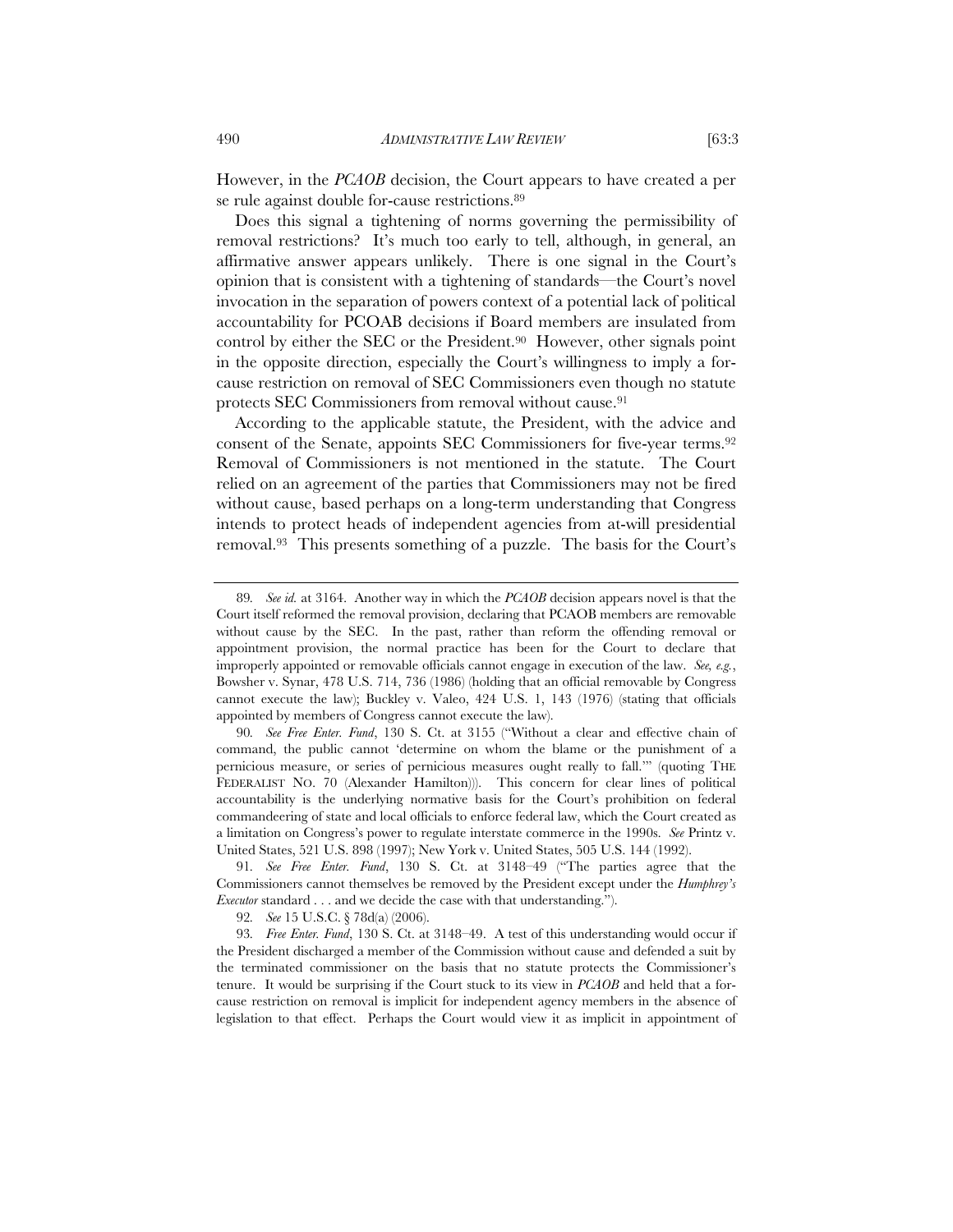disapproval of double for-cause protection for officials exercising executive power is to ensure that the President has some level of control over the execution of the law. But with regard to single for-cause protection of independent agency heads, not only did the Court not express any reservation about the typical for-cause limitation on discharge of independent agency heads, it embraced it by consenting to an implied forcause restriction for SEC members. If a strong principle of presidential removal existed, it would seem that Congress should at least be required to explicitly legislate protection from discharge for independent agency heads. Thus, if there is anything revolutionary about the *PCAOB* decision, it may be that the independence of independent agencies appears to have achieved a quasi-constitutional status, such that Congress would have to explicitly grant the President unlimited removal power to overcome the presumption of protection. This is clearly inconsistent with a newly restrictive view of separation of powers.

In sum, although the *PCAOB* decision may be somewhat stricter than had been the case with regard to restrictions on the President's power to remove officers of the United States, separation of powers jurisprudence has not been demanding when no particular procedural or structural provision of the Constitution is implicated. This brings us to proposition (3).

# *B. The Vesting Clauses*

(3) *The Vesting Clauses of Articles I, II, and III of the Constitution are not among the procedural or structural provisions of the Constitution that tend to be strictly enforced. They thus have little or no substantive bite. In other words, it is rarely, if ever, possible to rely on a Vesting Clause to provide an answer to a separation of powers controversy.*

That the Vesting Clauses are not among the procedural or structural provisions that tend to be strictly enforced should be apparent from the preceding discussion. If they were, then when more specific provisions were found not to have been violated, like the Appointments Clause or the bicameralism and presentment provisions, the next step in the analysis would be to ask whether a Vesting Clause had been violated.<sup>94</sup> And it

Commissioners for five-year terms. If the Court held that Commissioners are terminable at will, then presumably it would be constitutional to require cause for the SEC to discharge PCAOB members.

<sup>94.</sup> Some scholars locate a general principle of separation of powers, and other nontextual limitations on governmental power, in Article I's Necessary and Proper Clause, theorizing that a law that violates separation of powers cannot be "*proper*" for "carrying into execution" any federal power. *See* Gary Lawson & Patricia B. Granger, *The "Proper" Scope of Federal Power: A Jurisdictional Interpretation of the Sweeping Clause*, 43 DUKE L.J. 267, 274 (1993). Lawson's and Granger's argument is based largely on state constitutional separation of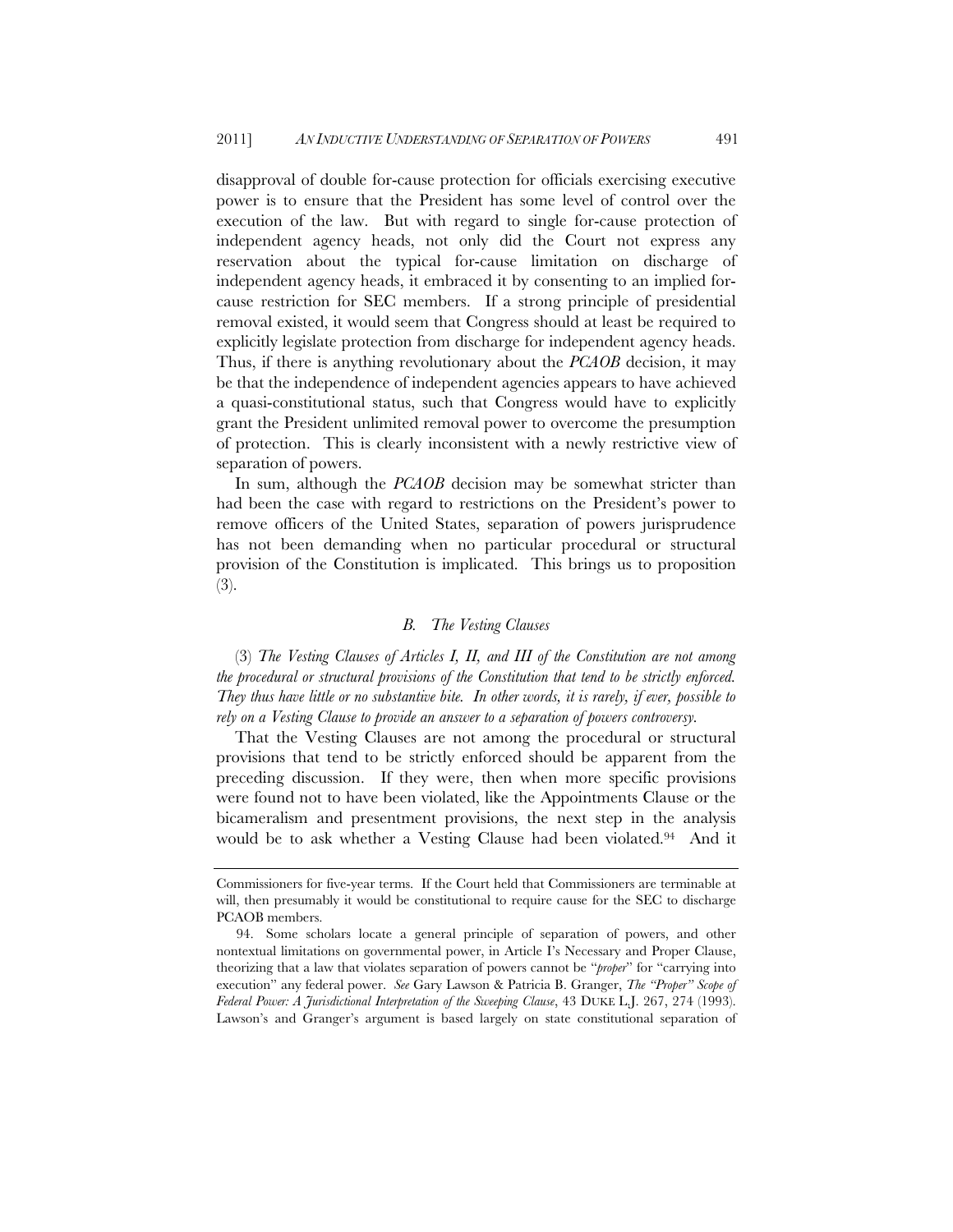would follow that a Vesting Clause was violated whenever a branch was deprived of complete control over the performance of its assigned constitutional function. Proponents of expansive presidential power, under what has become to be called the unitary executive theory, take this tack.<sup>95</sup> They would argue, for example, that because the independent counsel provisions of the Ethics in Government Act dilute presidential control over the performance of the executive function of prosecution, they are unconstitutional under the Vesting Clause of Article II. Vesting Clause enforcement would require exactly the sort of analysis this essay argues rarely, if ever, occurs. A challenger would claim that Congress has taken a power that belongs to one branch and either unconstitutionally allocated it to a different branch or restricted the proper branch's complete control over its exercise. Regardless of whether it would have been more faithful to the Constitution for the law to have developed that way, it has not, and

while the Vesting Clauses have important legal ramifications,<sup>96</sup> they are not enforced strictly, the way other structural provisions of the Constitution are. The best illustration of this fact of constitutional analysis involves the nondelegation doctrine. The nondelegation doctrine embodies a fundamental separation of powers principle, that Congress may not delegate away its legislative power. In a sense it is a truism, since the Constitution empowers Congress and only Congress to pass laws (subject to the possibility of presidential veto and judicial invalidation). It has long been recognized that delegation of excessive discretion to executive branch officials, even without the authority to actually promulgate laws, implicates the legislative power as a matter of substance if not of form. Even with regard to such a fundamental element of separation of powers, because no particular clause prohibits delegation of discretion (and because the Vesting

powers provisions that used the word *proper* to refer to matters within the jurisdiction of a particular branch of government. *See id.* at 291–97. They argue that the Framers incorporated this jurisdictional understanding into the Constitution through the use of the word *proper* in the Necessary and Proper Clause. *Id.* at 298–308. Whether they and other scholars who express similar opinions are correct is irrelevant to this Article which attempts only to describe separation of powers as practiced and understood in current law.

<sup>95</sup>*. See* Steven G. Calabresi & Kevin H. Rhodes, *The Structural Constitution: Unitary Executive, Plural Judiciary*, 105 HARV. L. REV. 1153, 1165 (1992) ("The theories of limited congressional power to divest the President of control over the executive department are rooted in the Vesting Clause of Article II, which provides: 'The executive Power shall be vested in *a* President of the United States of America.'" (emphasis added)).

<sup>96.</sup> The Vesting Clauses do settle important structural matters. For example, we know from Article I that only Congress has the power to pass laws, and we know from Article II that there is only one President of the United States. U.S. CONST. art I, § 1; *id*. art. II, § 1, cl. 1. But under the Court's jurisprudence, the Vesting Clauses do not have much to say about the proper allocation of government power.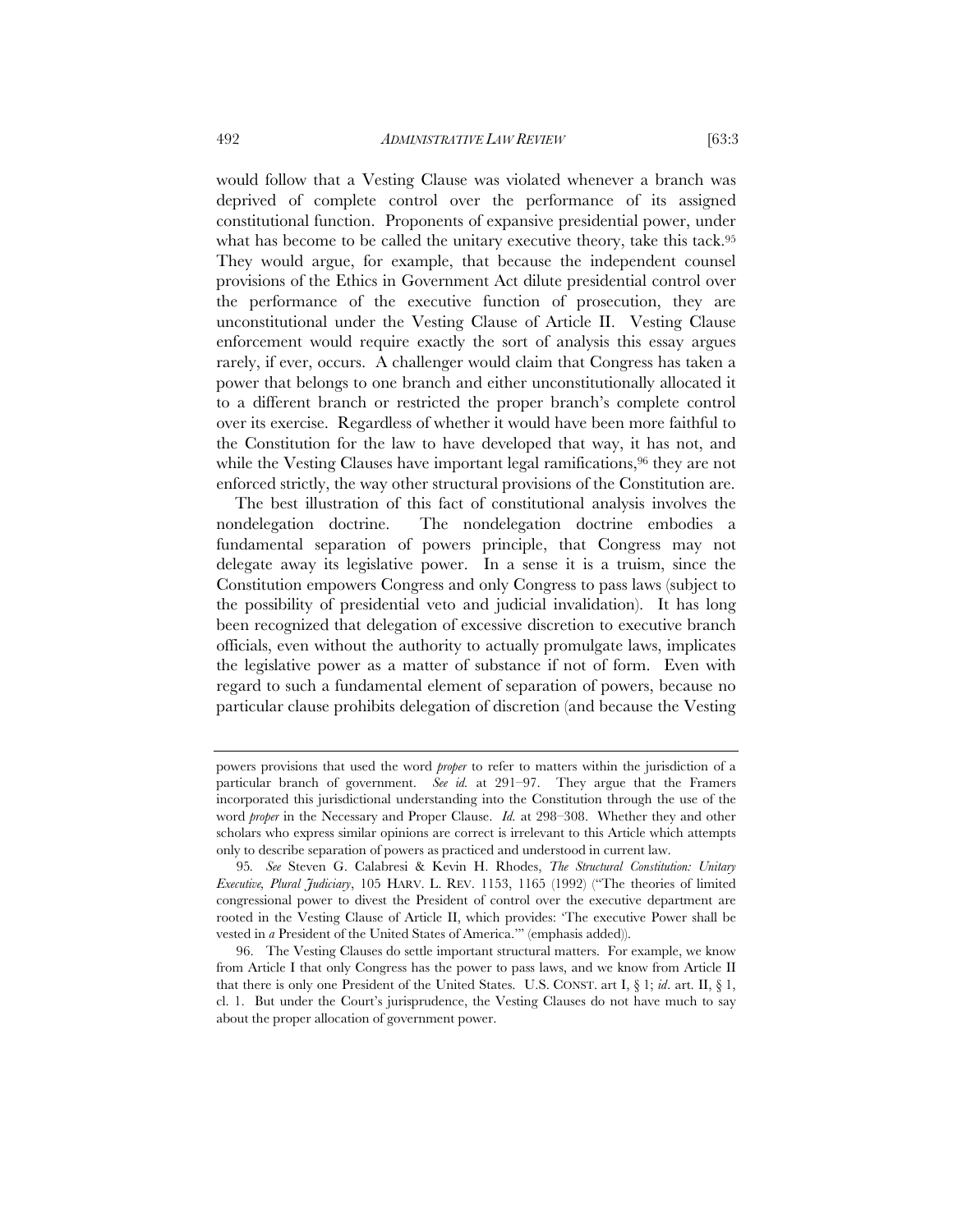Clause of Article I is not understood as such a clause) the standard the Court applies to nondelegation disputes is incredibly forgiving, bordering on a determination that the doctrine is nonjusticiable.97 To avoid delegation of legislative power, Congress must legislate an "intelligible principle" for agencies to follow when filling in gaps and making policy under the law.98 If the Vesting Clause of Article I were understood as having separation of powers bite, it would be expected that the nondelegation doctrine would be much less forgiving of executive exercise of discretionary power to promulgate rules and take other action with the force of law.99

Because in *PCAOB* the Court began its analysis by quoting Article II's Vesting Clause, and because the Court's opinion asserted that "the executive power included a power to oversee executive officers through removal,"100 the decision may appear on the surface to contradict the proposition that the Vesting Clauses are not important to separation of powers doctrine. On closer analysis, however, the decision is not substantially different from prior law. Had the analysis stopped here and concluded that *any* limitation on the President's power to remove members of the PCAOB violated separation of powers, we would be characterizing the decision as the opening gambit in the "Roberts Court's separation of powers revolution." What we got instead, however, was a relatively moderate swing toward greater presidential power and an ambiguous tip of the hat to the Vesting Clause of Article II.

The Court's unusually explicit reliance on the Vesting Clause and its characterization of the power to remove as an executive function did create an air of expectancy concerning the next step in the Court's separation of powers jurisprudence. Further, the development under the influence of the Vesting Clause of the apparent per se rule that two levels of for-cause protection are unconstitutional raises the possibility that the Vesting Clause might, in the future, be treated as a specific structural provision prohibiting excessive limitations on presidential control over those aiding in the

<sup>97.</sup> Justice Scalia stated in *Whitman v. American Trucking Ass'ns*, "we have 'almost never felt qualified to second-guess Congress regarding the permissible degree of policy judgment that can be left to those executing or applying the law.'" Whitman v. Am. Trucking Ass'ns, 531 U.S. 457, 474–75 (2001) (quoting Mistretta v. United States*,* 488 U.S. 361, 416 (1989) (Scalia, J., dissenting)).

<sup>98</sup>*. Whitman*, 531 U.S at 472.

<sup>99.</sup> The dispute over whether the Constitution absolutely prohibits delegation of legislative power is addressed below, with regard to proposition (6). *See infra* Part III.C.

 <sup>100.</sup> Free Enter. Fund v. Pub. Co. Accounting Oversight Bd., 130 S. Ct. 3138, 3152 (2010).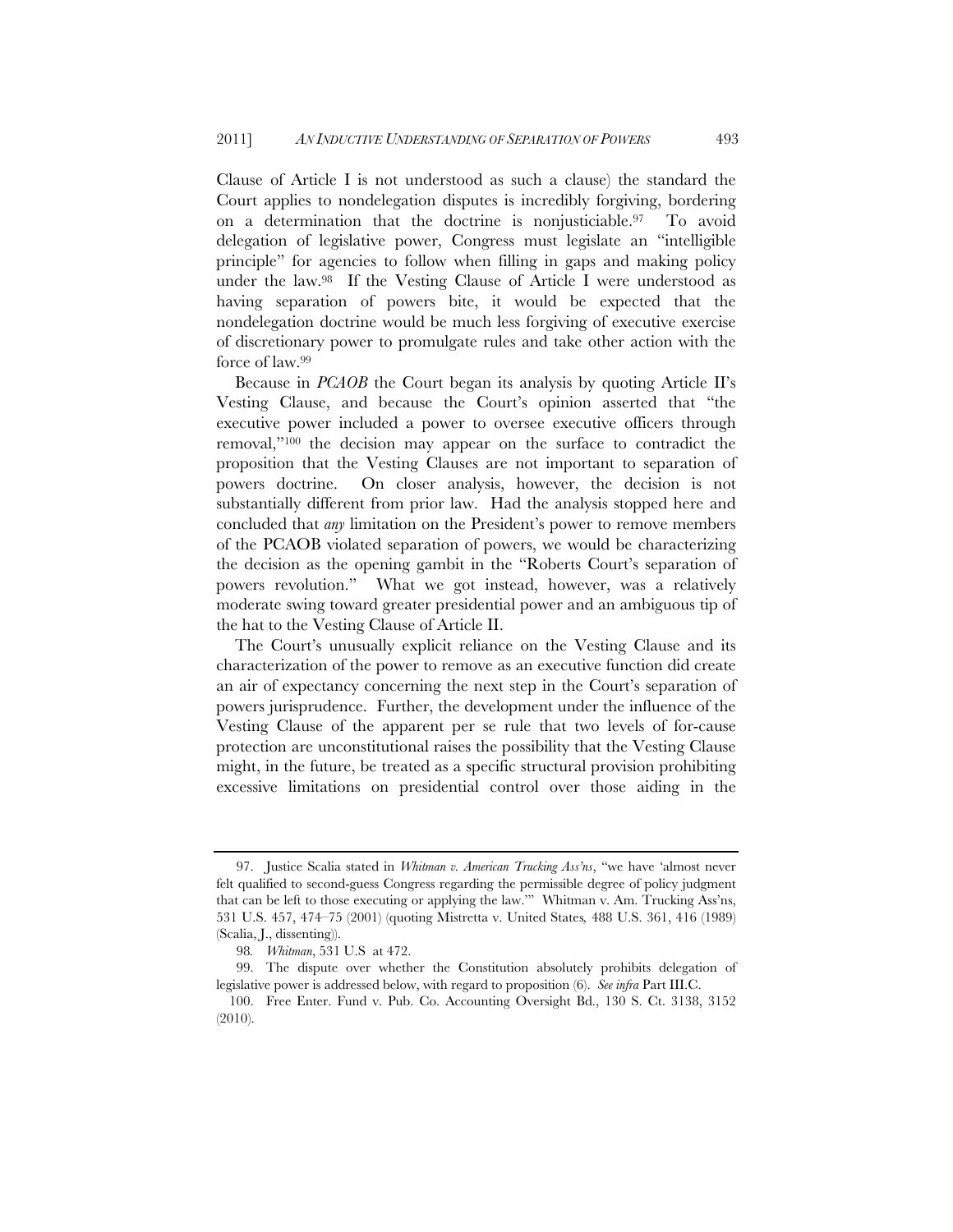execution of the law. So far, however, indications are that business as usual is the most likely direction for the future.

# *C. Separation of Powers and the Judicial Branch*

The analysis thus far has concerned mainly the Vesting Clauses of Articles I and II. Because the procedures for exercising the judicial power are not highly specified in the text of the Constitution, the Vesting Clause of Article III may be more important than the Vesting Clauses of Articles I and II, and the nature of the judicial power may thus be more relevant to understanding separation of powers than that of the other governmental powers. The structural and procedural aspects of the judicial power that are specified in the Constitution include the maximum jurisdiction of the federal courts,101 the specification of the Supreme Court's original and appellate jurisdiction,102 the requirement of trial by jury in criminal matters,<sup>103</sup> the local venue requirement in criminal cases,<sup>104</sup> the evidentiary requirements for treason,105 and allocation to Congress of the power to establish lower federal courts.106

In addition to these matters that are spelled out in the Constitution, the Supreme Court has identified the essential attributes of the judicial power that are reserved to the Article III courts. These include the entry of a final judgment, presiding over jury trials, and imposing criminal punishment. The prohibition on bills of attainder makes judicial power over some aspects of criminal law exclusive,107 and the restrictions on the suspension of the writ of habeas corpus give the judiciary some power over executive action involving imprisonment.108 There are also limitations on Congress's power to allocate jurisdiction over core Article III cases to non-Article III tribunals.109 The lack of specificity in the Constitution concerning the essential attributes of the judicial power means that most controversies over alleged allocation of judicial power to non-Article III tribunals are evaluated under standards similar to the general separation of powers standard that governs executive and legislative branch controversies that do not involve a particular procedural or structural provision.

 <sup>101.</sup> U.S. CONST. art. III, § 2, cl. 1.

<sup>102</sup>*. Id*. art. III, § 2, cl. 2.

<sup>103</sup>*. Id*. art. III, § 2, cl. 3; *see also id*. amend. VI.

<sup>104</sup>*. Id*. art. III, § 2, cl. 3.

<sup>105</sup>*. Id*. art. III, § 3, cl. 1.

<sup>106</sup>*. Id*. art. III, § 1.

<sup>107</sup>*. Id*. art. I, § 9, cl. 3.

<sup>108</sup>*. Id*. art. I, § 9, cl. 2.

<sup>109</sup>*. See* Commodity Futures Trading Comm'n v. Schor, 478 U.S. 833, 850–51 (1986); N. Pipeline Constr. Co. v. Marathon Pipe Line Co., 458 U. S. 50, 87 (1982).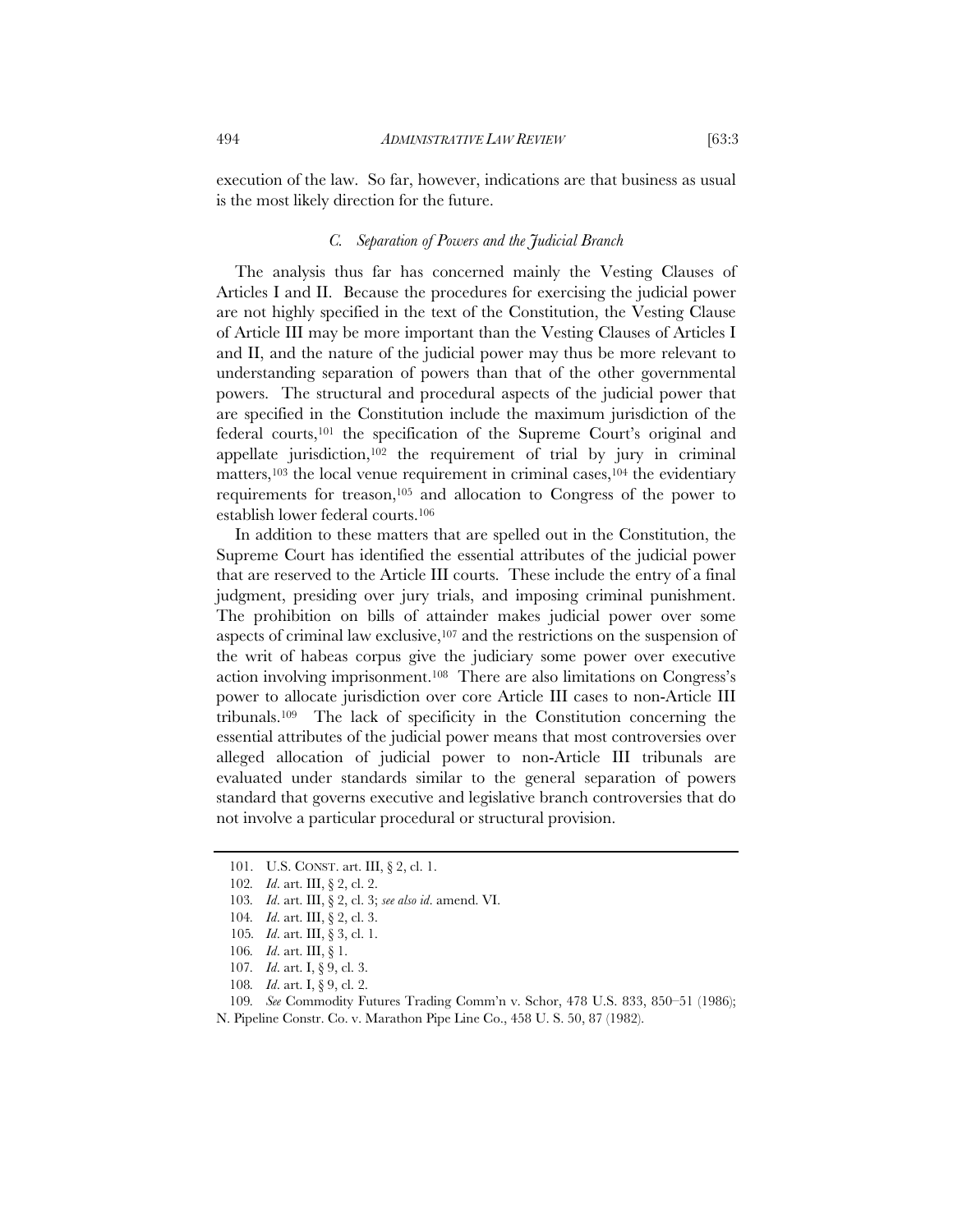There is a great deal of federal adjudication outside the Article III courts in institutions as varied as benefits agencies, such as the Social Security Administration; regulatory bodies, such as the National Labor Relations Board; and licensing agencies, such as the Nuclear Regulatory Commission. There are also non-Article III institutions that are explicitly characterized as courts, such as the United States Tax Court. The typical separation of powers controversy concerning Article III involves whether the establishment of a non-Article III federal adjudicatory institution violates Article III because it exercises judicial power that is constitutionally vested in the federal courts. The Vesting Clause is usually invoked, but it has little effect on the actual analysis or resolution of the controversies.

The general rule is that Congress has broad power to create non-Article III adjudicatory institutions to decide categories of cases that have traditionally been viewed as outside the core of Article III jurisdiction. The categories include public rights (rights against the U.S. government), cases arising in territorial courts, and cases arising in military courts. The most important category here is public rights.110 The theory underlying acceptance of non-Article III adjudication of public rights is that, because the United States could assert complete sovereign immunity or decide such claims in a nonadjudicatory administrative manner, the use of an adjudicatory process does not transform the decisionmaking process into an exercise of the Article III judicial power. This notion is reinforced by the fact that the Supreme Court has long understood claims against the sovereign to be outside the original intent of Article III.<sup>111</sup>

Private rights adjudication in a non-Article III federal tribunal presents a more difficult Article III separation of powers question. In 1979, the Supreme Court invalidated a new system of bankruptcy adjudication because it allowed the non-Article III bankruptcy courts to adjudicate all claims involving the bankrupt estate, including state common law claims between the bankrupt and another private party.112 Here we have a direct application of the Vesting Clause of Article III: non-Article III federal tribunals cannot exercise the judicial power of the United States.

 <sup>110.</sup> The reasons behind acceptance of non-Article III territorial courts and courtsmartial are idiosyncratic and do not aid in understanding separation of powers doctrine. Non-Article III territorial courts are necessary because when a state is formed in what was previously a territory, the need for federal judges decreases dramatically because most of the work done by the former territory's courts is taken up by the state courts. Courts-martial have long been part of the military structure and would not be considered part of the domain occupied by the Article III courts.

<sup>111</sup>*. See* Hans v. Louisiana, 134 U.S. 1 (1890).

<sup>112</sup>*. N. Pipeline*, 458 U.S. at 87.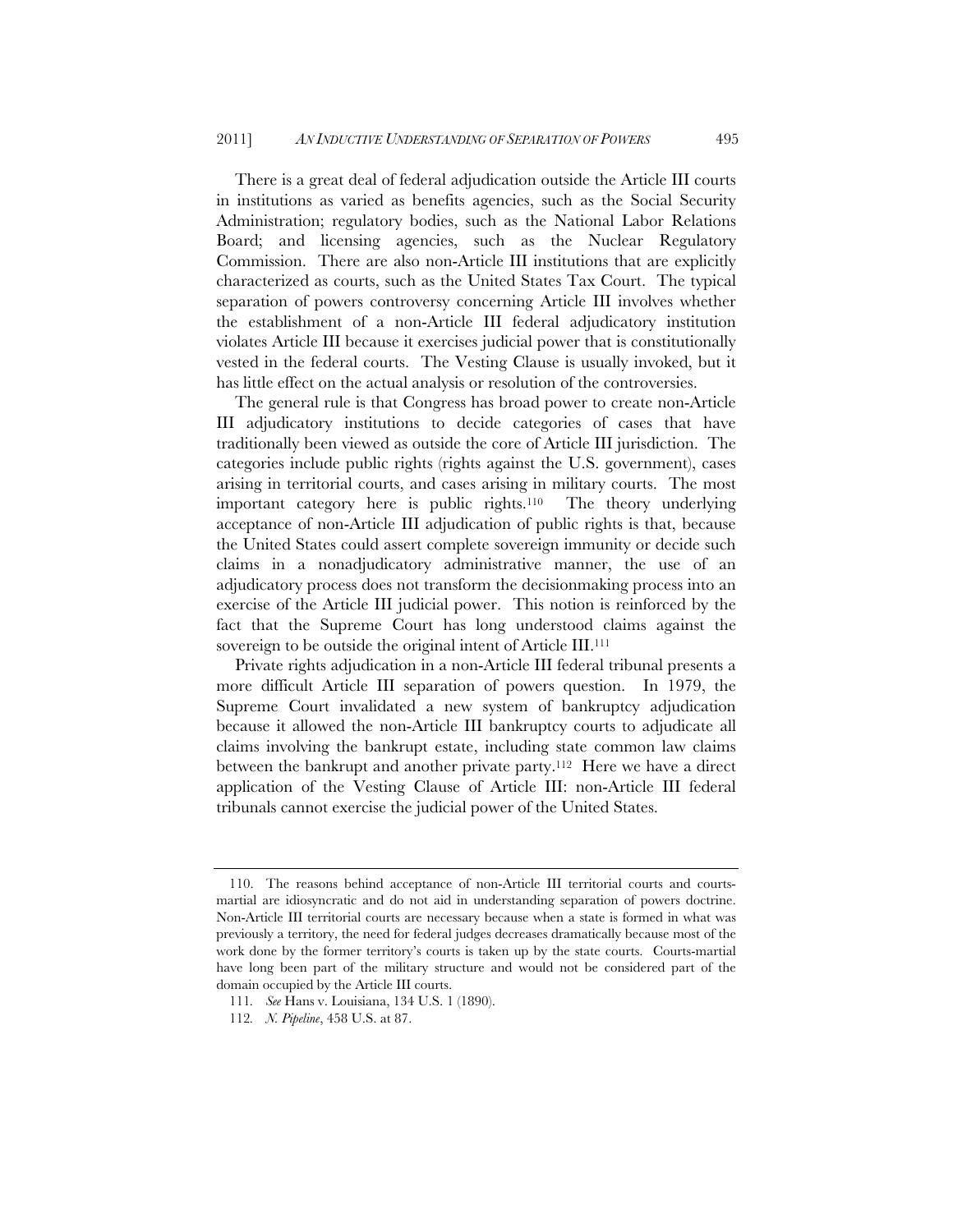Until relatively recently, it was unclear whether the Supreme Court would embrace a strict standard condemning all non-Article III adjudication outside the public rights, territorial courts, and courts-martial areas. Early cases placed restrictions on agency adjudication of private rights claims to preserve the Article III courts' dominant role in such adjudication.113 The closest that a highly restrictive view came to becoming law in recent years was in Justice Brennan's plurality opinion in the case invalidating the bankruptcy courts.114 Ultimately, the Court adopted a much more forgiving standard, allowing federal adjudication of private rights claims in non-Article III tribunals if the claims were closely related to a federal regulatory scheme and the statute did not allow the non-Article III tribunal to assume the "essential attributes" of Article III courts, such as the power to enter final judgments and the power to preside over jury trials.115 In language similar to that used in separation of powers controversies concerning the powers of the other branches, the Court stated that the fundamental question concerning the constitutionality of the assignment of adjudicatory power to a non-Article III tribunal is whether it "impermissibly threatens the institutional integrity of the Judicial Branch."116

In evaluating the constitutionality of adjudication in non-Article III federal tribunals, it is important to distinguish between the exercise of the judicial power of the United States and the mere use of an adjudicatory procedure. What marks out this distinction is a combination of procedural and structural aspects of the tribunal, most of which are not mentioned in the Constitution and are referred to in the Court's opinions as the "essential attributes of the judicial power."117 These essential attributes include the power to issue final judgments, the lack of judicial review or review only on a highly deferential standard, the power to issue writs of habeas corpus and preside over jury trials, and jurisdiction over state law claims.118 If a federal

<sup>113</sup>*. See* Crowell v. Benson, 285 U.S. 22, 64–65 (1932). In Crowell, the Court held that a federal agency could adjudicate private rights claims as a sort of adjunct to the federal courts, with deferential review of routine facts but de novo review of jurisdictional facts and questions of law.

<sup>114</sup>*. N. Pipeline*, 458 U.S. at 87.

<sup>115</sup>*. See* Commodity Futures Trading Comm'n v. Schor, 478 U.S. 833, 851 (1986).

<sup>116</sup>*. Id*.

<sup>117</sup>*. Id.* 

<sup>118</sup>*. Id.* at 852–53. In *Stern v. Marshall*, No. 10-179, 2011 WL 2472792, at \*16 (U.S. June 23, 2011), the Court reaffirmed that the power to enter a final judgment in a state common law claim is an essential attribute of the Article III judicial power. Interestingly, in dicta, the Court expanded the category of "public rights" that may be adjudicated by non-Article III tribunals to include cases between private parties "in which the claim at issue derives from a federal regulatory scheme, or in which resolution of the claim by an expert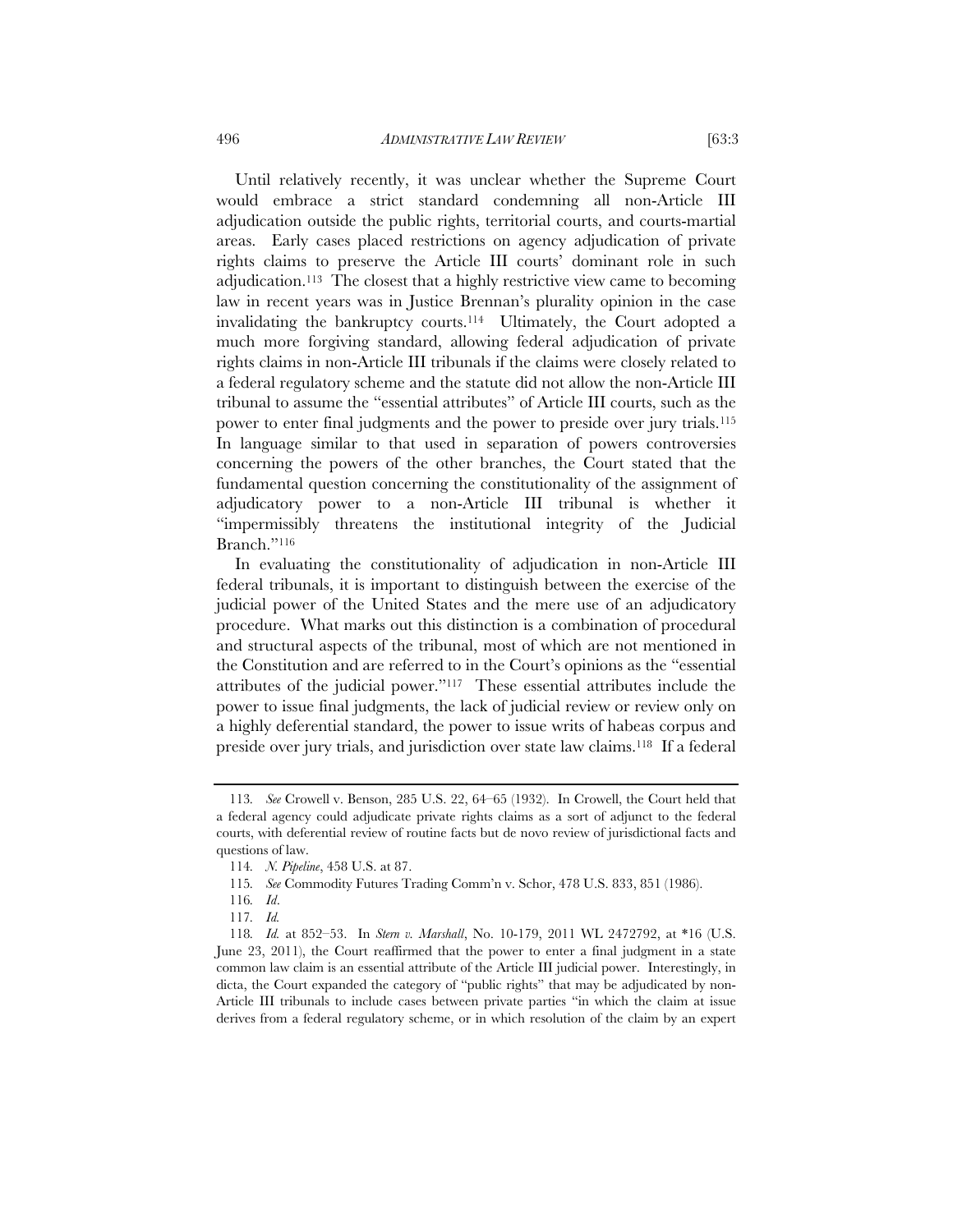institution respects these boundaries sufficiently, the fact that it makes decisions using an adjudicatory process does not take it out of the realm of execution of the law and convert its actions to the exercise of the judicial power of the United States. What is special about this standard is that, because these attributes are not specified in the Constitution, the Vesting Clause, together with a conceptual understanding of the nature of the judicial power, plays a greater role here than in separation of powers controversies concerning the powers of Congress and the President.

#### III. THE REJECTION OF CONCEPTUAL ANALYSIS

# *A. No Assignment of Powers*

Proposition (4) is the conclusion to this part of the discussion: (4) *As a corollary to proposition (3), in general, separation of powers controversies are rarely, if ever, resolved by determining which branch of government is the proper branch to engage in a particular activity. In other words, separation of powers controversies are not resolved by determining the nature of a government action and then assigning the performance of that action to the branch with the power to engage in that category of action.*

As we have seen, separation of powers controversies are usually resolved by asking two questions: first, whether a specific structural or procedural provision has been violated, and second, if not, whether the particular arrangement being challenged unduly interferes with a branch's ability to perform its assigned function in the government. None of the major separation of powers cases discussed above, except perhaps those concerning judicial power, were decided conceptually by asking whether a branch was exercising a power that properly belonged to another branch. There are powerful practical reasons for this, having mainly to do with the difficulty courts would face if they tried to construct mutually exclusive definitions of the three types of government powers.

Consistent with this analysis, the *Chadha* Court defined the legislative power in a practical way, basically by stating that anything that Congress does that purports to have legal effect outside the Legislative Branch falls within the legislative power.<sup>119</sup> This reflects a fundamental separation of powers understanding that each branch has only the power assigned to it

government agency is deemed essential to a limited regulatory objective within the agency's authority." *Id.* at \*18. The Court, in effect, recharacterizes the cases in which it has allowed non-Article III adjudication of claims between private parties as falling within this expanded definition of "public" rights. *Id*. In my view, this is a serious mischaracterization of prior cases. Unfortunately, *Stern* was decided too late in the process of editing this Article to allow for a complete analysis.

<sup>119.</sup> INS v. Chadha, 462 U.S. 919, 951–52 (1983).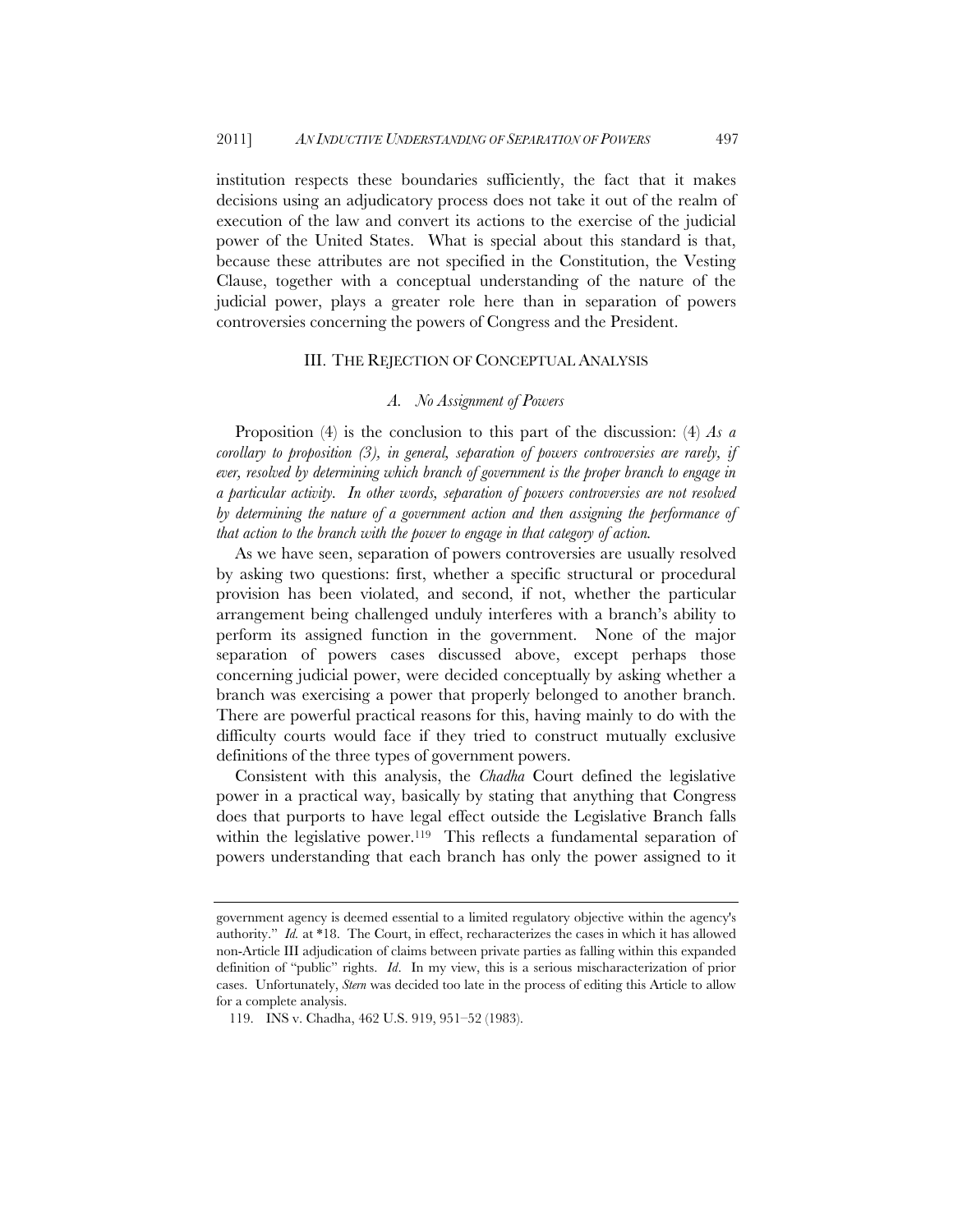by the Constitution, and that when it exercises governmental power each branch must follow whatever procedural or structural provisions apply to it. Congress must act legislatively. The courts may not go beyond the resolution of cases or controversies. The President may not act beyond the power delegated either by legislation or the Constitution itself. In this regard, one of the more interesting points the Court made in *Morrison v. Olson* is that because the Constitution specifies that courts of law may appoint inferior officers, appointment of officers of the United States is not, constitutionally speaking, an exclusively executive function.120

This is not to say that the nature of the power is always irrelevant, although in the vast majority of cases it is. Sometimes conceptual analysis of the nature of a power may be lurking just below the surface of a controversy. Arguably, for example, the Court considers the power to remove officials executing the law as an executive function. Impeachment and conviction by the House and Senate is allowed only because the Constitution specifies it, not because it is a normal legislative function. This helps explain why the Supreme Court denied the Senate a role in removal in *Myers*121 and why the more recent decision in *PCAOB* placed the power to remove squarely within the executive power constitutionally vested in the President.<sup>122</sup> Even here, however, it is best to say that the President's removal power depends not on the nature of that power but on the potential for any other arrangement to interfere with the performance of his constitutional powers and duties. After all, the Legislative and Judicial Branches have the power to remove their own officials, and even hire them despite the Appointments Clause. Thus, appointment and removal should not be viewed as executive functions per se, except when the officials involved assist the President in executing the law.

The *PCAOB* decision also illustrates that separation of powers decisions do not depend on assignment of a function to a particular branch. In that case, the Court found that the provisions governing removal of PCAOB members contravened the separation of powers.123 Note, however, that the Court's decision was not that the power to discharge officers of the United States was in its nature an executive function but rather that the removal restrictions unduly impaired the President's ability to carry out his

 <sup>120. 487</sup> U.S. 654, 695 (1988) ("[T]he power to appoint inferior officers such as independent counsel is not in itself an 'executive' function in the constitutional sense, at least when Congress has exercised its power to vest the appointment of an inferior office in the 'courts of Law.'").

<sup>121.</sup> Myers v. United States, 272 U.S. 52, 176 (1926).

<sup>122</sup>*. See* Free Enter. Fund v. Pub. Co. Accounting Oversight Bd., 130 S. Ct. 3138, 3152 (2010).

<sup>123</sup>*. Id.* at 3147.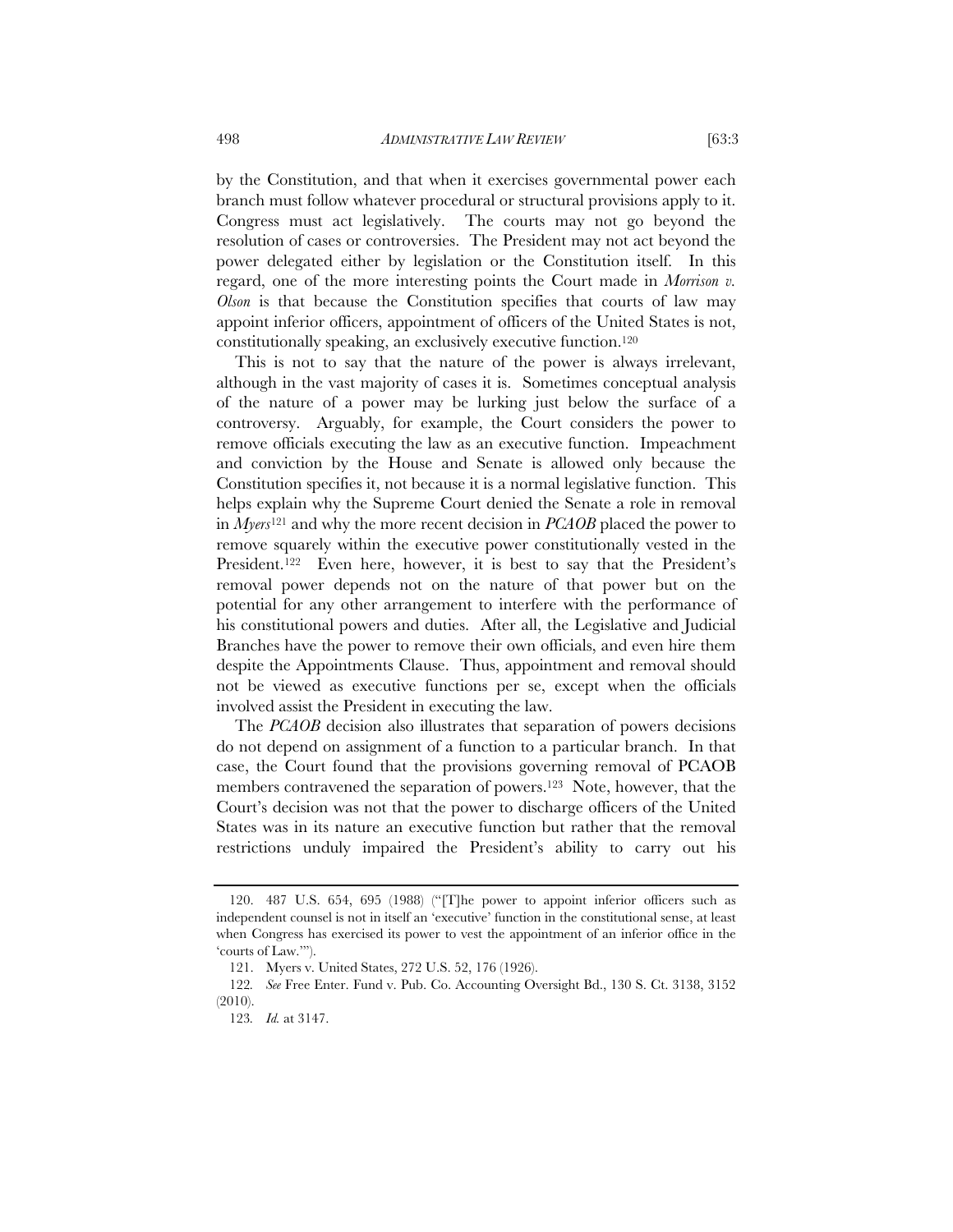constitutional obligation to "take Care that the Laws be faithfully executed."124 Removal can be accomplished legislatively as well. The Court has made it clear that when a legislature abolishes a governmental position and, in effect, removes the incumbent official from office, the legislative body is engaging in a legislative function.125 Thus, even the separation of powers analysis relevant to removal of officials executing the law is best understood as based on general separation of powers principles rather than the allocation of authority to a particular official or branch of government.

### *B. Overlapping Powers*

(5) *Building on propositions (3) and (4), most government actions can substantively be performed by more than one branch. Each branch must observe the constitutional procedural and structural requirements that apply to it.*

It is a fundamental reality of the U.S. government that more than one branch can create the identical substantive law. To provide a simple example of this, consider the specification of National Ambient Air Quality Standards (NAAQS). Congress has empowered, indeed required, the Environmental Protection Agency (EPA) to establish NAAQS for numerous pollutants.126 The EPA does this by promulgating regulations pursuant to the procedures established by Congress. There is no doubt that Congress itself could establish the NAAQS via the legislative process of bicameralism and presentment. Assuming proper delegation of authority, Congress and the EPA have concurrent power to establish NAAQS, with the understanding that if Congress acts, its legislative determination supersedes any standard set by the EPA.

We know from *Chadha* that if Congress wants to establish a NAAQS or reject one established by the EPA, it must employ the constitutionally specified legislative process of bicameralism and presentment. *Chadha* also establishes that bicameralism and presentment do not apply to agencies even when they do the exact same thing as Congress might have done itself. This is because agencies are executing the law as established by Congress through bicameralism and presentment.127 In addition to any substantive

 <sup>124.</sup> The Court referred to both the Vesting Clause and the Take Care Clause, which illustrates how removal disputes test the theory offered here. "We hold that such multilevel protection from removal is contrary to Article II's vesting of the executive power in the President. The President cannot 'take Care that the Laws be faithfully executed' if he cannot oversee the faithfulness of the officers who execute them." *Id.*

<sup>125.</sup> Bogan v. Scott-Harris, 523 U.S. 44, 55–56 (1998).

<sup>126.</sup> Clean Air Act § 109(a), 42 U.S.C. § 7409(a) (2006).

<sup>127</sup>*. See* INS v. Chadha, 462 U.S. 919, 953 n.16 (1983).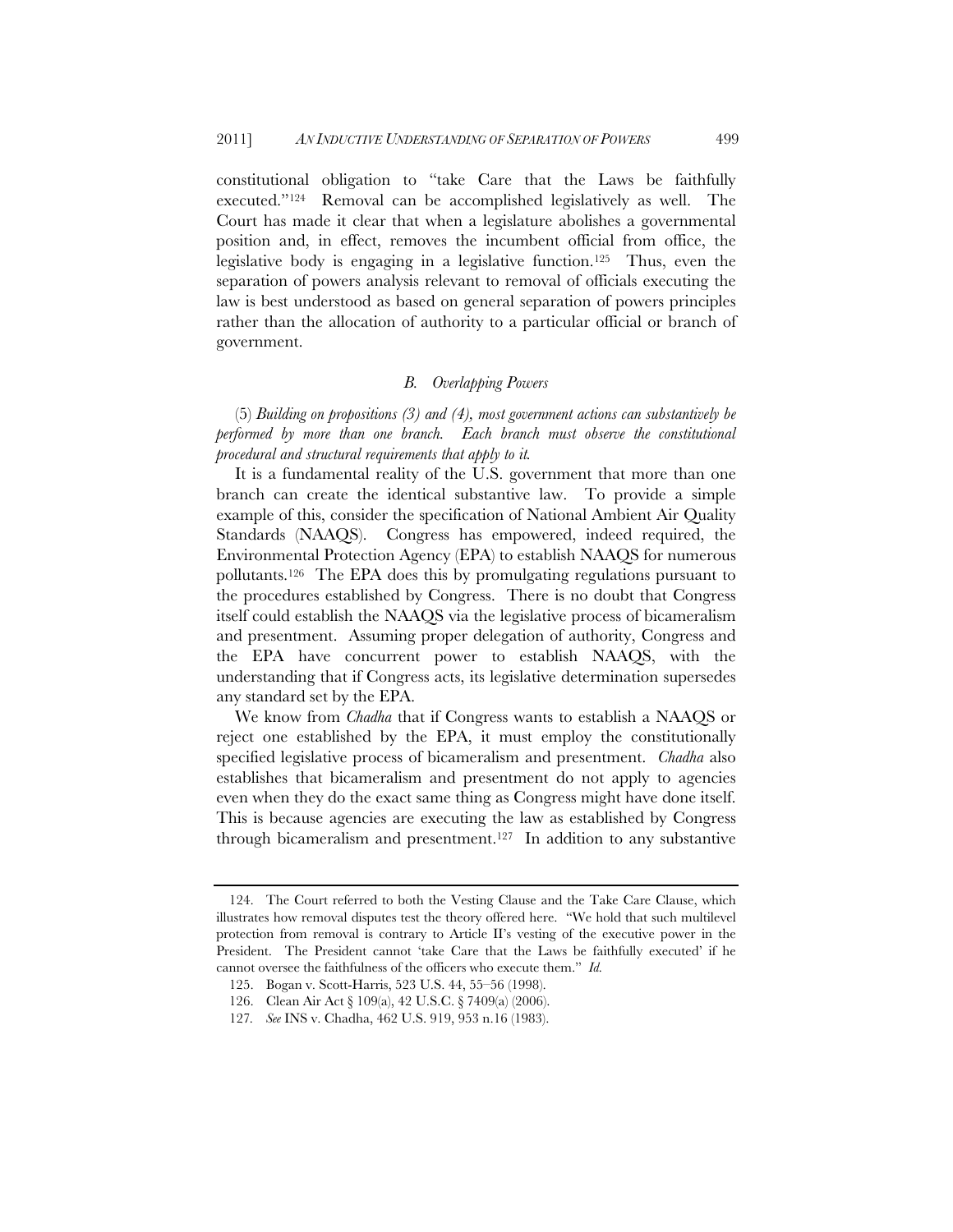and procedural requirements for agency action established by statute, there are three primary constitutional structural provisions that apply to the EPA. First, unless the EPA claims it is acting under a specific constitutional authorization—as the President does, for example, when recognizing a foreign government—the EPA must be executing the law, which means there must be a sufficiently specified delegation from Congress. To meet the constitutional requirement, the delegation must contain an intelligible principle directing the EPA's actions.128 If there is no constitutionally valid delegation from Congress, then the EPA would be acting ultra vires in the same way that President Truman's seizure of the steel mills was held unconstitutional in the absence of a statutory delegation of authority in *Youngstown Sheet & Tube Co. v. Sawyer (Steel Seizure)*.129 Second, the officials within the EPA must be appointed as officers of the United States as specified by the Appointments Clause. If the EPA officials are not appointed properly, they cannot exercise authority pursuant to the laws of the United States. Third, the officials must be subject to some measure of presidential control through removal provisions that do not unduly hinder the President's ability to supervise the execution of the laws.

Similarly, Congress and the Executive Branch have overlapping power over the status of aliens like Chadha. If Congress passes a law allowing the Department of Justice or Homeland Security to naturalize or otherwise modify the status of aliens, the exercise of authority under that law would be a classic case of executing the law. However, when Congress passes a

<sup>128</sup>*. See, e.g.*, Whitman v. Am. Trucking Ass'ns, 531 U.S. 457, 472–73 (2001) (citing J.W. Hampton, Jr., & Co. v. United States, 276 U.S. 394, 409 (1928)) (discussing the constitutionality of delegation to the Environmental Protection Agency to set National Ambient Air Quality Standards).

 <sup>129. 343</sup> U.S. 579 (1952). This is the clear implication of the Court's analysis in the *Steel Seizure* case, in which the Court grappled with President Truman's claim of inherent power to seize the steel mills in wartime to avert serious negative consequences to the war effort. The Court's decision appears to stand for the proposition that the President had not only seized the mills, but had also seized the Congress's legislative power, and that this he could not constitutionally do. In my view, it is more accurate to state that President Truman's action was illegal because it was ultra vires. In the Court's view, President Truman had no statutory or constitutional basis for seizing the mills. It is not that the order to seize the mills was an exercise of the legislative power. The President does not have legislative power beyond the veto granted in Article I. It is that lacking a constitutional basis, the only possible source of presidential power would arise from a statute passed by Congress which was also not present. In a sense, the nondelegation doctrine could be understood this way. Vague statutes lacking an intelligible principle simply do not successfully delegate power to the Executive Branch. On this understanding, the problem is not that such statutes improperly delegate legislative power, it is that they do not successfully enable executive action because they are not specific enough. Therefore, action taken purporting to rely on them is ultra vires because it has not been successfully authorized.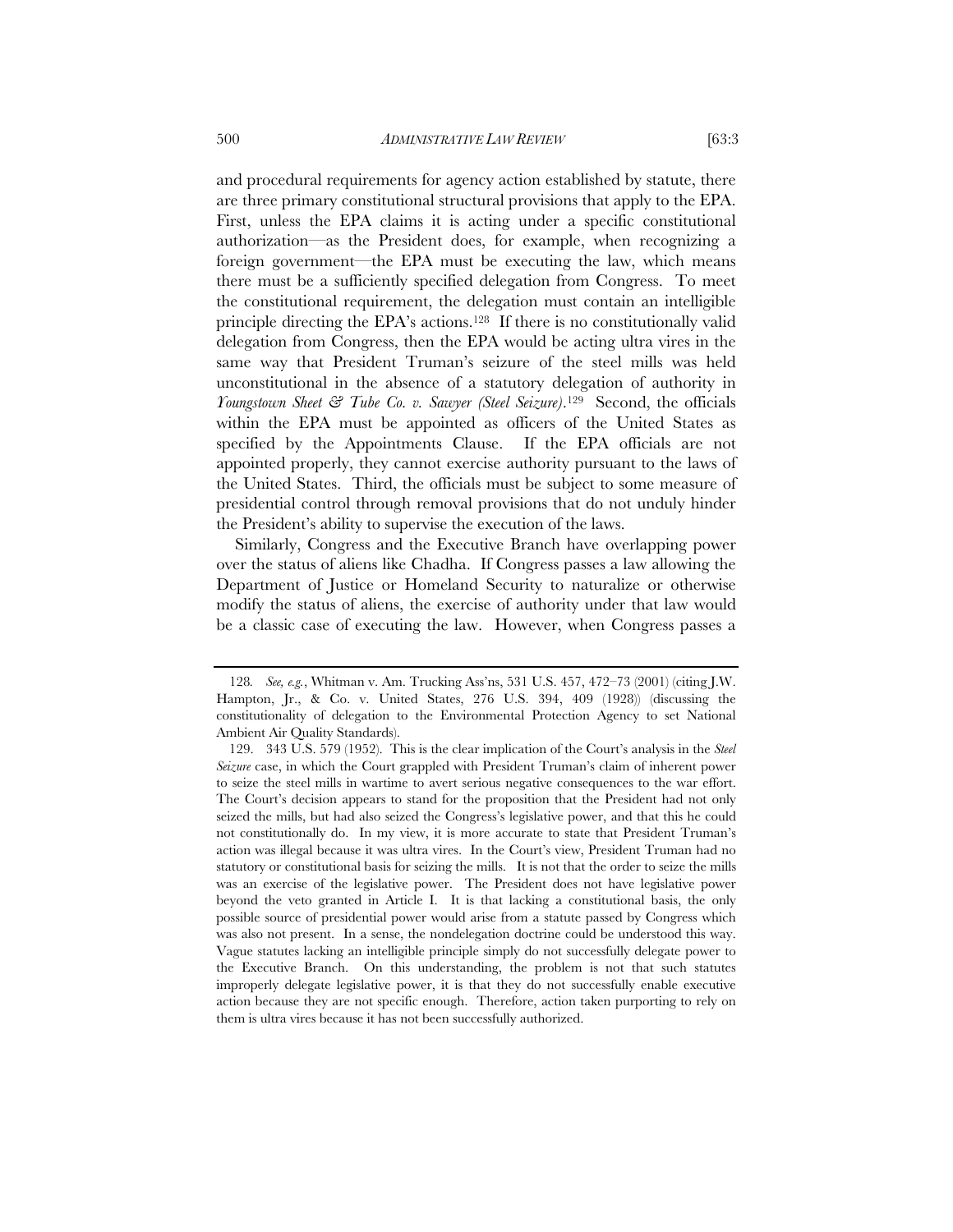bill naturalizing a particular alien or declaring that a particular alien should not be deported, Congress has exercised its legislative power (and therefore must act pursuant to bicameralism and presentment).130 Further, if, in a justiciable case or controversy, a federal court orders the Executive Branch to modify the status of a particular alien, the court would have exercised the judicial power.

The substantive power of the federal courts also overlaps with that of the other branches. For example, consider a controversy over whether a particular collective bargaining strategy constitutes an unfair labor practice under the National Labor Relations Act.131 All three branches have the power to make a decision on the subject. The National Labor Relations Board, as part of the Executive Branch, can determine that the conduct is an unfair labor practice.132 On judicial review, a federal court can make the very same determination. And Congress has the power to legislatively specify whether the practice is unlawful. Each branch is performing its assigned constitutional function and must observe the constitutional requirements for actions that apply to it.

Another example of overlap can be seen in the Commander in Chief power. Perhaps it is in the nature of the power to direct the military that this should belong to the President, but this is a very unsettled area of constitutional law. The Constitution explicitly grants Congress several powers over the military, including the power "[t]o make Rules for the Government and Regulation of the land and naval Forces" and the power to declare war.133 Further, the appointment of military commanders is subject to the advice and consent of the Senate.<sup>134</sup> Thus, even what appears to be the quintessential executive function is subject to legislative checking and involvement. Over the years, some of the most extravagant claims for exclusive presidential power have involved this power, in

<sup>130</sup>*. See Chadha*, 462 U.S. at 954–55. This sort of legislation may not be permissible in most states in the United States that have bans on "special legislation" in their constitutions. For example, Article IV, section 13 of the Illinois constitution provides: "The General Assembly shall pass no special or local law when a general law is or can be made applicable." ILL. CONST. art. IV,  $\S$  13. Because the federal Constitution has no such provision, Congress is free to legislate with greater particularity than most state legislatures, subject to other limitations such as the prohibition on bills of attainder, which, under certain circumstances, prevents Congress from singling out individuals for unfavorable action. U.S. CONST. art. I, § 9, cl. 3.

<sup>131. 29</sup> U.S.C. §§ 141–197 (2006).

<sup>132</sup>*. Id.* §§ 158, 160.

 <sup>133.</sup> U.S. CONST. art. I, § 8, cl. 11, 14.

 <sup>134.</sup> *Id*. art. II, § 2, cl. 2.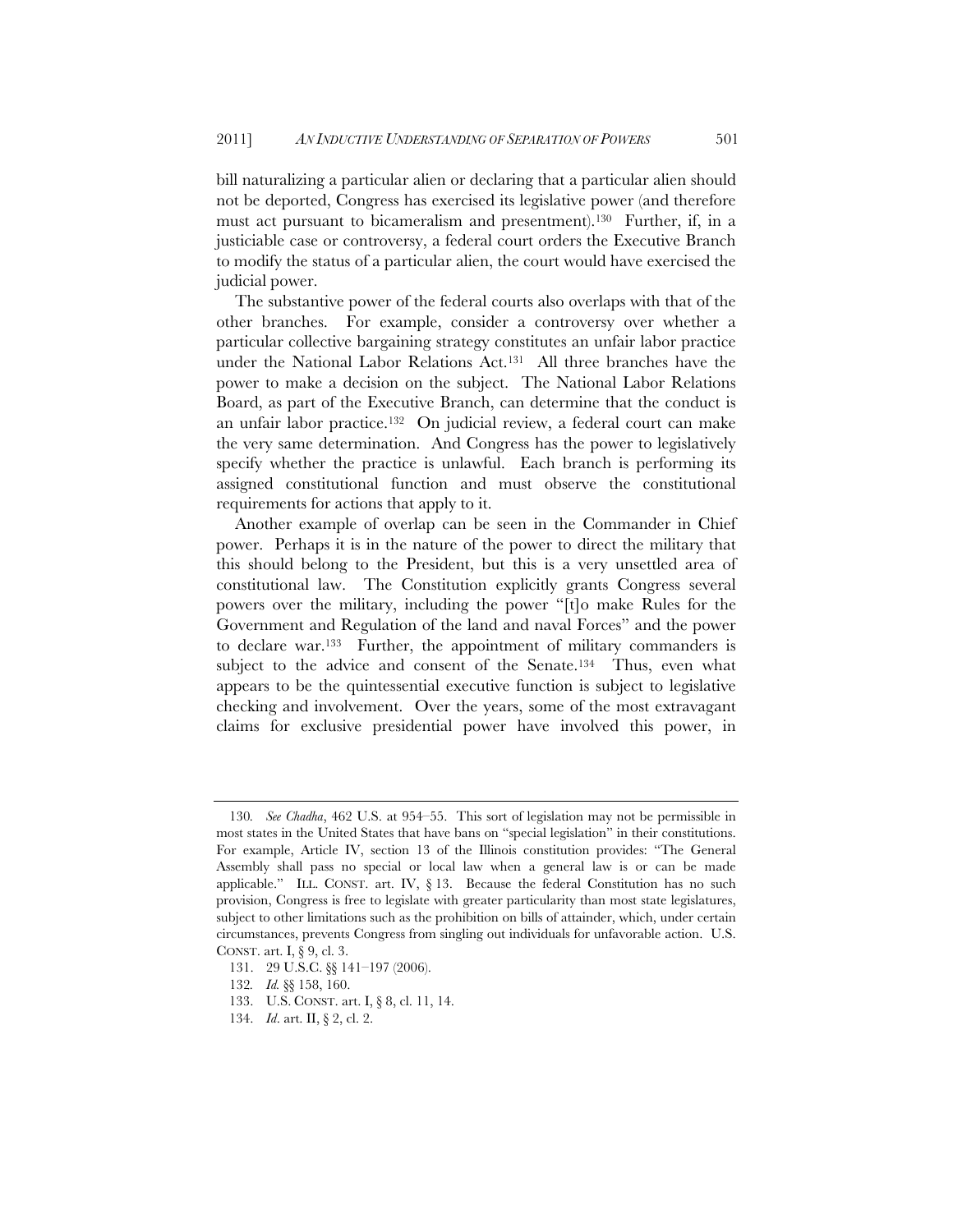apparent ignorance of the Constitution's dispersion of the power over the military between the Executive and Legislative Branches.135

For another simple example, a majority in one house of Congress can prevent a bill from becoming law by voting it down, the President can prevent a bill from taking effect by vetoing it, and the Judiciary can prevent a statute from having legal effect by declaring it unconstitutional and enjoining its enforcement. Of course, there are structural limits on the power of each branch. For example, if a bill was passed in a prior Congress, bicameralism and presentment would be required to repeal it even for constitutional reasons. The President cannot exercise a "veto" over a law that is already in effect,<sup>136</sup> and the Judiciary may act only if presented with a justiciable controversy that implicates the constitutionality of the law.

The existence of overlapping powers is directly related to the general rejection of conceptual analysis in separation of powers law. While there may be small pockets in which conceptual analysis of the nature of a particular governmental power is relevant—such as in deciding on the essential attributes of Article III courts that cannot be exercised outside the Judicial Branch—these pockets are few and far between, because in most cases it simply is not obvious where a power properly belongs. Further, note that this is still a procedural matter, not a substantive limitation on

 <sup>135.</sup> Consider, for example, Robert Bork's view that Congress lacked the power to legislatively prevent President Nixon from ordering attacks on Cambodian territory during the war in Vietnam. In Bork's view, congressional efforts to prevent attacks on Cambodia interfered with the President's power as Commander in Chief. As Bork stated in 1971:

I arrive, therefore, at the conclusion that President Nixon had full Constitutional power to order the Cambodian incursion, and that Congress cannot, with Constitutional propriety, undertake to control the details of that incursion. This conclusion in no way detracts from Congress's war powers, for that body retains control of the issue of war or peace. It can end our armed involvement in Southeast Asia and it can forbid entry into new wars to defend governments there. But it ought not try to exercise Executive discretion in the carrying out of a general policy it approves.

Robert H. Bork, *Comments on the Articles on the Legality of the United States Action in Cambodia*, 65 AM. J. INT'L L. 76, 81 (1971). For a contrary view, built on a history of congressional micromanagement of the conduct of wars during the early years of the nation, see Saikrishna Bangalore Prakash, *The Separation and Overlap of War and Military Powers*, 87 TEX. L. REV. 299 (2008).

 <sup>136.</sup> There is substantial controversy over whether the President may refuse to enforce a law that in his or her opinion is unconstitutional. *Compare* Saikrishna Bangalore Prakash, *The Executive's Duty To Disregard Unconstitutional Laws*, 96 GEO. L.J. 1613, 1682 (2008) (arguing that the President must disregard unconstitutional statutes to fulfill the obligation to defend the Constitution), *with* Peter L. Strauss, *The President and Choices Not To Enforce*, LAW & CONTEMP. PROBS., Winter/Spring 2000, at 107, 123 (advocating that the enforcement of a possibly unconstitutional law should not depend solely on the President's views).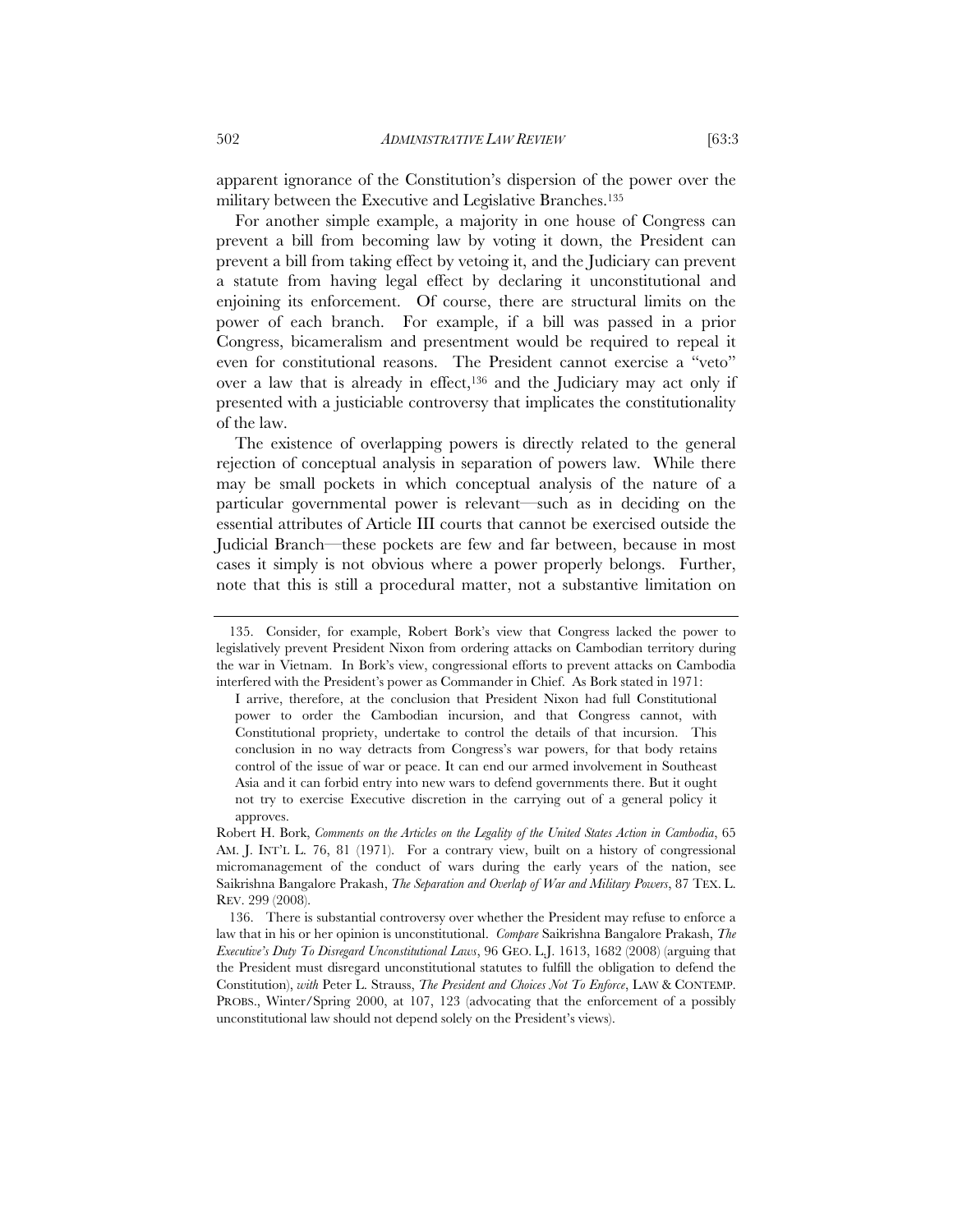what decisions can be made by a particular branch of government. The fact that only a court has the power to issue a judgment does not tell us anything about the content of the judgment or whether the very same legal standard could have been made by an administrative agency, for example, via rulemaking. The substantive powers overlap even as each branch is governed by unique structural and procedural requirements.

#### *C. The Importance of the Identity of the Actor*

Now that it has been established that more than one branch can take the exact same substantive action without violating separation of powers, we can move on to proposition (6): *Building on proposition (5), the identity of the actor performing the action and not the nature of the action itself usually determines what sort of action is being performed. For example, when Congress acts it is legislating, and when an administrative agency acts it is executing the law, even if the action taken is, in substance, identical.*

In the *American Trucking* nondelegation decision, Justices Scalia and Stevens sparred over whether it is more accurate to state that Congress may not delegate any legislative power or to state that the nondelegation doctrine allows Congress to delegate a limited amount of legislative power.137 In response to Justice Scalia's point that no delegation of legislative power is allowed, Justice Stevens argued that when the EPA establishes NAAQS, it exercises delegated legislative power.138 Justice Stevens expanded on this argument by claiming that the nature of the government action and not the identity of the actor determines what action is being performed.139

Justice Stevens's view that some delegation of legislative power is permissible is inconsistent with the Court's general practice in separation of powers cases, under which decisions often turn on the identity of the actor rather than the action taken. The procedural understandings of legislating and executing the law provide the basis for this conclusion. Continuing with the example of establishing NAAQS, when the EPA acted, it was executing the law, namely the Clean Air Act, which instructed the EPA to establish NAAQS.140 The EPA's actions meet the definition of actions that

<sup>137</sup>*. See* Whitman v. Am. Trucking Ass'ns, 531 U.S. 457, 472 (2001) (quoting the Vesting Clause of Article I and finding the text "permits no delegation" of Congress's legislative power); *id.* at 488 (Stevens, J., concurring) ("I am persuaded that it would be both wiser and more faithful to what we have actually done in delegation cases to admit that agency rulemaking authority is 'legislative power.'" (citing Mistretta v. United States, 488 U.S. 361, 372 (1989)).

<sup>138</sup>*. Id.* at 489.

<sup>139</sup>*. Id.* at 488–89.

<sup>140.</sup> Clean Air Act § 109(a), 42 U.S.C. § 7409(a) (2006).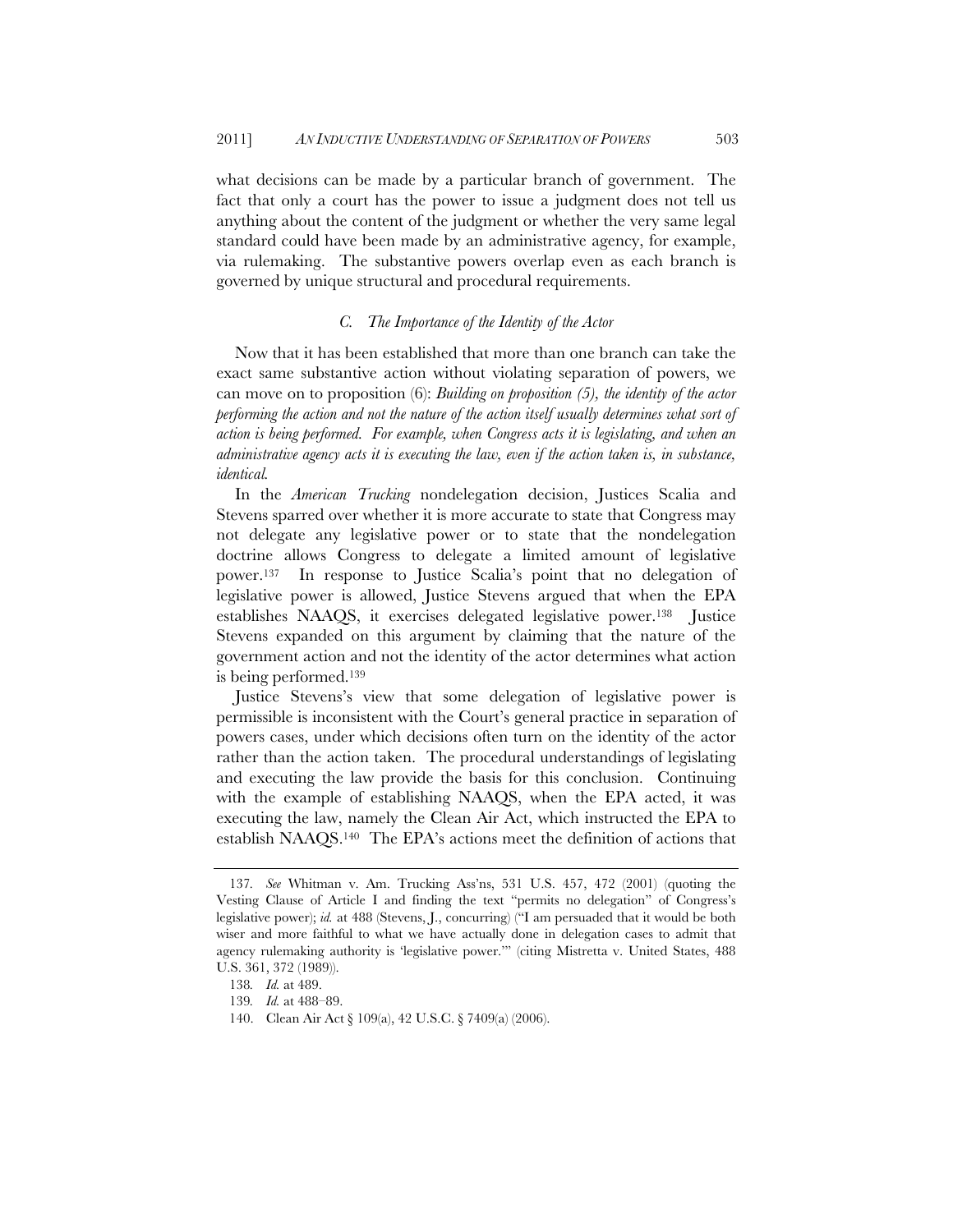can be taken only by officers of the United States, namely the exercise of significant authority pursuant to the law. If Congress had not delegated power to the EPA to establish NAAQS, then chances are that any effort by the EPA to do so would be illegal, not because of the nondelegation doctrine, but because the EPA would be acting without legal authority, i.e. ultra vires. If Congress were to promulgate NAAQS on its own using bicameralism and presentment, it would meet the definition of legislation, since it would affect the rights and duties of people outside Congress. Thus, the same substantive action is execution when done by an agency and legislation when done by Congress.

Although it presents a somewhat more difficult case, even adjudication is subject to this analysis. When the Judiciary establishes a binding legal rule in the course of resolving a case or controversy, it is adjudicating, not legislating. If the legislature is dissatisfied with a nonconstitutional judicial decision, it can override the decision by legislating. An agency can promulgate regulations in reaction to an unfavorable judicial decision, and, under certain circumstances, can force a court to abandon what it considers the best interpretation of a federal statute in favor of a different, but reasonable agency interpretation.141 Even when a non-Article III judge presides over what looks like an adjudicatory procedure, that official is engaged in the execution of the law unless the non-Article III tribunal purports to have the power to employ the essential attributes of the judicial power.

When a non-Article III decisionmaker employs an adjudicatory process to resolve a claim against the government, that decisionmaker is executing the law, creating the claim, or waiving sovereign immunity as to a claim created elsewhere. The fact that an adjudicatory process is used does not mean that the decisionmaker is exercising the judicial power of the United States. These are the sort of claims that could be resolved in a nonadjudicatory process, and the fact that Congress or an agency decides to use an adjudicatory procedure does not mean that judicial power is involved, just as rulemaking is execution, not legislation. Due process may require an adjudicatory procedure in some cases, but it does not require an Article III decisionmaker.

The separation of powers issues regarding adjudication are more complicated because the Court has liberalized the use of non-Article III decisionmakers to include private rights that would have traditionally been resolved (in the federal system) by Article III judges. It can be argued that

<sup>141</sup>*. See, e.g.*, Nat'l Cable & Telecomms. Ass'n v. Brand X Internet Servs., 545 U.S. 967, 982–83 (2005) (holding that only a judicial precedent which unambiguously forecloses the agency's interpretation displaces a conflicting agency construction).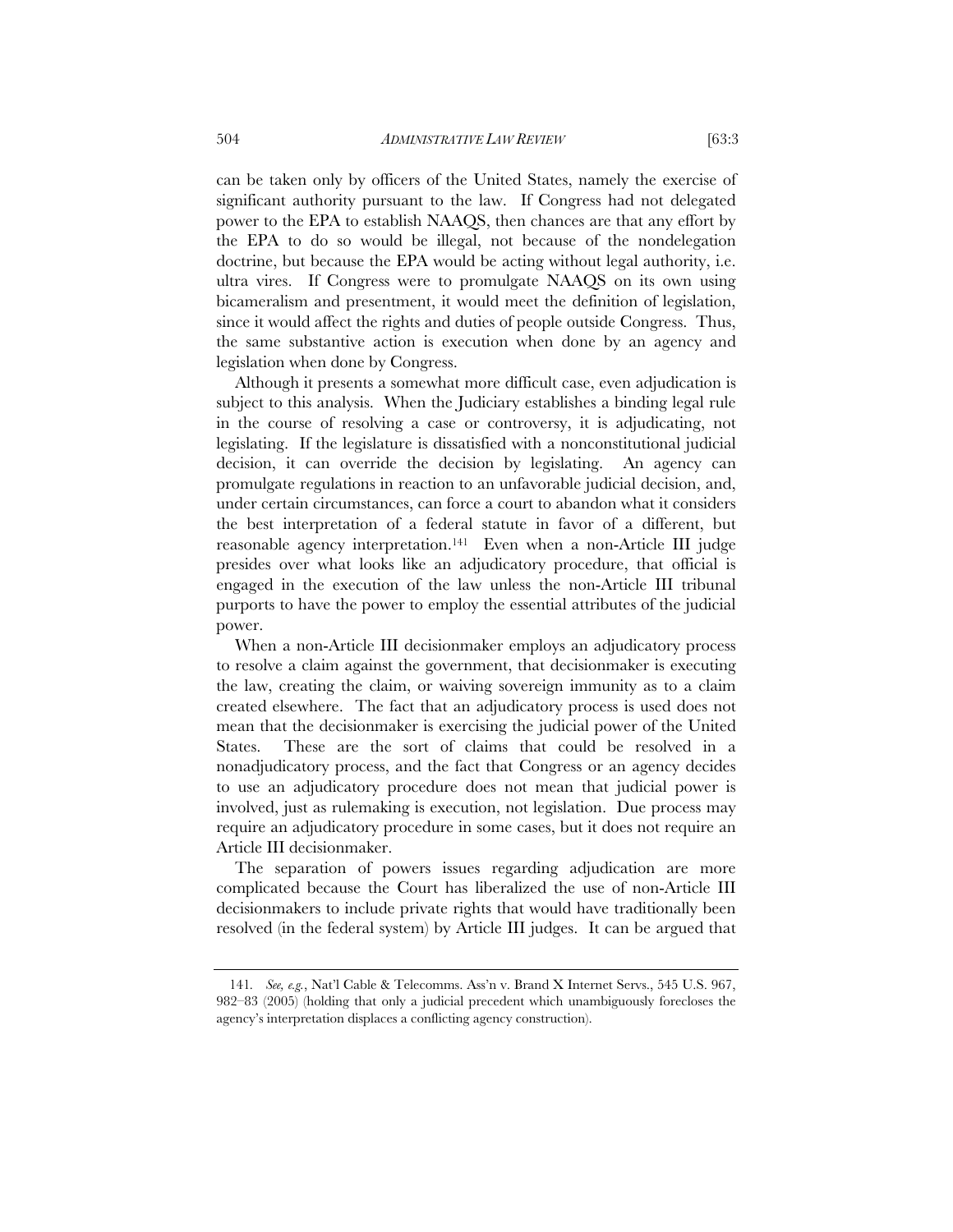when a federal agency resolves, for example, a state law breach of contract claim between a commodities broker and a customer, the agency is exercising the judicial power of the United States.142 More than in any other area, including agency rulemaking under delegation from Congress, agency adjudication of private rights appears to involve the exercise of judicial power outside of the Article III courts.

Despite the apparent assumption of Article III powers by non-Article III tribunals, in allowing agency adjudication of private rights, the Court has applied a forgiving standard similar to the standard that governs separation of powers disputes when no particular structural or procedural provision has been violated. Because the Constitution does not enumerate the structural aspects of the judicial power, the Court's standard for evaluating the permissibility of non-Article III adjudication is not very specific, examining "the practical effect that the congressional action will have on the constitutionally assigned role of the federal judiciary" to ensure that agency adjudicatory power does not "impermissibly threaten[] the institutional integrity of the Judicial Branch."143 Under this standard, the Court looks at a range of factors including:

[T]he extent to which the 'essential attributes of judicial power' are reserved to Article III courts, and, conversely, the extent to which the non-Article III forum exercises the range of jurisdiction and powers normally vested only in Article III courts, the origins and importance of the right to be adjudicated, and the concerns that drove Congress to depart from the requirements of Article III.144

Applying this standard, the Court has required a realistic option of Article III adjudication, and has allowed non-Article III adjudication of private rights claims only when they are closely related to federal regulation.145

<sup>142</sup>*. See* Commodity Futures Trading Comm'n v. Schor, 478 U.S. 833, 858 (1986) (upholding such an arrangement).

<sup>143</sup>*. Id.* at 851.

<sup>144</sup>*. Id.*

<sup>145</sup>*. Id.* at 853. In reviewing the adjudication of private rights claims in non-Article III tribunals, the Court has also suggested that it would deny agencies the power to issue final judgments or punish contempt, and that nondeferential judicial review of agency decisions should be available. *Id.*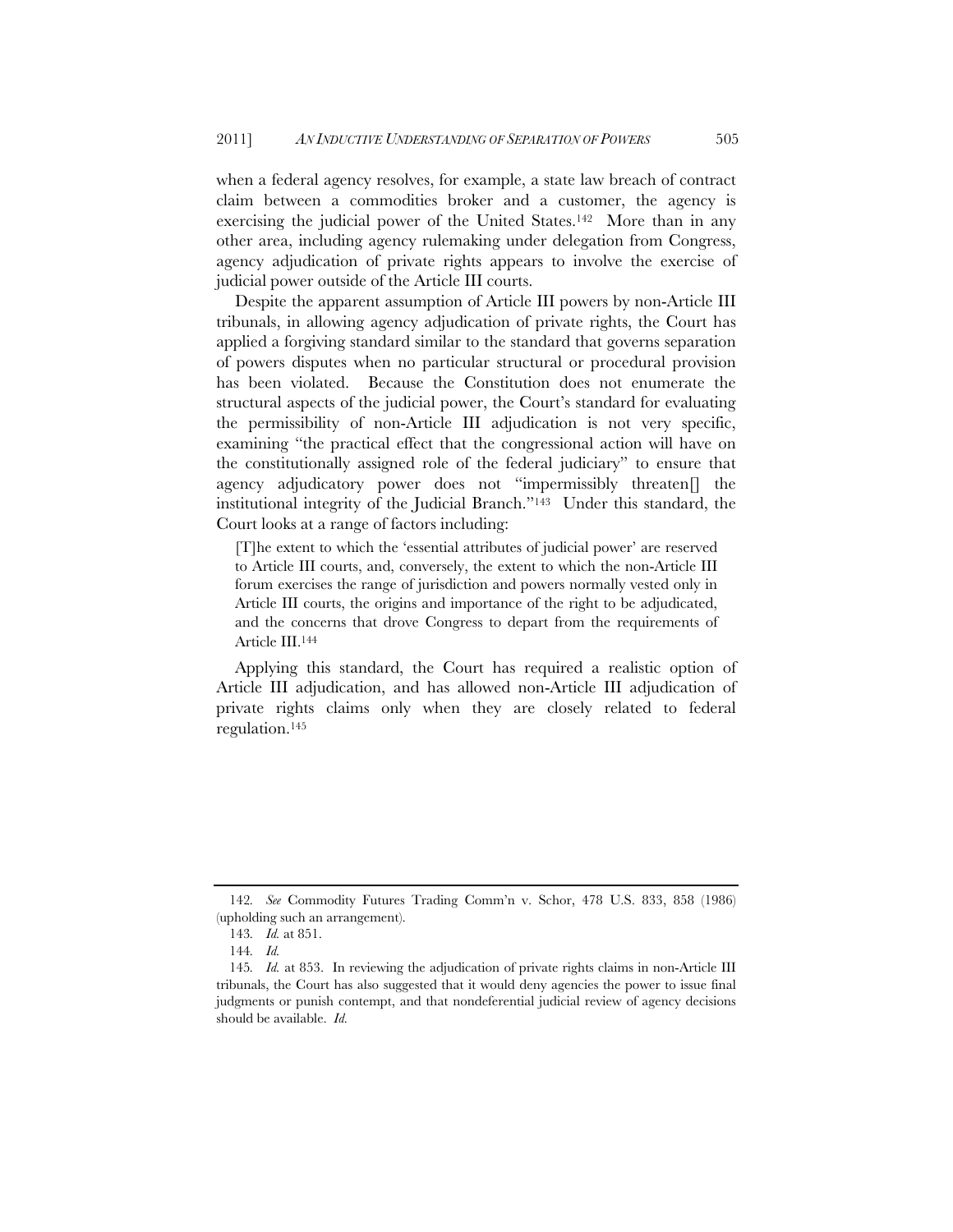#### IV. THE ASSIGNMENT OF POWERS

#### *A. General Principles*

(7) *The strongest evidence that a power is assigned to a particular branch is an explicit textual commitment of that action to the branch, not a more general principle of separation of powers. When a power has been assigned to a particular branch, no other branch is allowed to exercise that function unless the Constitution explicitly permits it to.*

This proposition is very similar to proposition (4) but with stress on the commitments the Constitution's text makes to specific branches. The substantive powers of the federal government are shared among the branches. The powers each branch has over substantive areas of the law are overlapping, provided that each branch employs the procedural and structural requirements that apply to it.

Some matters in which the Constitution may assign powers to a particular branch are not textually specified. For example, only a court of law can issue a binding final judgment in a matter within the judicial power of the United States, and only an Article III court can preside over a jury trial. The Supreme Court has characterized these as the essential attributes of the judicial power that are exclusively held by the federal courts.146 This last observation tests a primary proposition on which this Article is based: that separation of powers disputes are not resolved by inquiring into the nature of the power being exercised and then assigning the power to a branch. The reason for this is that the procedural and structural incidents of the judicial power are under-specified as compared with those that apply to the other branches. The Vesting Clause of Article III may be more important than the other Vesting Clauses in that it is relied upon to assign certain fundamental judicial attributes to the federal courts. In most cases, however, assignment of a power to a particular branch is based on a specific textual provision and not on general principles of separation of powers.

Even the substantive aspect of judicial power is subject to similar sharing, given that Congress can change the law and determine the outcome of legal controversies. Consider what happened to litigation over the effects of logging on the species of bird known as the spotted owl. After environmentalists and logging interests challenged the federal government's logging plans in court, Congress passed a statute essentially approving the government's plan.147 The statute even mentioned the litigation by case

<sup>146</sup>*. Id.* at 851.

<sup>147</sup>*. See* Robertson v. Seattle Audubon Soc., 503 U.S. 429, 433 (1992) (discussing the Northwest Timber Compromise).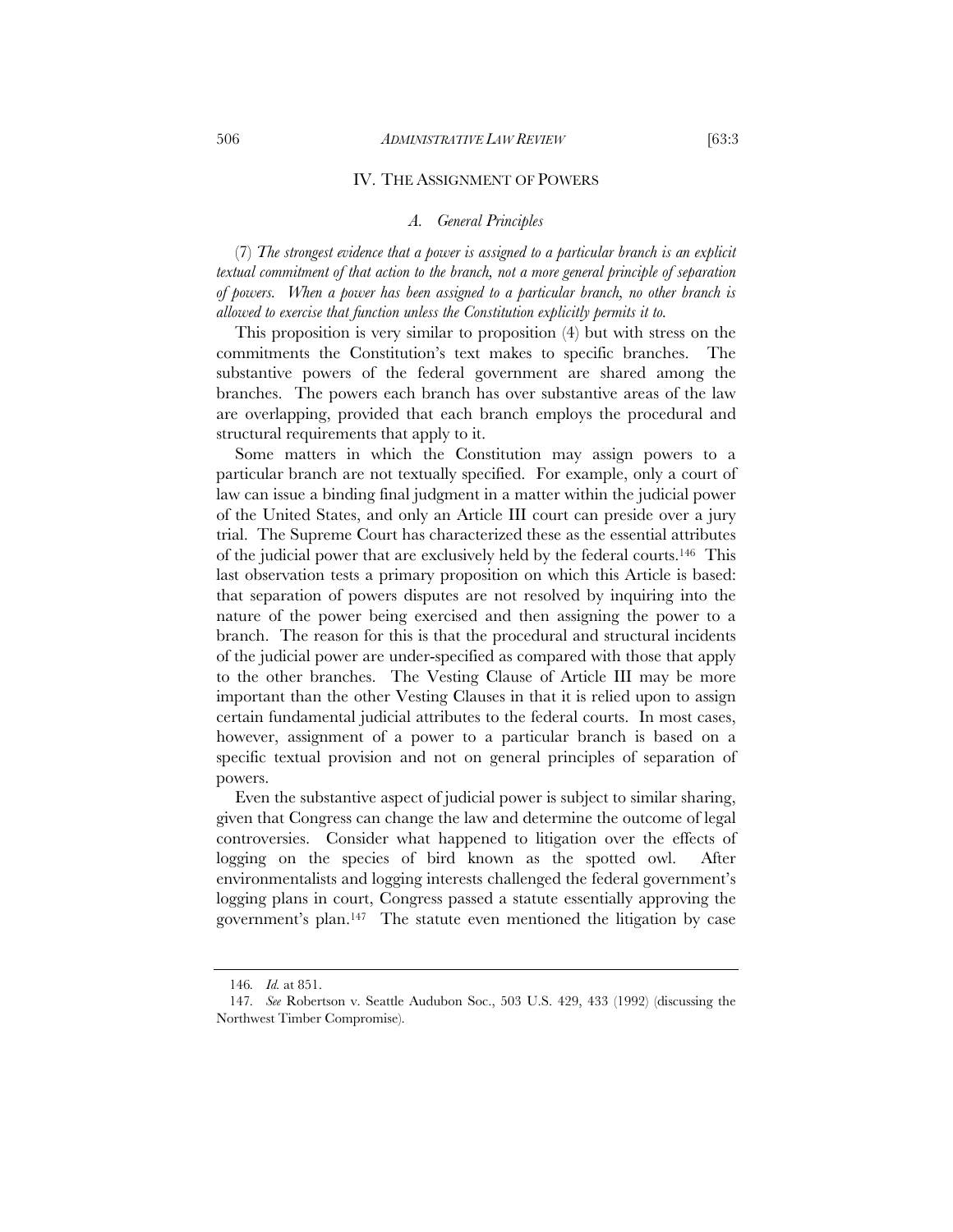name and number.<sup>148</sup> This was challenged as an infringement on the judicial function and the Supreme Court unanimously upheld Congress's action, proclaiming that Congress had changed the law and had not trampled on the Judiciary's power to resolve cases.149 Had Congress not acted, the federal courts might have made the very same substantive decision, that the logging plans were consistent with the law, or it might have decided differently. As a matter of substance, all three branches had the power to make the exact same decision over the protection of the spotted owl from the effects of logging.

In addition to the practical difficulty of assigning powers to branches, there are positive constitutional reasons for not resolving separation of powers disputes by determining which branch is the one to properly exercise a particular power. A conceptual analysis would weaken the checks and balances aspect of separation of powers law. As the Framers made clear, the idea of separation of powers is not to assign a power to each branch and then give that branch a free hand in exercising that power. Rather, they understood that the whole idea of separation of powers is to condition government action on agreement among multiple centers of power. For this to work, each branch must have a way to check the others. If powers were clearly assigned to branches, checking might still occur though informal bargaining, but such checking is likely to be less robust than when more than one branch has a colorable claim of authority in a substantive area. For example, even if the President has exclusive control over foreign policy and Congress has exclusive control over appropriations, Congress might insist on presidential agreement to a foreign policy strategy before passing an appropriations bill favored by the Executive Branch. However, with multiple colorable claims of authority, much greater competition for control is likely to occur. This is the essence of separation of powers with checks and balances.

# *B. Textual Commitment*

There are functions that can be performed by only one branch of government, usually because the text of the Constitution specifically assigns the function to a particular branch. For example, the President's exclusive control over the recognition of foreign governments is based on the textual commitment of the power to receive foreign ambassadors to the President in Article II, Section Three of the Constitution.150 Similarly, because of

<sup>148.</sup> Act of Oct. 23, 1989, Pub. L. No. 101-121, § 318(b)(6)(A), 103 Stat. 701, 745.

<sup>149</sup>*. Robertson*, 503 U.S. at 438–39.

<sup>150</sup>*. See* Goldwater v. Carter, 444 U.S. 996 (1979).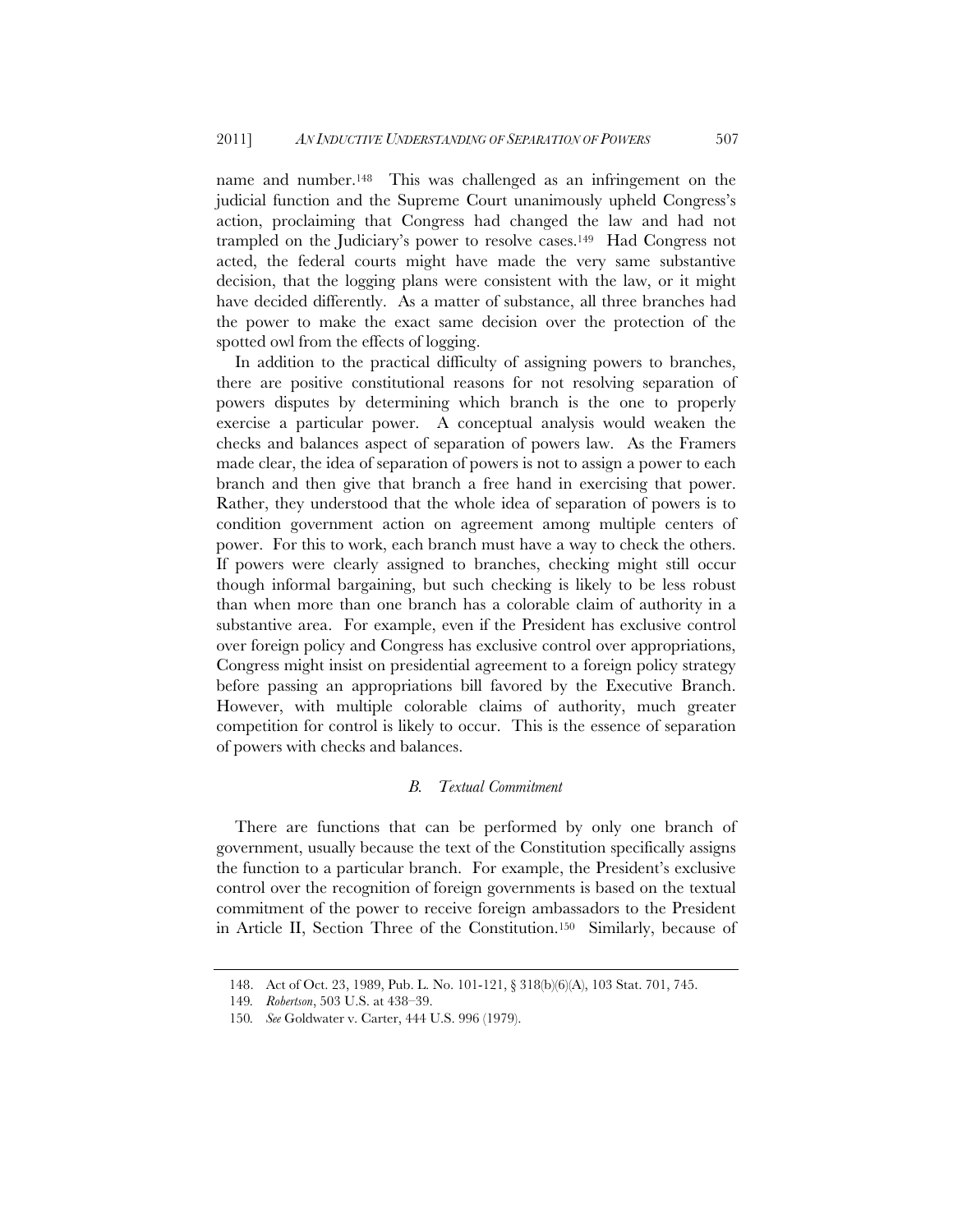textual commitment, only the House of Representatives can vote articles of impeachment151 and only the Senate can conduct trials in cases of impeachment.152 Only the President can nominate and appoint principal officers of the United States.153 Only the two houses of Congress can pass bills and present them to the President<sup>154</sup> and only the President can sign or veto bills presented.155

When a power has been assigned to a particular branch, other branches are not allowed to participate in the exercise of the power unless an additional constitutional provision allows it. Note that this element of proposition (7) does not depend on a substantive theory of the nature of the powers that belong to each branch. Rather, assignment is normally due to a specific textual provision rather than based on general separation of powers principles. Exclusivity is implied from a positive grant of power. For example, the specification of the process for making law through bicameralism and presentment strongly implies that only Congress has the power to perform that function. The Appointments Clause vests the power to nominate and appoint officials in the President except that with regard to inferior officers, Congress may legislate to allow department heads and courts of law to make appointments.156 Participation by any others, such as members of Congress, in the appointment of officials is unconstitutional except when specifically authorized by the Constitution.157 The Senate would not be allowed to participate in the appointment of officers of the United States were it not for the particular constitutional provision requiring the advice and consent of the Senate for such appointments, and the President would not be allowed to participate in the legislative process absent the presentment requirement spelled out in Article II. This explains why the House is not allowed to participate at all in the appointments process.

It might appear that this analysis depends on a conceptual understanding of separation of powers in the following sense. How do we know that the Senate could not participate in the appointment of officers of the United States without the specific reference in the Appointments Clause to the Senate's power of advice and consent? Is this because appointment is, by nature, an executive function, just as passing legislation is a legislative function in which the President would not be allowed to participate without

 <sup>151.</sup> U.S. CONST. art. I, § 2, cl. 5.

<sup>152</sup>*. Id*. art. I, § 3, cl. 6.

<sup>153</sup>*. Id*. art. II, § 2, cl. 2.

<sup>154</sup>*. Id*. art. I, § 7, cl. 2, 3.

<sup>155</sup>*. Id*. art. I, § 7, cl. 3.

<sup>156</sup>*. Id*. art. II, § 2, cl. 2.

<sup>157.</sup> Buckley v. Valeo, 424 U.S. 1, 143 (1976).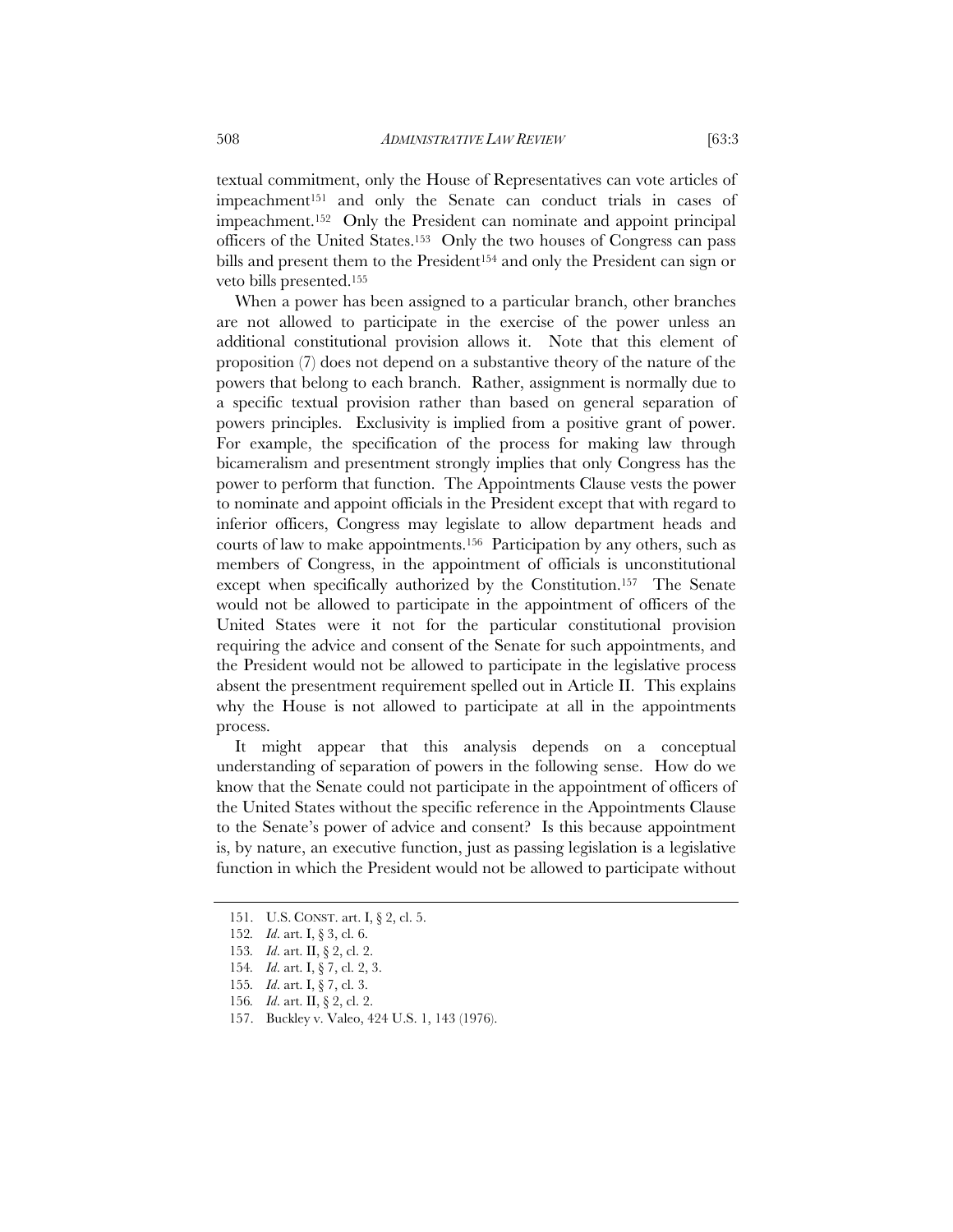the specific constitutional authorization of the veto? There is some truth to this challenge to my approach, but I do not think it refutes the approach in most cases. For example, even if the Appointments Clause did not exist, efforts by Congress to appoint executive branch officials might be unconstitutional under the general separation of powers standard, not because appointment is an executive function, but because it would prevent the President from accomplishing the constitutional functions of the presidency. In fact, as noted above, the Supreme Court has recognized that because the Appointments Clause invests the courts of law with the potential power to appoint inferior officers, the power to appoint officers of the United States is not exclusively an executive power.158 The President's power to veto legislation would be more difficult to justify without a specific constitutional authorization, but, as the Framers recognized, the absence of the veto would threaten the presidency.159

There is one area of significant uncertainty regarding this proposition, namely, restrictions on appointments such as bipartisanship requirements, qualifications, and other limitations on the President's power to choose freely whom to nominate and appoint. For those who rely on the Vesting Clauses to create a substantive form of separation of powers, this issue is easy—Congress should not be able to restrict the President's choice in appointments matters.160 To them, only rejection by the Senate should limit the President's choice of who to appoint as an officer of the United States.161

Whether Congress has power to limit the President's choice of who to appoint has not been resolved in court. Perhaps this controversy is unlikely to arise in a justiciable form because the President, to receive continued cooperation from Congress, will observe the limitations even if he or she

<sup>158.</sup> Morrison v. Olson, 487 U.S. 654, 695 (1988).

<sup>159</sup>*. See* INS v. Chadha, 462 U.S. 919, 946–48 (1983) (discussing two bases for veto: the President's need to protect the presidency from legislative encroachment and the necessity of limiting Congress's propensity to pass ill-considered, faction-dominated legislation).

<sup>160.</sup> For an argument that all statutory qualifications for federal offices requiring Senate confirmation are unconstitutional, see generally Hanah Metchis Volokh, *The Two Appointments Clauses: Statutory Qualifications for Federal Officers*, 10 U. PA. J. CONST. L. 745 (2008).

 <sup>161.</sup> For example, after the Katrina disaster, when the federal government's response was marred by Federal Emergency Management Agency's (FEMA's) apparent indifference and incompetence, Congress prescribed strict professional qualifications for the FEMA directorship. President George W. Bush objected to these in a signing statement on the ground that they would prevent him from appointing many qualified people of his choice and promised to "construe [the statute] in a manner consistent with the Appointments Clause of the Constitution." Presidential Statement on Signing the Department of Homeland Security Appropriations Act 2007, 42 WEEKLY COMP. PRES. DOC. 1742, 1742– 43 (Oct. 4, 2006).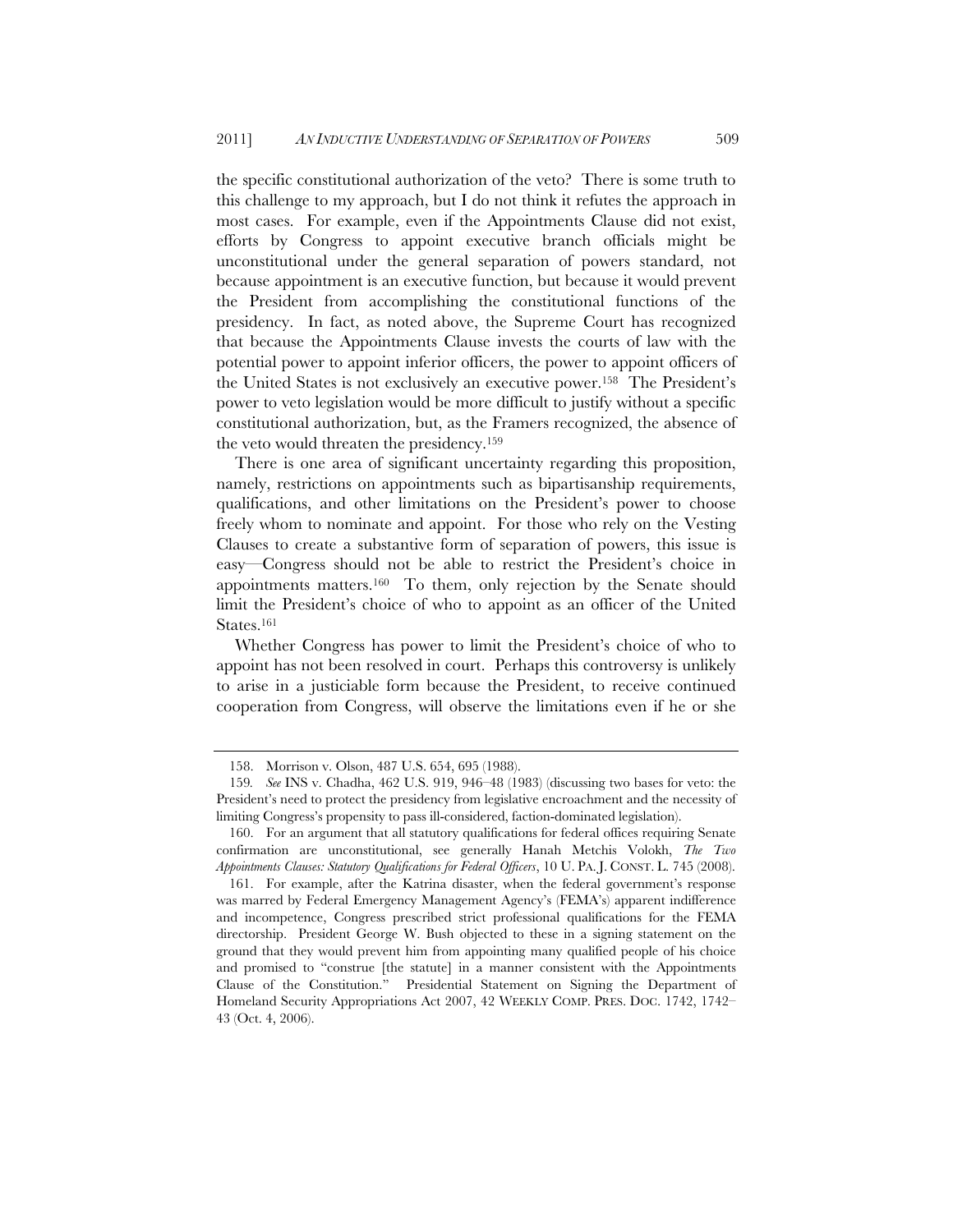believes they are unconstitutional.<sup>162</sup> To those who rely on the Vesting Clauses of the Constitution to create a strong form of separation of powers, these restrictions may appear unconstitutional as an interference with the President's appointment power. They can point out that the contrary view implies that Congress may restrict, for example, the President's use of the pardon power,<sup>163</sup> perhaps by substantively restricting it or by requiring certain procedures before a pardon may be issued. If the President's pardon power must remain unrestricted, it is plausible to argue that legal restrictions on the President's choice of nominees are unconstitutional.

This is one of those areas that the text of the Constitution does not definitively resolve. Because of the lack of direct textual resolution, congressional prescription of professional and political qualifications for presidential appointees is likely to be evaluated under the general separation of powers standard of whether the qualifications unduly hamper the President's ability to perform his constitutional functions, mainly to take care that the laws are faithfully executed. As in the vast majority of other situations in which this standard applies, the answer is likely to be no.<sup>164</sup>

The discussion of these seven propositions forms the core of the understanding of separation of powers offered in this essay. In what follows, I discuss two minor propositions that are somewhat peripheral to the theory but still important enough to be worthy of mention.

# V. SOME MINOR COROLLARIES OF THE GENERAL UNDERSTANDING

# *A. Informal Pressure*

(8) *Informal pressure on the holder of a power to exercise it in a particular way does not violate separation of powers.*

When the Constitution assigns a function to a particular official or branch of government, only that official may perform the function. However, separation of powers does not prohibit officials in other branches from using their governmental power to exert informal influence over the carrying out of the function. For example, as we know, the President has the constitutional power to appoint officers of the United States and federal judges, and only the Senate has the advice and consent power. A member

 <sup>162.</sup> If the President violates a statutory restriction and, with cooperation from the Senate, makes an appointment contrary to a statutory restriction, perhaps a party subject to regulation by the official involved would be able to argue that regulation is unlawful because the officials were not appointed in accordance with governing law. As far as I know, this has never happened.

 <sup>163.</sup> U.S. CONST. art. II, § 2, cl. 1.

<sup>164</sup>*. See supra* Part I.B and accompanying notes.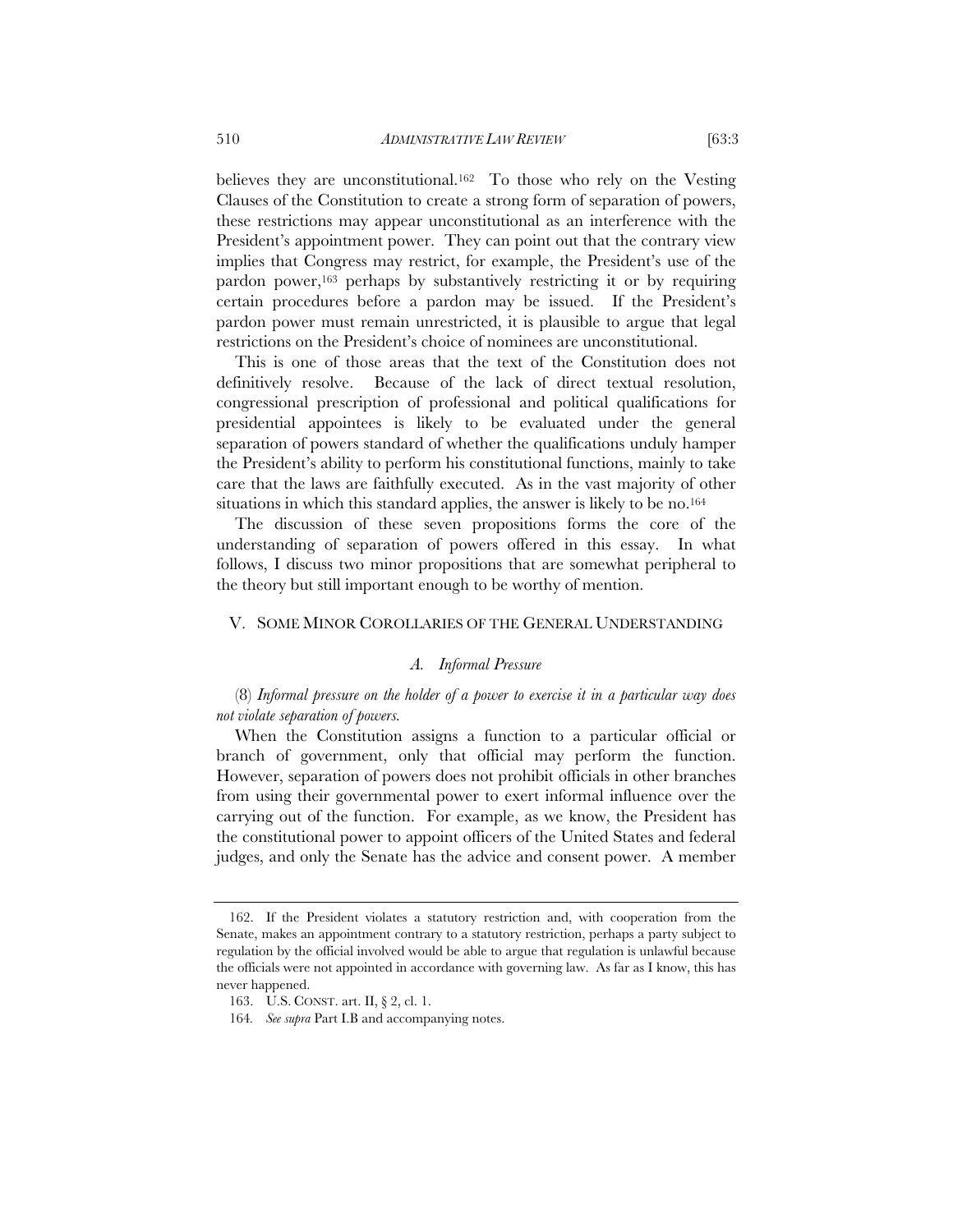of the House of Representatives may insist that the President appoint his chosen candidate, and might use power over the President's legislative agenda to "convince" the President to comply. A cursory look at the resumes of presidential appointees to agencies would reveal that many were congressional staff members before their appointments. There is also a longstanding tradition of Presidents allowing Senators to virtually choose federal judicial nominees who will sit in their states. As long as the President actually exercises the power to nominate and appoint, external informal involvement in the decisionmaking process presents no separation of powers problem.165

There are lesser known manifestations of external influence on the execution of the law. In the appropriations area, congressional committees exert a great deal of influence over how agencies spend funds when they have discretion under appropriations statutes. For example, with regard to military spending, the armed services have at times treated committee reports as if they contain binding legal instructions on how to spend funds.<sup>166</sup> Congressional committees expect agencies to consult them before spending funds differently from what they were requested for.<sup>167</sup> Agencies and the President comply with these practices because they need continued cooperation from members of Congress and congressional committees. members of Congress also sit in on trade negotiations and accompany executive branch officials on trade missions. Again, as long as the actual exercise of executive power is performed only by officers of the United States, the fact that it is done under pressure from members of Congress has no constitutional significance.

 <sup>165.</sup> For a general look at this, see Jack M. Beermann, *Congressional Administration*, 43 SAN DIEGO L. REV. 61 (2006).

 <sup>166.</sup> John C. Roberts, *Are Congressional Committees Constitutional?: Radical Textualism, Separation of Powers, and the Enactment Process*, 52 CASE W. RES. L. REV. 489, 563–65 (2001).

 <sup>167.</sup> The Supreme Court has made it clear that funding requirements contained only in congressional committee reports are not legally binding. *See* Cherokee Nation of Okla. v. Leavitt, 543 U.S. 631, 646 (2005); Lincoln v. Vigil, 508 U.S. 182, 192 (1993). Late in his presidency, George W. Bush instructed agencies not to treat as binding spending instructions contained in committee reports. Exec. Order 13,457, 3 C.F.R. 175–177 (2009). This Executive Order may be viewed as an example of improper midnight activity, since President Bush waited until the last year of his second term to issue an order that regulated internal executive branch activity. *See generally* Jack M. Beermann, *Presidential Power in Transitions*, 83 B.U. L. REV. 947 (2003) (finding the phenomenon of "midnight regulation" a fact of life in a term-based political system). Further, Congress continues to include unconstitutional legislative vetoes in appropriations legislation. It is unclear whether agencies informally comply with the veto provisions.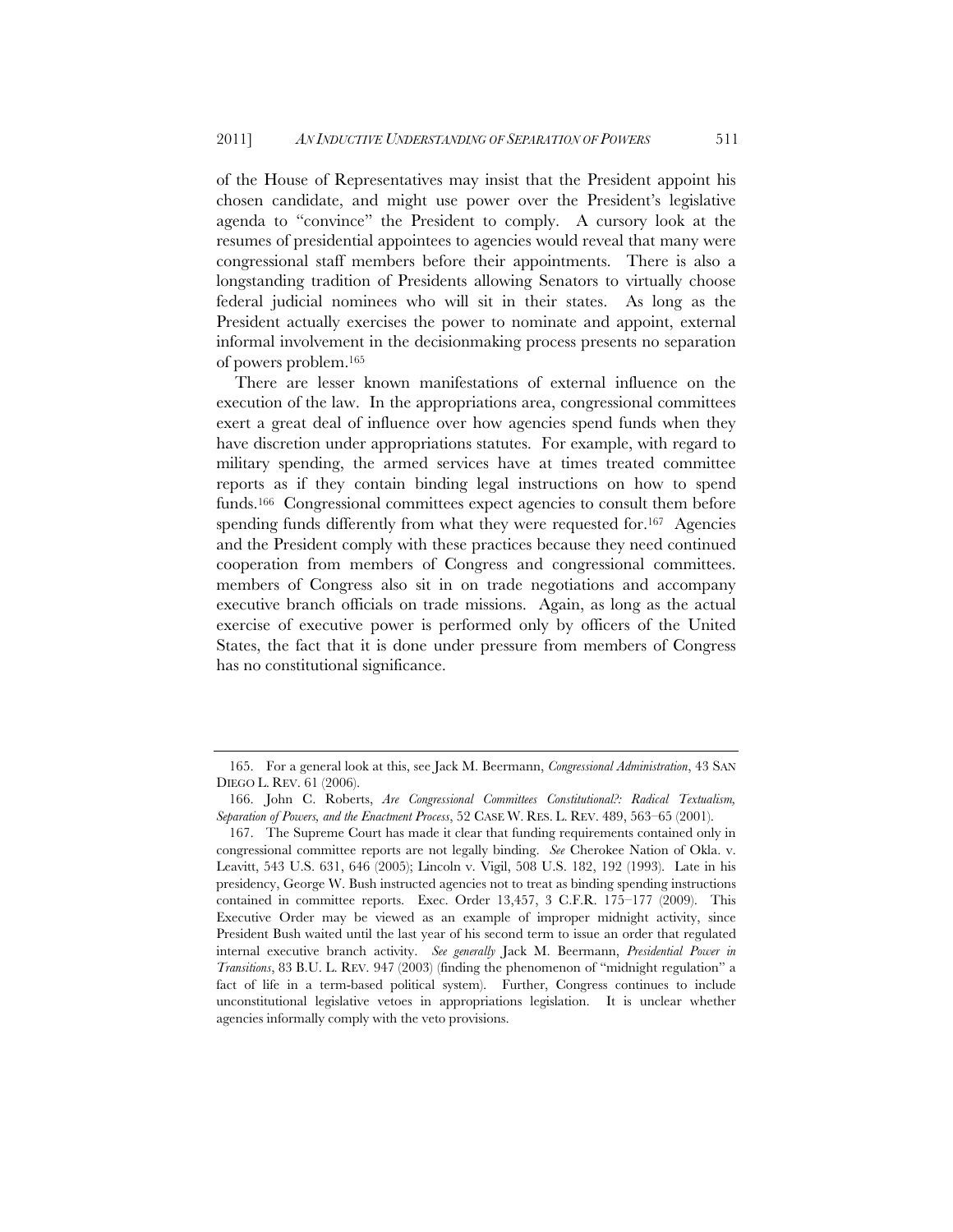As one court has stated in a case in which a criminal defendant challenged his conviction on the basis that a member of Congress had informally asked the Department of Justice to investigate:

Legislators routinely express their opinions to executive branch officials about matters for which their departments or agencies are responsible. Defendant's position presumes that executive officials must disregard these views and remain entirely free of their influence in order to maintain the separation of powers, but this is impracticable, unnecessary, and bears no relation to the actual workings of the modern administrative state. Furthermore, the adoption of Defendant's conception of the separation of powers would surely hinder legitimate congressional oversight of executive agencies. This interaction among the branches is simply part of the vigorous engagement that gives rise to the system of checks and balances in our government.168

While due process and the Administrative Procedure Act require insulation of decisionmakers from informal pressure in adjudicatory proceedings, it is difficult to imagine a separation of powers violation resulting from informal pressure on executive officials.

# *B. Underenforcement*

(9) *Separation of powers norms may be underenforced judicially. In other words, the constitutional ideal may involve a stricter understanding of separation of powers than what the federal courts are willing to enforce.*

Scholars have long distinguished between actual legal norms and judicial enforcement of the norms.169 The theory is that full judicial enforcement of some legal norms, such as separation of powers, may be unrealistic or even undesirable. To a legal realist, this may seem paradoxical or even plain wrong. How can there be an unenforced legal norm? Without enforcement, realism teaches that there is no such legal norm. The answer to this objection involves taking an institutional perspective.170 Norms of judicial restraint and competence may lead judges to uphold laws that they might believe are inconsistent with the best view of what the Constitution requires. A judge might vote to uphold a law that she would have opposed on constitutional grounds as a legislator or President.

Courts might systematically underenforce separation of powers norms for a variety of reasons. The simplest reason is the difficulty of matching

 <sup>168.</sup> United States v. Mardis, 670 F. Supp. 2d 696, 702–03 (W.D. Tenn. 2009) (citations omitted).

<sup>169</sup>*. See generally* Lawrence Gene Sager, *Fair Measure: The Legal Status of Underenforced Constitutional Norms*, 91 HARV. L. REV. 1212 (1978).

<sup>170</sup>*. See id.*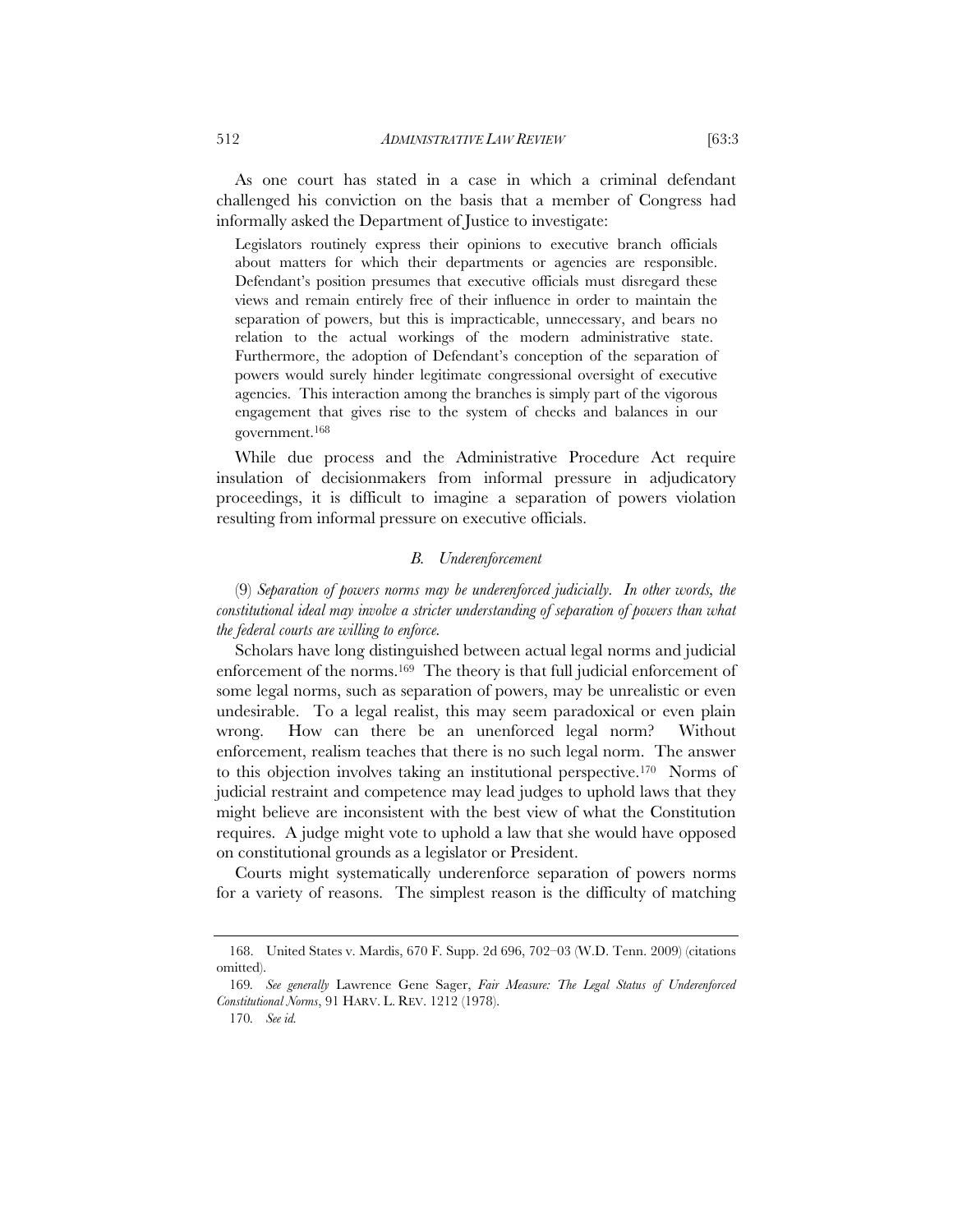function to branch. The nondelegation doctrine provides the clearest example of this. The execution of the law virtually always involves discretion on the part of executive branch officials, and it would be very difficult to construct a legal standard to capture the norm against delegation of legislative power. Perhaps this is why Justice Scalia's opinion for the Court in *Whitman* stated that the courts have not felt "qualified to secondguess Congress regarding the permissible degree of policy judgment that can be left to those executing or applying the law."171

Further, separation of powers controversies often arise in the most politically sensitive and contentious areas, when Congress feels the need to break from tradition. The independent counsel provisions upheld in *Morrison* provide a good example of this. The Watergate scandal spawned several innovations that Congress apparently thought were necessary to restore the public's faith in government. Whether it is fear of a backlash or genuine concern that courts should not meddle in politically sensitive areas unless absolutely necessary, it is not surprising that judges might be restrained when asked to invalidate important legislation for violating a general separation of powers norm.172

Underenforcement of separation of powers norms is most likely to exist in areas without clear constitutional rules such as an explicit procedural or structural provision. It might be truer to the Constitution, under whatever theory of constitutional interpretation one holds, to be much stricter with regard to delegation of discretion to the Executive Branch, restrictions on appointment and removal of officers of the United States, and adjudication outside Article III courts. Perhaps it would be truer to the Constitution to prohibit agency rulemaking, agency adjudication, and congressional specification of qualifications for executive office. But except to those with excessive confidence in their ability to extrapolate clear understandings from vagaries of the Vesting Clauses or nonspecific constitutional provisions, these are all areas in which there is no clear answer in the text of the Constitution.

This understanding is consistent with the way separation of powers law has developed. The Court strictly enforces most of the particular procedural and structural separation of powers provisions of the Constitution but is very lenient when the case boils down to whether there has been a violation of general separation of powers norms. A court

<sup>171.</sup> Whitman v. Am. Trucking Ass'ns, 531 U.S. 457, 474–75 (2001) (quoting Mistretta v. United States, 488 U.S. 361, 416 (1989)).

<sup>172</sup>*. See generally* Kevin M. Stack, *The Story of* Morrison v. Olson*: The Independent Counsel and Independent Agencies in Watergate's Wake*, *in* PRESIDENTIAL POWER STORIES 401 (Christopher H. Schroeder & Curtis A. Bradley eds., 2009).